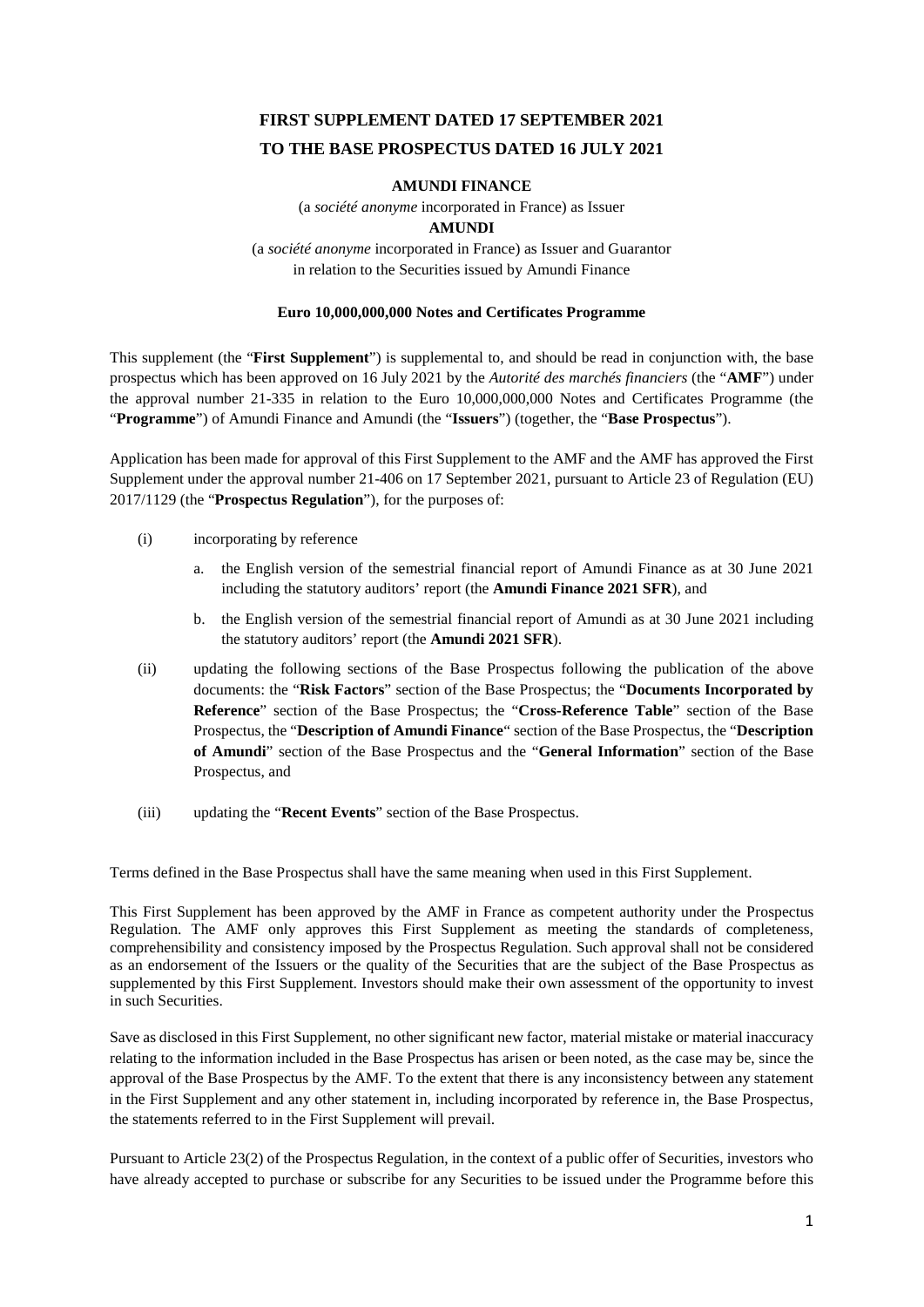First Supplement is published shall have the right, exercisable until 23 September 2021 included, to withdraw their acceptances, provided that the significant new factor, material mistake or material inaccuracy arose or was noted before the closing of the offer period or the delivery of the Securities, whichever occurs first. Investors may contact the authorised offeror(s) should they wish to exercise the right of withdrawal.

This First Supplement, the Base Prospectus and any documents incorporated by reference herein and therein will be published on the website of the Issuers (www.amundi-finance.com and www.amundi.com) and on the website of the AMF (www.amf-france.org).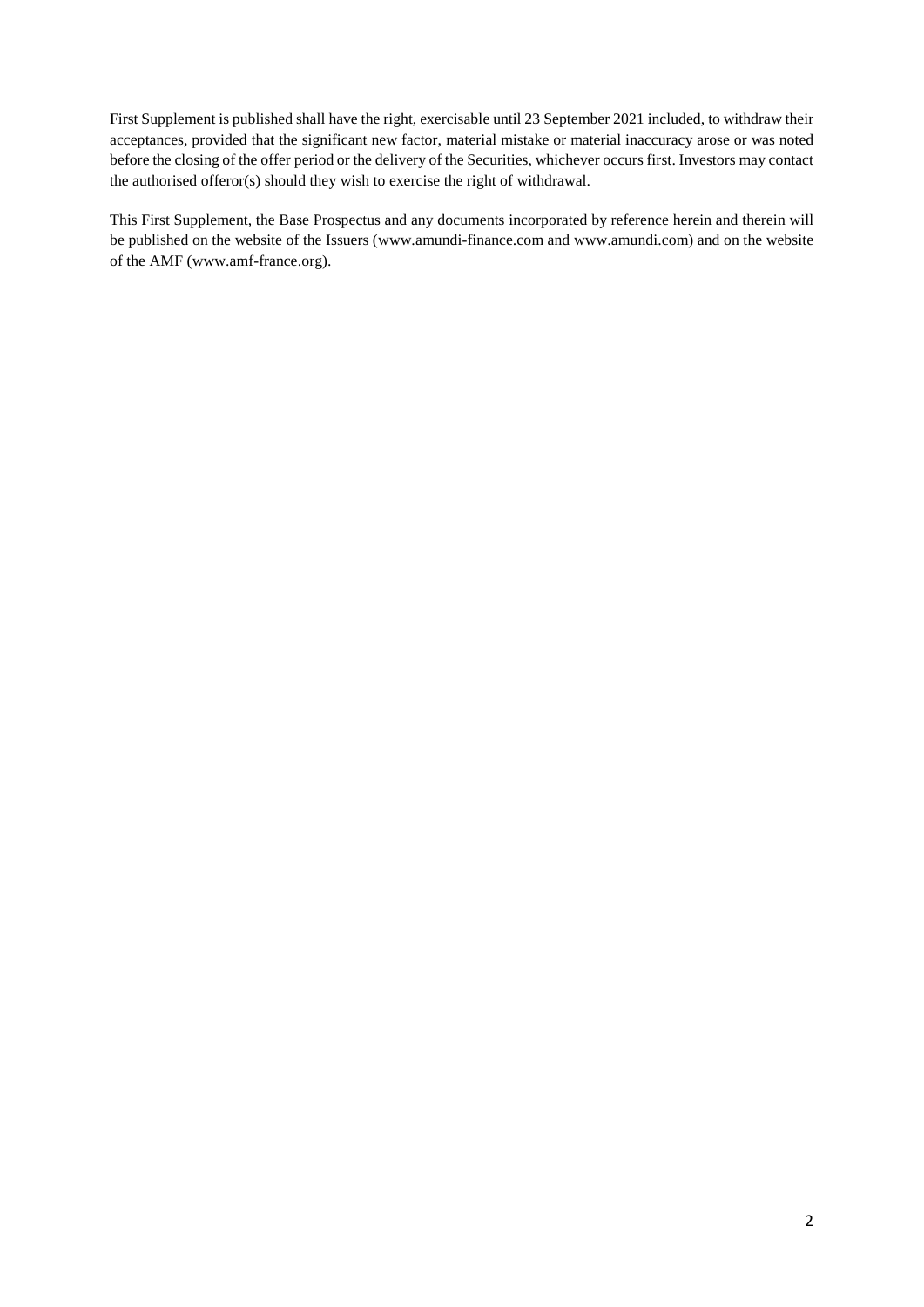# **Table of Contents**

| PERSON RESPONSIBLE FOR THE INFORMATION GIVEN IN THE FIRST SUPPLEMENT 34 |  |
|-------------------------------------------------------------------------|--|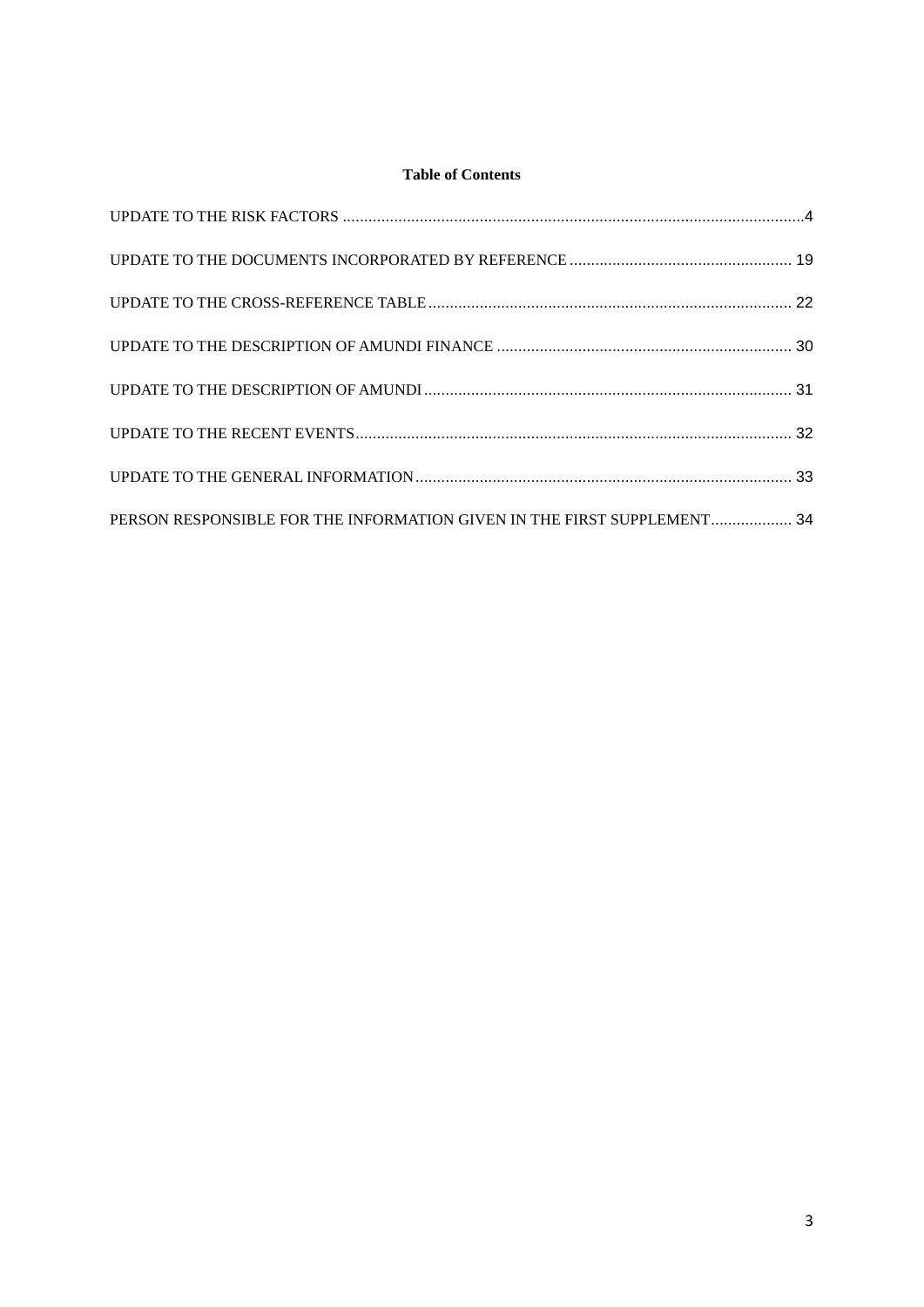#### <span id="page-3-0"></span>**UPDATE TO THE RISK FACTORS**

The chapter "*Risk Factors*" on page 13 of the Base Prospectus is amended as follows:

1. The section entitled "1. *Risk Factors Relating to Amundi Finance*" is amended as follows:

#### $\overline{1}$ . **RISK FACTORS RELATING TO AMUNDI FINANCE**

#### **1.1 CREDIT AND COUNTERPARTY RISKS**

# **Amundi Finance is exposed to credit and counterparty risks likely to have a significant adverse effect on its business, financial position and results.**

Amundi offers a range of funds with a variety of guarantees and structured returns. These products include funds that are partially or fully guaranteed or that have guaranteed performance returns. Amundi Finance provides the guarantees to these funds and is thus subject to a number of risks relating to this activity. In particular, should the issuer on any of the assets held by the funds guaranteed by Amundi Finance default or enter into insolvency or similar proceedings, Amundi Finance would incur substantial costs to replace such assets and meet its obligations as a guarantor. Such guaranteed funds can also enter into various derivatives with large banking counterparties. Such transactions expose Amundi Finance to counterparty risk. Should any counterparty default or enter into insolvency or similar proceedings, Amundi Finance would incur substantial costs to replace the transactions and meet its obligations as a guarantor.

Amundi Finance is also subject to counterparty risk if one or more financial institutions were to default or to enter into insolvency or similar proceedings, Amundi Finance would have to unwind such transactions and look for other counterparties to enter into new transactions. Amundi Finance systematically covers its exposure to market risk with respect to the performance guaranteed to investors in equities and structured notes, by entering into derivative transactions with internationally recognized financial institutions. While the derivative transactions are secured by collateral, Amundi Finance is nonetheless subject to a number of risks in connection with these transactions. Amundi Finance may not be able to enter into replacement hedging transactions exactly at the same price or with the same terms, particularly if the default or insolvency were to result in sharp movements in financial markets.

Amundi Finance also uses the net proceeds from the issuance of Securities for the purpose of financing its business in general and to hedge its obligations under the Securities. Therefore, Amundi Finance will use all or part of the proceeds from the issuance of securities to acquire assets that may be, but are not limited to, one or more securities, one or more deposit agreements, and/or one or more swap agreements (the **Hedging Contracts**). The counterparty may be a bank, a financial institution, an industrial or commercial enterprise, a government or government entity or an investment fund. The ability of Amundi Finance to satisfy its obligations under the Securities will depend on the receipt of the payments due under these Hedging Contracts. The risk also includes the settlement risk inherent to any transaction entailing an exchange of cash or physical goods outside a secure settlement system.

As of 31 December 2020 30 June 2021, assets weighted for credit and counterparty risk totalled 1.65 2.50 billion euros.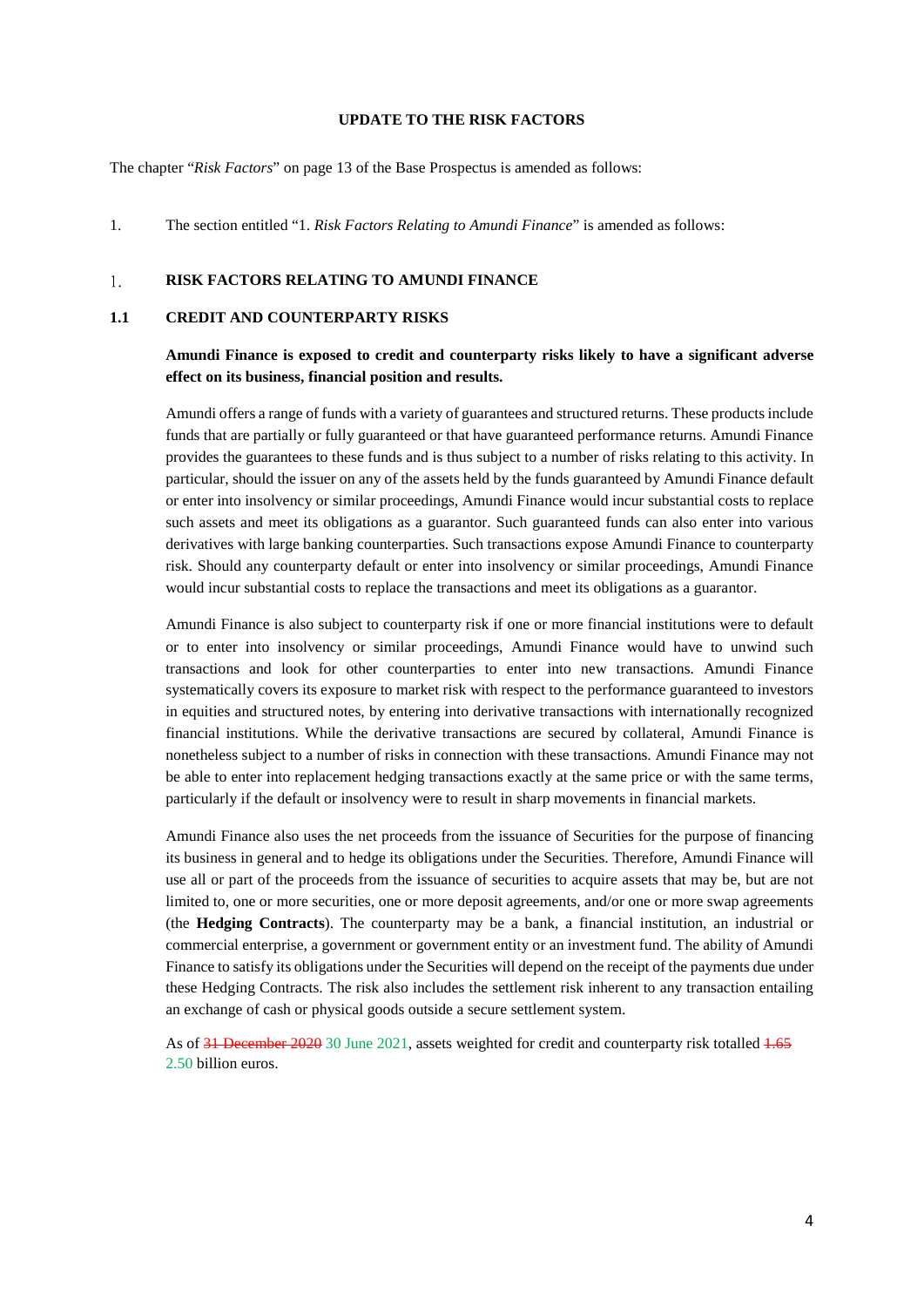#### **1.2 MARKET AND LIQUIDITY RISKS**

# **The development and volatility of the financial markets can have a significant adverse effect on the activity of Amundi Finance.**

In order to distribute guaranteed funds, Amundi Finance might put in place derivatives transactions before knowing the exact amount of investor subscription orders that will be placed, as such Amundi Finance is exposed to market risk. In case the final amount is lower than expected, Amundi Finance might incur financial costs in unwinding the excess position.

# **Amundi Finance is dependent on its access to financing and other sources of liquidity, which may be limited for reasons beyond its control, and could have a material adverse effect on its results.**

If the value of the derivatives significantly changes, Amundi Finance may be required to provide collateral to its counterparties, exposing Amundi Finance to liquidity risk.

## **1.3 OPERATIONAL RISKS AND RELATED RISKS**

#### **1.3.1 REGULATORY RISK**

**Amundi Finance is subject to a regulatory and environmental framework in France and in the other countries where it operates, that is to say only Austria as of today. Changes to this framework are likely to have a material adverse effect on its business and results.**

Amundi Finance is regulated as credit institution and thus is subject to regulation by bank supervisory authorities. Amundi Finance did not issue any securities during 2020 during the first half of 2021.

Banking regulations are constantly evolving and regulatory reforms may reduce the interest of Amundi products for its clients that are banks or insurance companies, and modify the solvency and liquidity treatment of such products on their balance sheet. All banking reforms that modify the regulatory rules applicable to Amundi Finance's transactions and products may have a material adverse effect on Amundi Finance's revenues, results and financial conditions.

Also, Amundi Finance's ability to expand its business or to carry on certain existing activities may be limited by new regulatory and systemic requirements, including constraints imposed in response to a global financial crisis such as the 2008 financial crisis, by political and economic uncertainties such as those generated by the Brexit.

Amundi Finance's activities and earnings can also be affected by the policies or actions from various regulatory authorities in France or in other countries where Amundi Finance operates. The nature and impact of such changes are not predictable and are beyond Amundi Finance's control. Since its creation, changes in the regulatory and environmental framework to which Amundi Finance is subject have had no adverse effect on its business or results.

#### **1.3.2 OPERATIONAL RISKS**

**Operational risks result primarily from inadequate or failed processes, systems, or people processing transactions, as well as risks associated with external events. They could have a negative impact on Amundi Finance's results.** 

Amundi Finance is exposed to operational risks linked to the implementation and management of guaranteed and structured funds. Should the assets or off-balance sheet transactions turn out to be inadequately correlated with the guaranteed performance due to the investors, Amundi Finance as guarantor could suffer significant financial losses.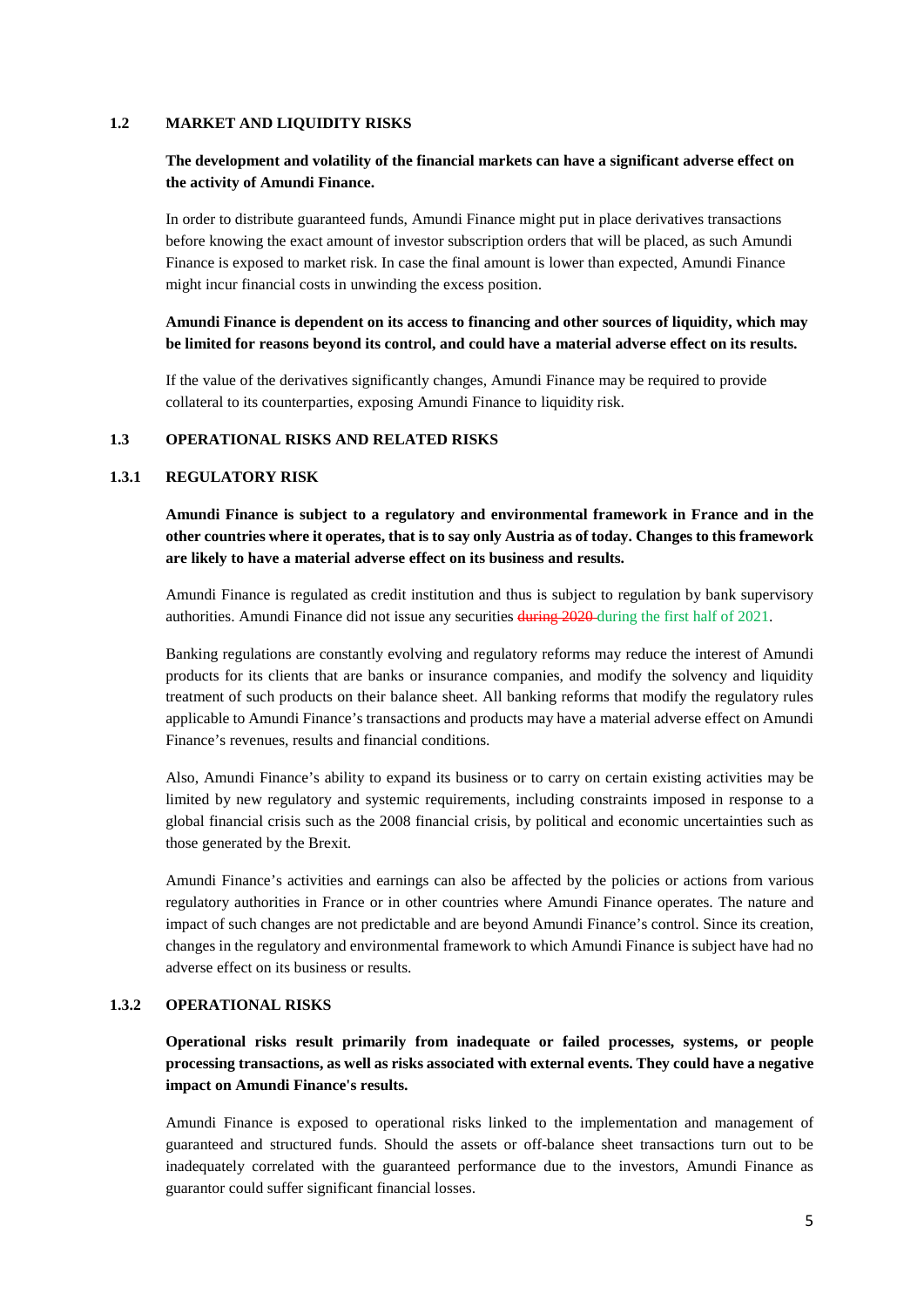Moreover, Amundi's valuations of derivatives may not accurately reflect the terms on which it would be able to enter into similar transactions in the market. As a result, the amount of collateral provided by counterparties might not be sufficient to cover Amundi's full counterparty exposure.

In addition, Amundi Finance is exposed to the risk of operational malfunctions in its communication and information systems. Any failure, interruption or breach in security of these systems could result in failures or interruptions in its customer relationship management, servicing systems. Amundi Finance cannot provide assurances that such failures or interruptions will not occur or, if they do occur, that they will be adequately addressed. The consequences of an operational malfunction or human error, even brief and temporary ones, could lead to significant disruptions in the Amundi Finance's activity. Amundi Finance has not experienced any operational incident likely to have a negative impact on its results since its creation.

#### **1.3.3 NON-COMPLIANCE AND LEGAL RISKS**

**The risks of non-compliance arising from non-compliance with the regulatory and legal provisions governing its activities, and the reputational risks that could occur as a result of non-compliance with its regulatory or legal obligations or professional and ethical standards could have an adverse impact on Amundi Finance's results and business opportunities.** 

Given its activity of borrowing and raising capital, Amundi Finance is subject to the risk of litigation by investors or others through private actions, administrative proceedings, regulatory actions or other litigation. Plaintiffs in these types of actions may seek recovery of large or indeterminate amounts or other remedies that may affect Amundi Finance's ability to conduct business, and the magnitude of the potential loss relating to such actions may remain unknown for substantial period of time.

The cost to defend future actions may be significant. There may also be adverse publicity associated with litigation that could decrease investors' acceptance of Amundi Finance's services, regardless of whether the allegations are valid or whether Amundi Finance is ultimately found liable. The occurrence of such a risk could result in a loss of value or damage to the Amundi Finance's reputation. However, Amundi Finance has never been exposed to any dispute with an investor likely to have an adverse impact on its results and business prospects since its creation.

As of 31 December 2020 30 June 2021, assets weighted for operational and related risks totalled  $0.25$ 0.26 billion euros.

#### **1.4 RISKS RELATING TO THE ENVIRONMENT IN WHICH AMUNDI FINANCE OPERATES**

#### **Amundi Finance could be negatively impacted by the consequences of the Covid-19 pandemic**

In 2020, the Covid-19 pandemic caused an intense and unprecedented crisis. This public health crisis has become an economic crisis, leading to a decline on financial markets and increased volatility.

This fall on the financial markets had a negative effect on Amundi Finance's financial results and an impact resulting from the sensitivity of balance sheet assets and liabilities. Thus, the amount of guarantees received, net of guarantee calls, decreased by 24% to  $\epsilon$ 50.7 million.

In the first half of 2021, as the financial markets rose, the COVID-19 pandemic had no negative impact on Amundi Finance's financial results or any impact resulting from the sensitivity of the assets and liabilities on the balance sheet.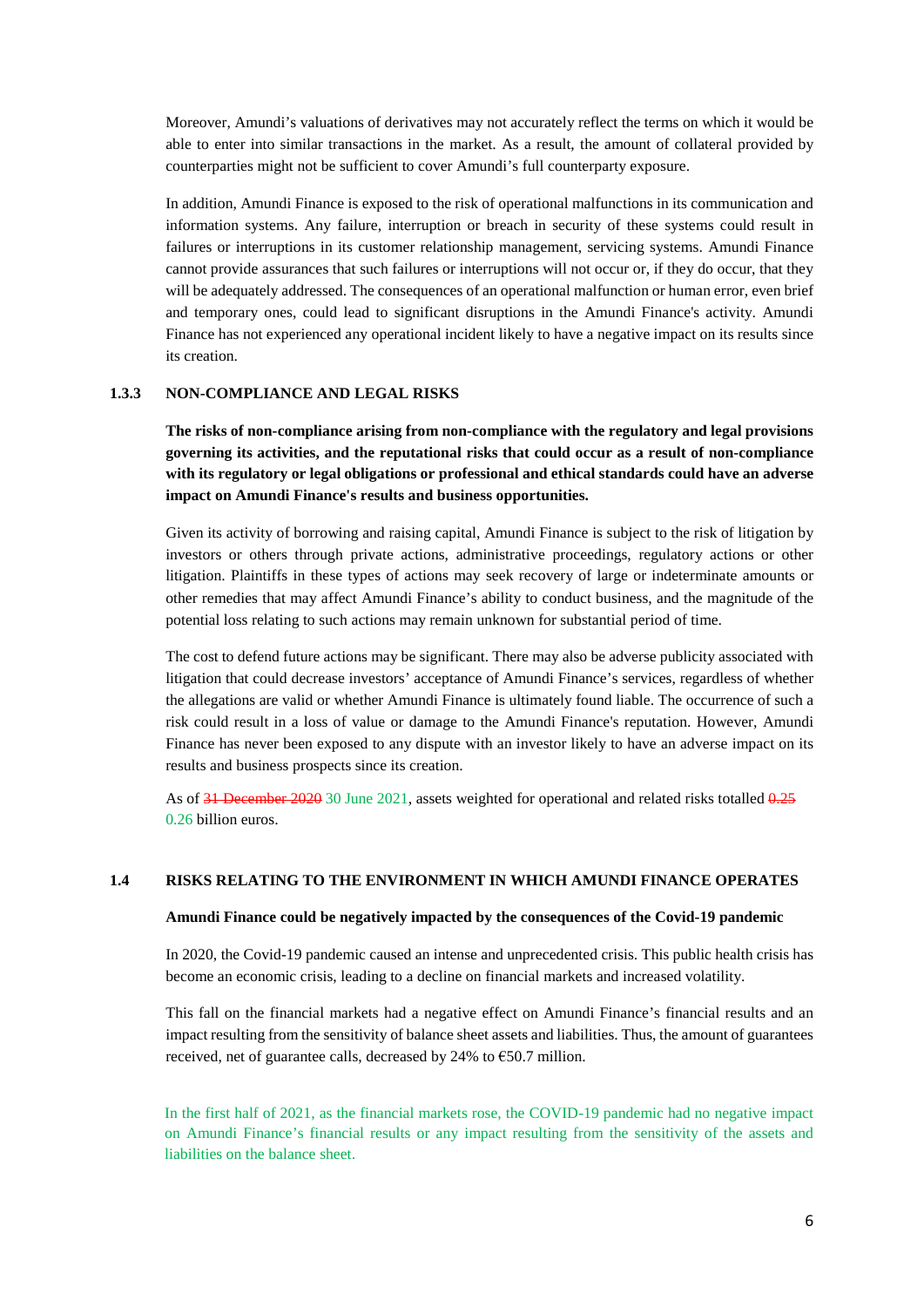Given that the Covid-19 pandemic is still ongoing, uncertainties about the economic and remain, even if the vaccination campaigns that have begun around the world allow us to look to the future with hope of emerging from it.

The negative impact of the Covid-19 pandemic on the revenues, earnings and financial position of Amundi Finance is still difficult to measure at this stage.

Nevertheless, the risk of the health crisis remains with the spread of COVID-19 variants. As a result, uncertainty remains about the trend in the unemployment rate, the use of accumulated savings, the health scenario and the schedule for the roll-out and the withdrawal of public measures, and more generally on the consequences of the changes in economic activity.

The potential negative impact of the COVID-19 pandemic on Amundi Finance's revenues, results and financial position in the second half of 2021 is not measurable at this stage."

2. The section entitled "2. *Risk Factors Relating to Amundi*" is amended as follows:

#### $\overline{2}$ . **RISK FACTORS RELATING TO AMUNDI**

# **2.1 RISK ASSOCIATED WITH THE ASSET MANAGEMENT ACTIVITY**

# **2.1.1 OPERATIONAL RISKS**

The operational risks Amundi faces include primarily the risk of losses incurred as a result of the inadequacy or failure of processes, systems, or persons responsible for processing transactions, as well as from external events, whether deliberate, accidental or natural (floods, fires, earthquakes, terrorist attacks, etc.). Amundi's operational risks also include legal risk in connection with Amundi's exposure to civil, administrative or criminal proceedings, non-compliance risk in connection with failure to comply with the regulatory and legal provisions or with ethical standards that govern its activities, and reputational risk that may arise as a result of this.

As of  $31$  March 2021 30 June 2021, the volume of assets weighted for operational risk was  $5.0 - 5.2$  billion euros out of a total of  $\frac{13.0}{14.0}$  hillion euros in risk-weighted assets.

# **Non-compliance with investment rules, failure to align management with (implicit or explicit) promises made to clients or decrease in fund liquidity could result in clients compensation, a penalty applied by the regulator or Ad hoc support measures.**

The risk associated with managing assets for a third party arises from a failure to align management practices with (implicit or explicit) promises made to clients. The vast majority of risks related to investments made on behalf of third parties are borne by the clients. As such, the main risk is the liquidity risk in relation to the liabilities of open-ended funds. Failure to comply with the investment rules could result for Amundi in:

- the implementation of support measures in the event of a lack of liquidity on certain asset classes to enable clients to withdraw their investment;
- having to compensate clients in the event of adverse market developments as a result of noncompliance with investment constraints;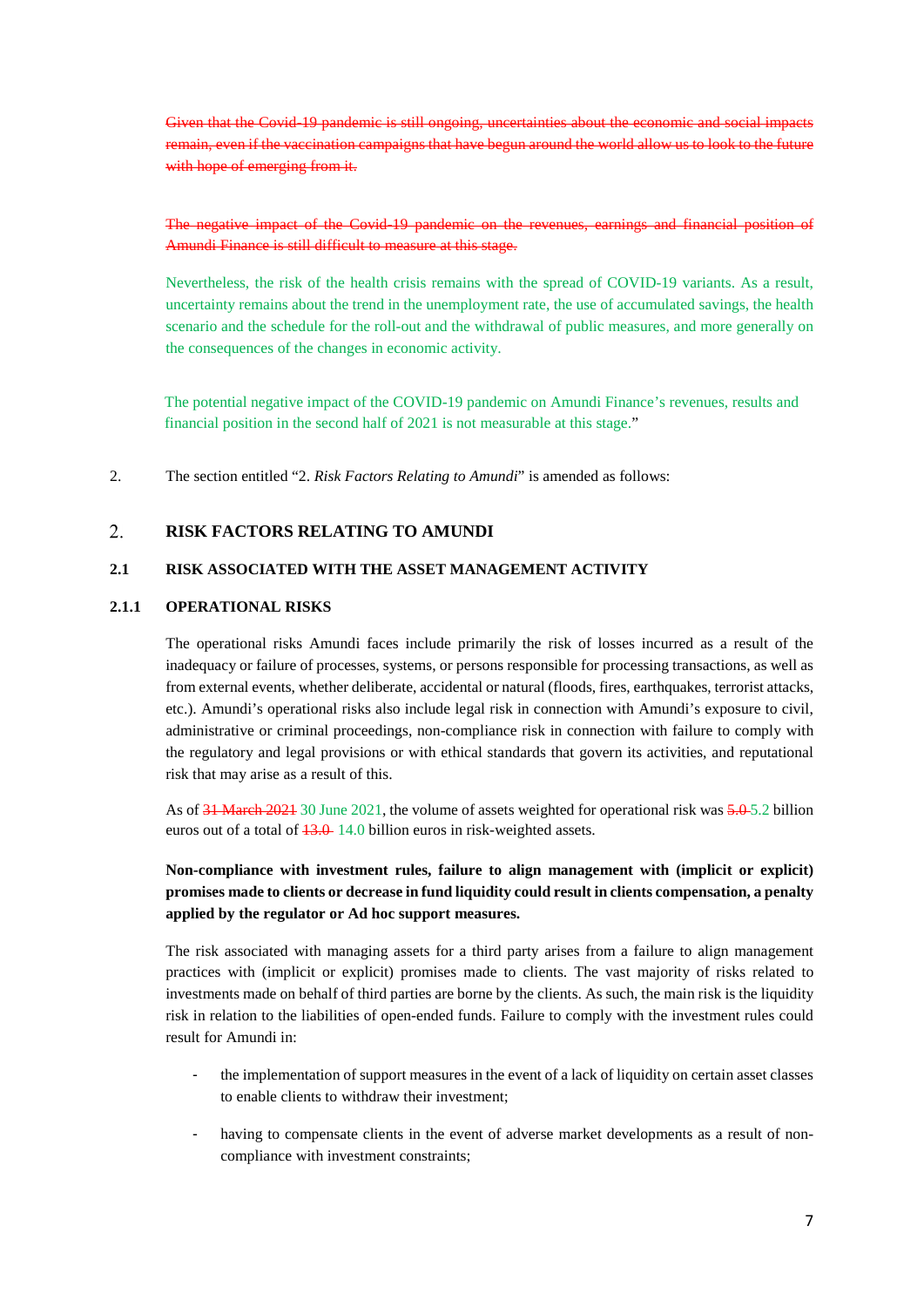a penalty imposed by the regulator.

As of 31 December 2020, the risks relating to non-compliance with investment rules and from failure to align management practices with (implicit or explicit) promises made to clients accounted for 34% of RWA (Risk-Weighted Assets) in respect of operational risk.

# **Incident resulting from the failure of an operational process or a human error could result in clients' compensation or a penalty applied by the regulator.**

Amundi's communication and information systems, as well as those of its clients, service providers and counterparties, may be subject to operational failure. It is also impossible to totally exclude the risk of someone making an unintentional error while they are performing a task. Operational failure or human error could result in having to compensate a client, penalties imposed by the regulator or damage to Amundi's reputation.

As of 31 December 2020, the risks relating to failure of an operational process or human error accounted for 43% of RWA in respect of operational risk.

# **Amundi is exposed to non-compliance, tax, regulatory and legal risks that could have a material adverse effect on its business, earnings and financial position.**

Amundi's primary business is asset management. Amundi is an international group operating in multiple jurisdictions mainly in Europe (as of  $31$  March 2021 30 June 2021, France accounted for  $\epsilon$ 927 928 billion in assets under management, compared with  $6185191$  billion in Italy and  $6233248$  billion in the rest of Europe) with  $\epsilon$ 311323 billion in Asia and  $\epsilon$ 99103 billion in the rest of the world. Consequently, it is governed by a variety of regulatory and supervisory frameworks associated with these asset management activities in each of the countries or continent in which it operates. Amundi is also classified as a credit institution and is therefore also subject to monitoring by the banking supervisory authorities. Moreover, as a significant subsidiary of a banking group, the Crédit Agricole group, Amundi is subject to additional bank regulatory requirements.

 All these regulations subject Amundi's business activities to a pervasive array of detailed operational requirements, compliance with which is costly, time-consuming and complex and may affect Amundi's growth.

Other specific regulatory reforms could also affect some of Amundi's clients, such as banking, insurance and pension fund clients, which could cause them to review their investment strategies or allocations to the detriment of Amundi and/or reduce the interest these clients have in Amundi's products. This could have a material adverse effect on Amundi's AuM, earnings and financial position.

Non-compliance by Amundi with applicable laws or regulations, or any changes in the interpretation or implementation of these, could, if applicable, result in fines, temporary or permanent prohibition from conducting certain activities, and related client losses, or other penalties which could have a material adverse effect on Amundi's reputation or business and thereby a material adverse effect on its earnings.

As an international group operating in multiple jurisdictions, Amundi has structured its commercial and financial activities to comply with the tax regulations that apply to it. Since it is not always possible to draw clear-cut and definitive interpretations of the tax legislation of the various countries in which the Amundi entities are located or operate, Amundi cannot guarantee that its tax affairs will not be subject to challenge by the relevant tax authorities. In general, any breach of the tax legislation of a particular country could result in tax adjustments and, if applicable, penalties, fines and interest on arrears. In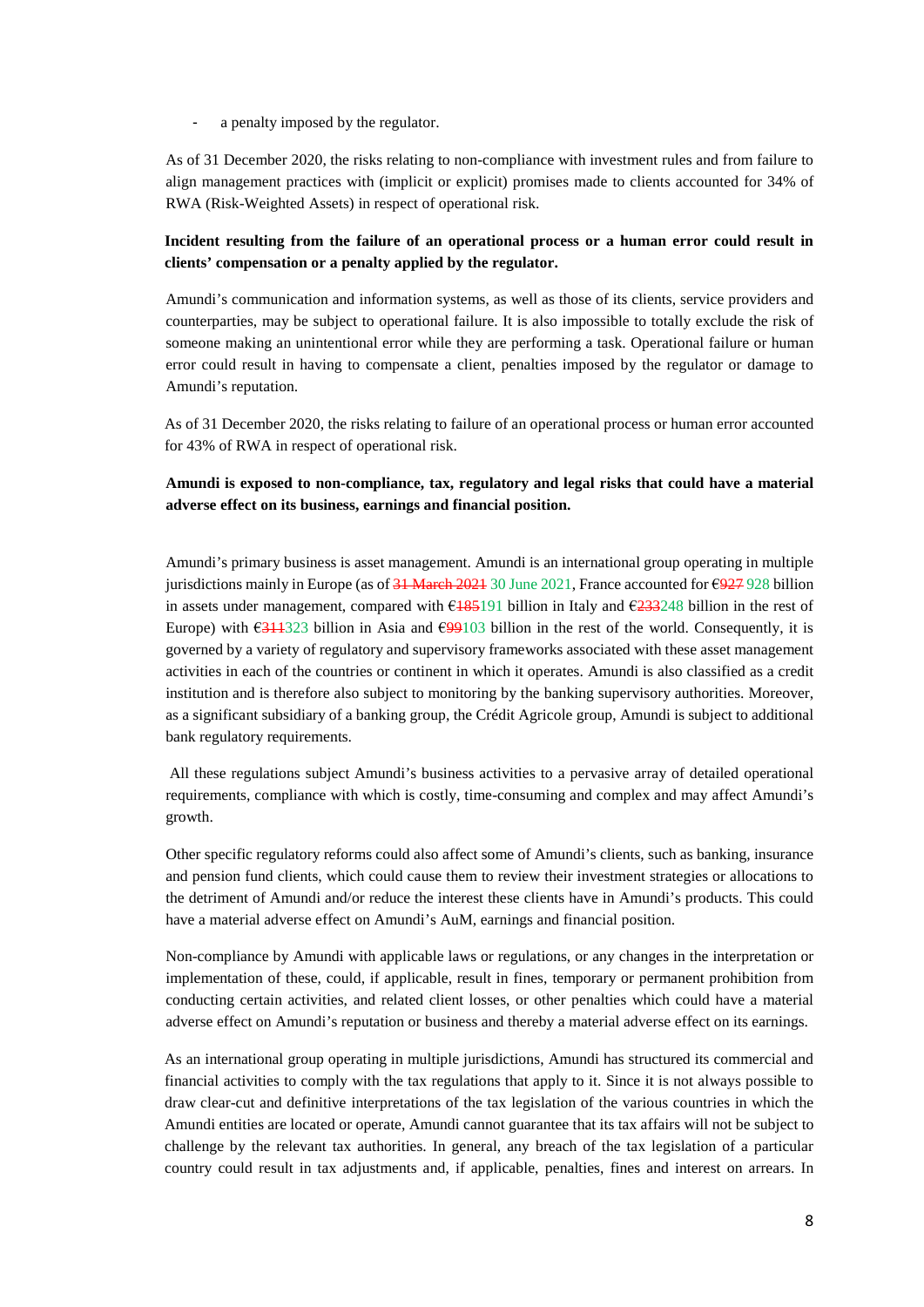addition, the tax legislation of the various countries in which the Amundi entities are located or operate is subject to change (particularly in the event of changes in the position of the tax authorities and/or the interpretation of the law by a judge). These various risk factors may result in an increase in Amundi's tax burden and have a material adverse effect on its business, its financial position and its earnings.

# **A failure in Amundi's operational systems or infrastructure, including business continuity plans, could disrupt operations, and damage Amundi's reputation.**

Amundi's infrastructure, including its technological capacity, data centers, and office space, is vital to the competitiveness of its business. Moreover a significant portion of Amundi's critical business operations are concentrated in a limited number of geographic areas, including primarily Paris, as well as London, Tokyo, Hong Kong, Singapore and Boston (United-States). The failure to maintain infrastructure commensurate with the size and scope of Amundi's business, or the occurrence of a business outage or event outside Amundi's control in any location at which Amundi maintains a major presence, could materially impact operations, result in disruption to the business or impede its growth. Notwithstanding Amundi's efforts to ensure business continuity during a disruption, Amundi's ability to operate could be adversely impacted, which could cause its AuM, revenue and results of operations to decline, or could impact Amundi's ability to comply with regulatory obligations leading to reputational harm, regulatory fines and sanctions. In addition, a breakdown or failure of Amundi's information systems could affect its capacity to determine the net asset value of the funds it manages, expose it to claims from its clients and affect its reputation.

# **2.1.2 ACTIVITY RISKS**

(a) Business risk

# "**Changes in financial markets could significantly impact Amundi's AuM, net revenues and earnings.**

The large majority of Amundi's net revenues consists of fees calculated as a percentage of Amundi's AuM. The level of Amundi's AuM depends to a large extent on the value of assets held in the funds and portfolios managed by Amundi, particularly bonds, equities, currencies and real estate.

Fluctuations in financial markets, in particular changes in interest rates, issuer credit spreads, currencies and the value of equities, can cause the value of Amundi's AuM to change significantly. Adverse movements in financial markets can also reduce new investments and prompt investors to withdraw assets from funds and portfolios managed by Amundi, further impacting Amundi's AuM and revenues.

In 2020, the Covid-19 epidemic had an impact on Amundi's business and its financial situation, particularly during the first half of the year. This pandemic had and could continue to have an adverse effect on Amundi's business and financial situation. It is an intense crisis, the scale and duration of which are difficult to predict, although the peak of the crisis seems to have passed in the principal countries in which Amundi operates. After a major shock in March, the equity markets bounced back during the course of 2020 as a result of the measures taken by the central banks at the end of March. However, for the whole of 2020, the average performance of the equity markets was below that of 2019 (-7% for the CAC 40 and -4% for the EuroStoxx index). The exceptional circumstances generated by the pandemic initially led to increased risk aversion on the part of savers and investors, followed by a gradual improvement.

Net revenue was affected by negative market effects in 2020. However, net management revenues held up well, at  $\epsilon$ 2,634 million. Management fees were impacted by the market downturn (4% decline in the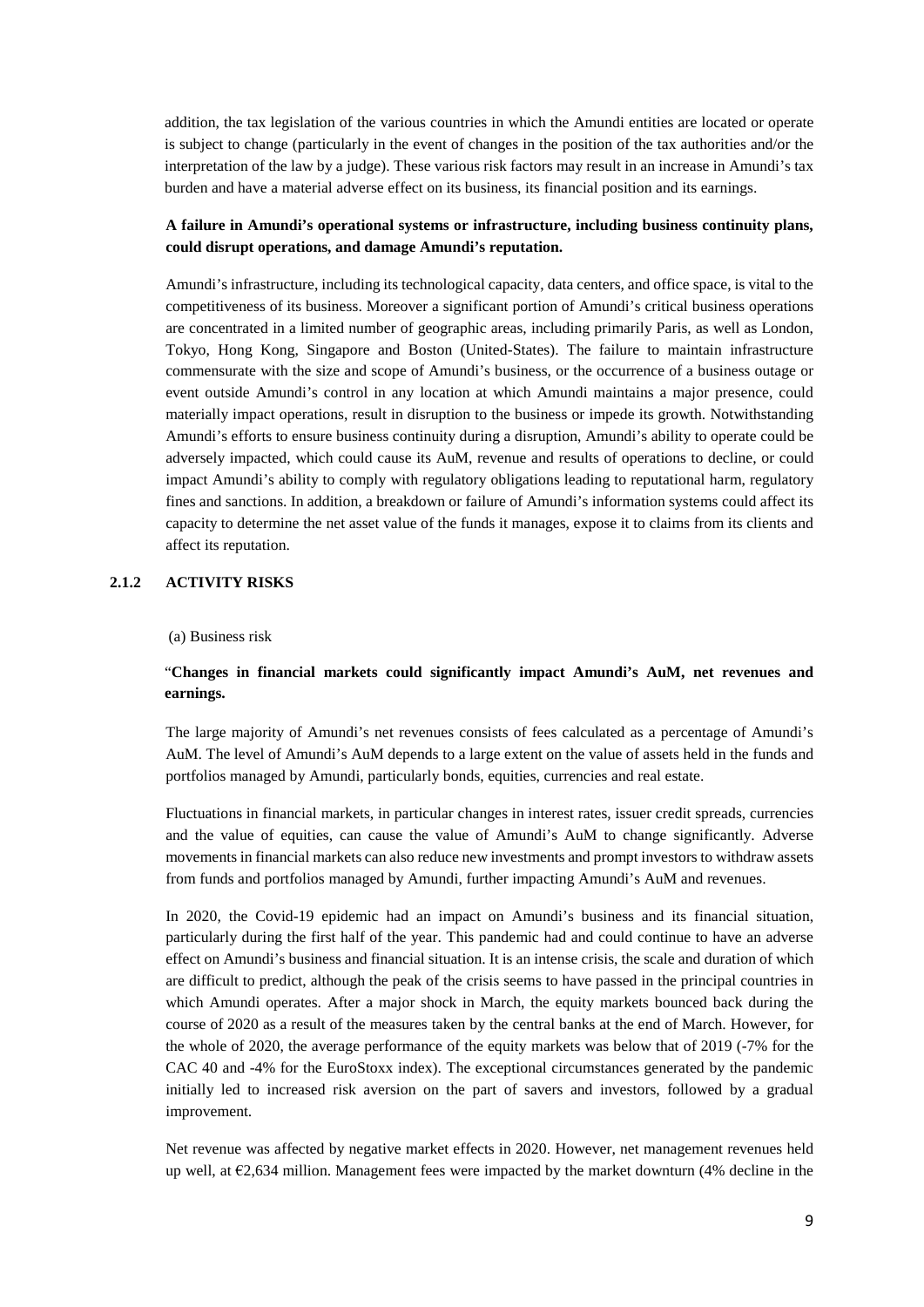average level of the EuroStoxx index vs. 2019), by an unfavourable mix effect and by reduced revenues [associated with structured products. Performance fees, on the other hand, rose significantly \(](#page-9-0) $€200$  million, or  $+17.1\%$ ). The average margin<sup>1</sup>-on assets was down slightly, at 17.4 base points of assets (compared with 18.4 base points in 2019), particularly given the mix effects. Finally, the impact of the market decline was particularly noticeable on financial income, which fell from  $644$  million to - $638$  million.

Total net revenue ( $\epsilon$ 2,595 million) was down 4.1% compared to 2019.

Nevertheless, this crisis could continue to have an impact on Amundi's revenue and business. Given ongoing uncertainties, not only regarding the duration and scale of the pandemic, but also regarding the pace of the recovery, the effectiveness of vaccine measures and changes to lockdown measures, it is difficult to predict the overall impact the pandemic will have on the economies of the countries in which Amundi operates and on the global economy.

In the first half of 2021, this pandemic continues without for the time being any material impact on the Group's business activity or financial situation. The duration and scale of the pandemic remain difficult to predict.

These effects are impossible to predict. However, the impact of a fall in financial markets on Amundi AuM and net revenues could be estimated though sensitivity factors as follows:

| Changes in the equity<br>markets          | $-/+ 10\%$            | $-\left(+\right.$ $\in$ 25/30 bn in Asset<br>Management<br>under<br>(AuM) | $-$ /+ $\epsilon$ 80-85m in net revenues<br>excluding<br>(run<br>rate.<br>performance fees) |
|-------------------------------------------|-----------------------|---------------------------------------------------------------------------|---------------------------------------------------------------------------------------------|
| interest<br><b>Changes</b><br>in<br>rates | $-/+ 100 \text{ pts}$ | $+\prime$ - €30-35 bn in Asset<br>under<br>Management<br>(AuM)            | $+/ \epsilon$ 35-40m in net revenues<br>excluding<br>(run<br>rate.<br>performance fees)     |

Key sensitivities:

These sensitivities do not include an indirect effect on net inflows from market fluctuations.

<span id="page-9-0"></span><sup>&</sup>lt;sup>1</sup> Average margin: net asset management revenues (excl. performance fees)/average AuM excl. JVs.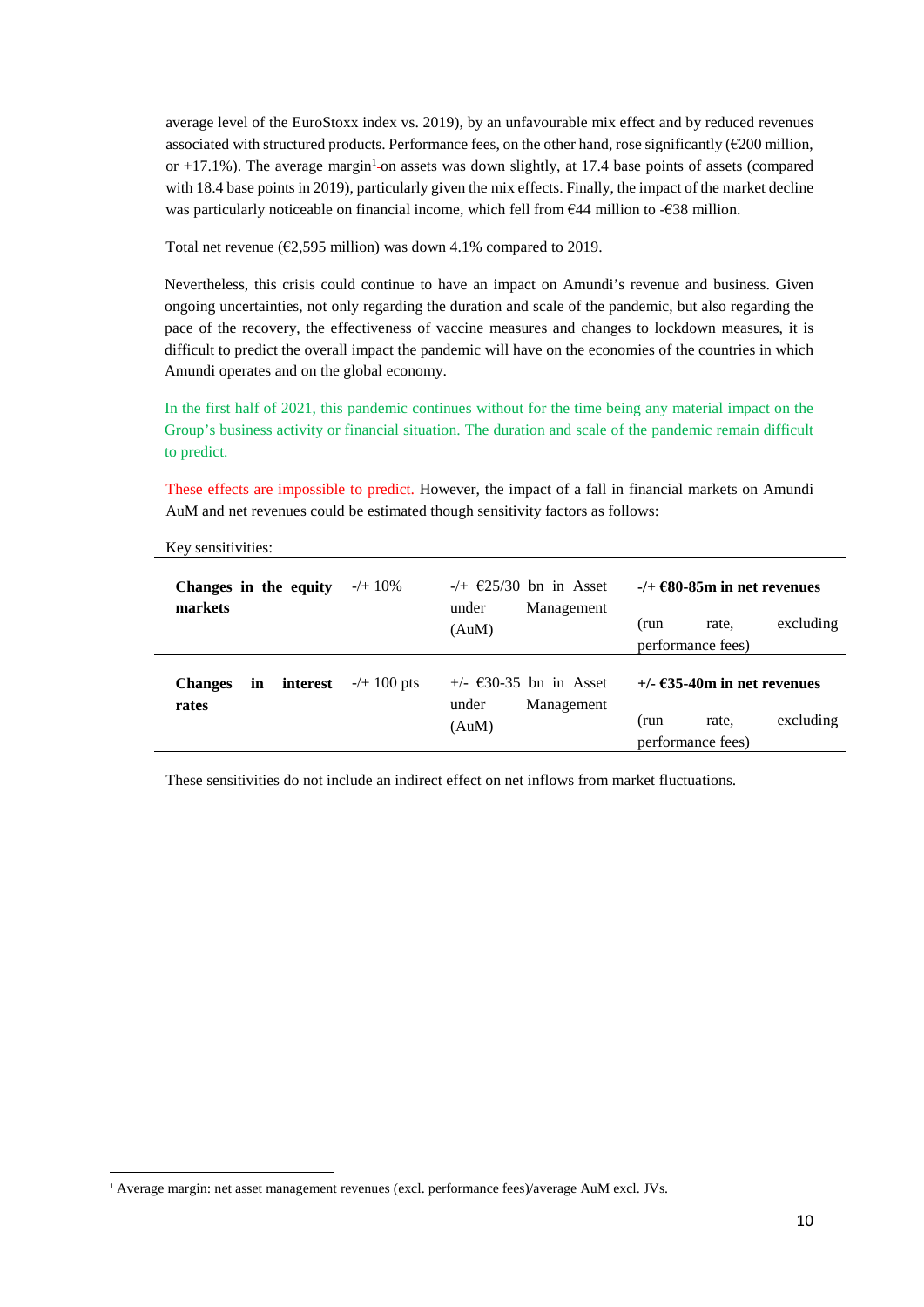# **Demand from Amundi's clients depends on factors that are beyond its control and have an overall impact on the asset management market.**

External factors such as the adverse macro-economic conditions, health or tax environment, could affect investors' willingness to constitute savings and/or invest in financial products and, consequently reduce the interest these investors may have in financial products overall or in Amundi's products. For instance, a decrease in interest rates could impact the appetite of customers for asset management products. Accordingly, the rise in the equity market over the past twelve months, has driven the appetite of investors towards some asset management products.

These changes, the scope and implications of which are highly unpredictable, could have a significant adverse effect on Amundi's AuM and net revenues.

#### **Amundi relies to a large extent on third entities to distribute its products.**

Amundi focuses on two client segments: retail and institutional. Retail includes the distribution of savings solutions for clients of partner networks in France and abroad and third party distributors.

In France, Amundi relies on the networks of banks affiliated with the Crédit Agricole group and the Société Générale group, with which it has distribution agreements guaranteeing it quasi-exclusivity in the marketing of funds to distribute a significant share of its products. As of 31 March 2021–30 June 2021, the products distributed in France under these distribution agreements amounted to  $E$   $E$   $121$   $22$  billion in assets under management. If any such agreement is terminated or not renewed, Amundi's AuM and fee income could be significantly reduced, and its results of operations and financial condition would be materially and adversely affected.

Outside France, Amundi entered into a ten-year distribution agreement with the UniCredit networks in Italy, Germany, Austria and in Eastern Europe. Amundi also remains the preferred supplier for the Crédit Agricole and Société Générale networks in Italy (CA Italie), the Czech Republic (Komerčni Banka) and Poland (CA Polska). Amundi is also in partnership with BAWAG P.S.K. in Austria, with and Resona in Japan and with Bank of China in China through a new subsidiary created at end 2020. As of 31 March 202130 June 2021, the products distributed through international partner distribution networks amounted to  $6151160$  billion in assets under management. On 30 June 2020, Amundi entered into a new long-term distribution partnership in Spain with Banco Sabadell and acquired Sabadell Asset Management.

In addition, Amundi has joint ventures operating in India (with State Bank of India, the largest bank in the country), in China, (with Agricultural Bank of China, one of the top three Chinese banks), in South Korea (with Nonghyup Bank, one of the five top banking groups in Korea) and in Morocco (with the Wafa banking group. As of 31 March 202130 June 2021, the products distributed through these joint ventures amounted to  $\sqrt{247254}$  billion of Amundi's assets under management.

This distribution capacity is complemented by third-party distributors, private banks and wealth management advisers, for whom dedicated offers and specific commercial initiatives are deployed. As of 31 March 202130 June 2021, the products distributed through these third-party distributors amounted to €195206 billion of Amundi's assets under management.

These agreements may be terminated or not renewed. In addition, the distribution of Amundi's products through third-party distributors is not on an exclusive basis. If a bank forming part of this distribution network were to replace Amundi's products with those of a competitor, or if it were to decide to reduce the resources dedicated to promoting and distributing Amundi's products, or if it were to charge higher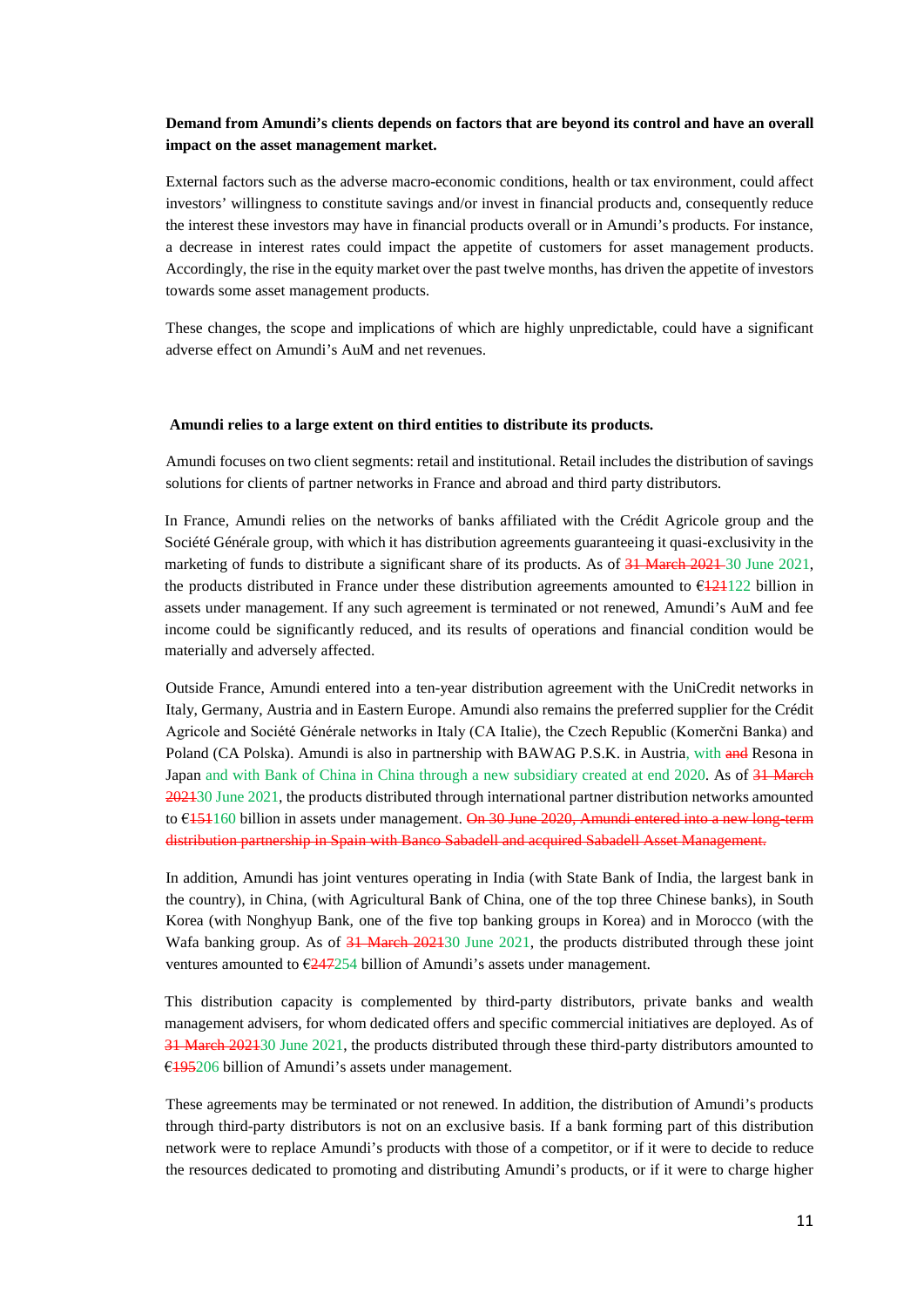fees for the distribution of Amundi's products, this could adversely impact Amundi's AuM, revenues and results of operations. In addition, factors affecting the competitive position or reputation of such distribution networks, as well as a potential failure of these entities, could have an adverse effect on Amundi's revenues, reputation and results of operations.

#### **Management fee rates are subject to competitive and market pressure.**

Amundi's management fees are generally equal to a percentage of its AuM, which varies based on product type, geographic market as well as other factors. As of 31 March 202130 June 2021, the revenue generated by fees and other income from customer activities amounted to  $6664689$  million (excluding performance fees).

Fees are subject to significant competitive pressure: fees charged on retail products are required to be disclosed under applicable regulations and fees charged to institutional investors are generally determined by competitive bidding. Fees in the asset management market have generally come under significant competitive pressure in recent years. A reduction in fee rates would directly and adversely impact Amundi's revenues and results of operations.

Amundi is subject to a significant competition: Amundi is the European largest asset manager by assets under management and ranks in the top 10 globally (Source IPE "Top 500 asset managers" published in June 2020 June 2021 and based on assets under management as of end December 2019 2020). The asset management industry is highly competitive and has only moderate barriers to entry. Amundi's main competitors are asset management companies, insurance companies and financial services companies, many of which offer investment products similar to those of Amundi. Competition in the industry is based on a number of factors including investment performance, the level of fees charged, the quality and diversity of services and products provided, name recognition and reputation, the effectiveness of distribution channels, and the ability to develop new investment strategies and products to meet the changing needs of investors. Retail investors have numerous investment choices, which are growing as online investment offers become increasingly available. Institutional investors typically select investment managers by competitive bidding. Increased competition, particularly when it leads to fee reductions on existing or new business, could cause Amundi's AuM, revenue and results of operations to decline. Moreover, within the framework of its structured EMTN issuance activity, Amundi must face the competition of the main French and international banking groups. In addition, both new domestic and international operators may enter the markets where Amundi operates and thus intensify the competition which could have a material adverse effect on Amundi's business, results of operations, financial condition and prospects. Finally, asset management products compete with other investment categories offered to investors (securities, vanilla and structured bonds, regulated and non-regulated bank deposits, real-estate investments, etc.).

Moreover, many competitors offer similar or comparable products to those offered by Amundi. The failure or negative performance of competitors' products could lead to a loss of confidence in similar Amundi products, irrespective of the performance of such products. Any loss of confidence in a product type could lead to withdrawals, redemptions and liquidity issues in such products, which may have an adverse impact on Amundi and cause Amundi's AuM, revenue and results of operations to decline.

# **The failure to recruit and retain employees could lead to the loss of clients and may cause AuM, revenue and results of operations to decline.**

Amundi's success is dependent on the talents and efforts of its highly skilled workforce and its ability to plan for the future long-term growth of the business by identifying and developing those employees who can ultimately transition into key roles within Amundi. The market for qualified portfolio managers,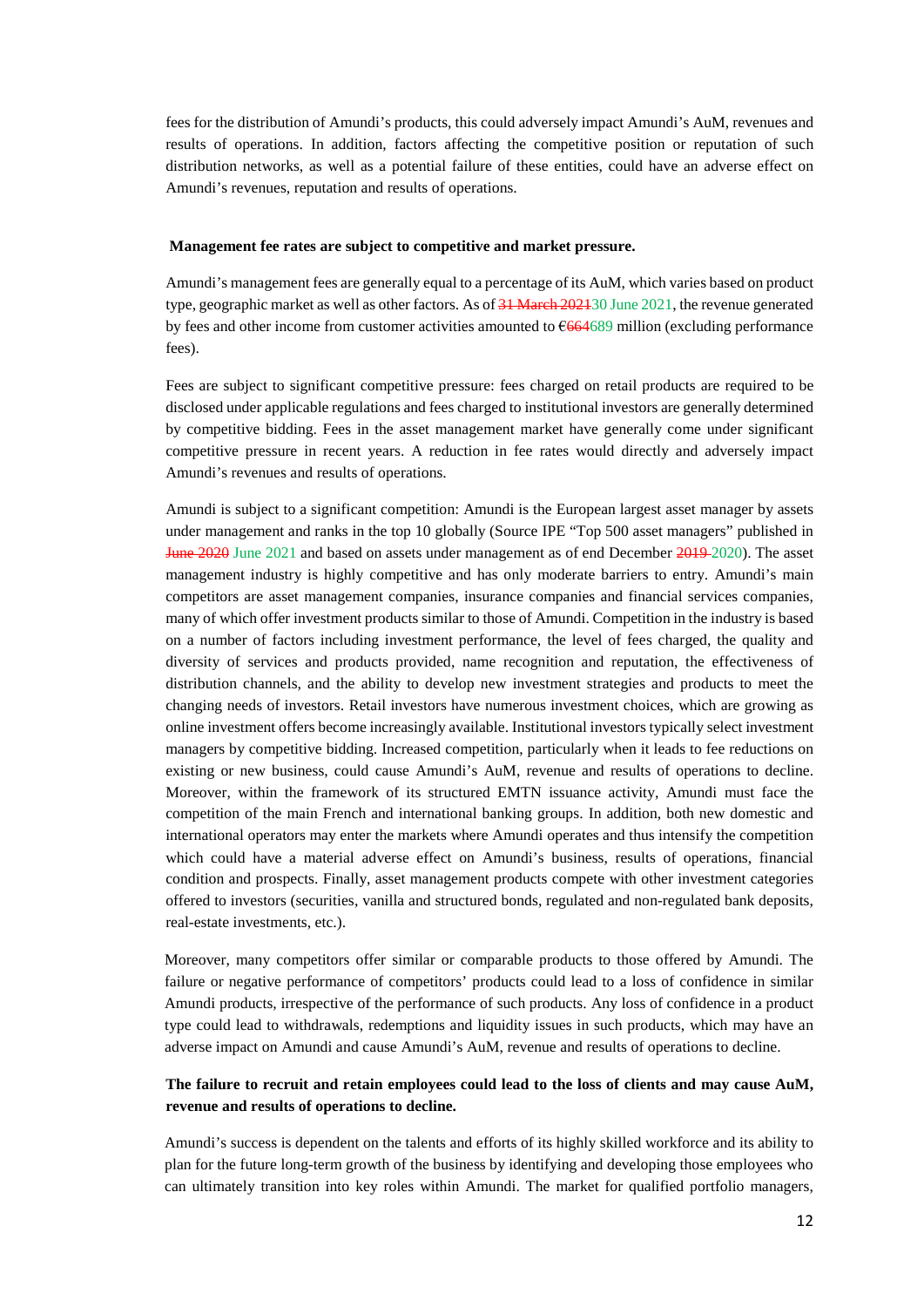investment analysts, product specialists, sales forces and other professionals is competitive, and factors that affect Amundi's ability to attract and retain such employees include its reputation, the compensation and benefits it provides, and its commitment to effectively managing executive succession, including the development and training of qualified individuals. If Amundi is unable to or otherwise fails to do so, its ability to compete effectively and retain its existing clients may be impacted and may cause AuM, revenue and results of operations to decline.

# **"Harm to Amundi's reputation could result in a decrease in its assets under management, its revenue, and its earnings.**

The integrity of Amundi's brand and reputation is critical to its ability to attract and retain clients, business partners and employees. Amundi's reputation could be damaged by factors such as poor investment performance, sales and trading practices, potential conflicts of interest not properly dealt with, litigation, sanctions from regulators, regulatory action, ethic issues, competition issues, employee's misconduct or fraud or embezzlement by financial intermediaries or breach of applicable laws or regulations. The negative publicity associated with any of these factors could harm Amundi's reputation, generate exposure to regulatory sanctions, and adversely impact relationships with existing and potential clients, third-party distributors and other business partners.

Following a special enquiry conducted between 2017 and 2019, the Autorité des Marchés Financiers (« AMF »), the French regulatory body, notified Amundi of various complaints on June  $12<sup>th</sup> 2020$ . These grievances relate to a limited number of transactions executed in 2014 and 2015 by two former employees. Amundi fully cooperated with the regulatory authorities to address this issue. On 5 August 2021, the AMF Enforcement Committee announced that Amundi would be fined €32 million. This amount is covered by existing provisions in Amundi's accounts, and therefore does not change Amundi's financial situation.

Following a special enquiry conducted between 2017 and 2019, the AMF, the French regulatory body, notified Amundi (Amundi AM and Amundi Intermédiation) of various complaints on June 12th 2020.

These grievances relate to a number of transactions executed in 2014 and 2015 by two former employees (an ex portfolio manager and an ex trader).

Amundi fully cooperated with the regulatory authorities to address this issue.This case has been subject to a public hearing of AMF Enforcement Committee the 7th July 2021.

The AMF College requested as financial penalties €30 million for Amundi AM and €8 million for Amundi Intermédiation. These amounts do not prejudice the future decision of the AMF Enforcement Committee.

# As of the date of this Base Prospectus, no sanction has been imposed on Amundi.

Damage to the "Amundi" brand would negatively impact Amundi's standing in the industry and result in loss of business in both the short and long terms that may impact its earnings and financial position. Failure to address these issues adequately could also give rise to additional legal risk, which might increase the number of litigation claims and expose Amundi to fines or regulatory sanctions.

(b) Non-financial risk

**Amundi is subject to non-financial risks if it fails to meet the expectations of its various stakeholders regarding corporate social responsibility**.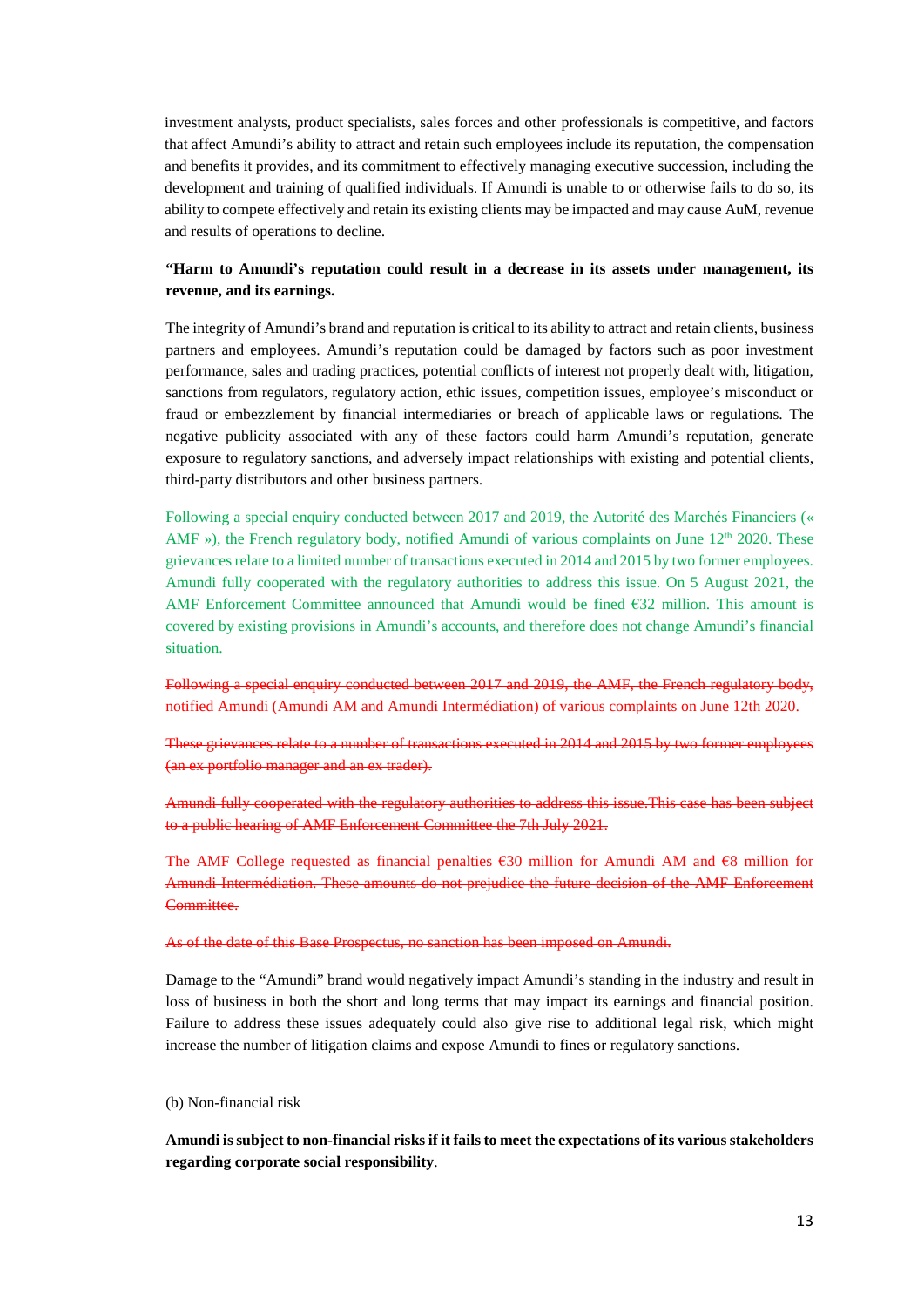[Amundi continued to implement its ESG action plan, thus confirming its leadership: ESG assets under](#page-13-0)  management stood at €798bn at 30 June 2021<sup>2</sup>. The change from 31 December 2020 (AuM of €378bn) resulted from:

- continued integration of ESG criteria into traditional management processes<sup>3</sup>;
- high inflows in H1 ( $+$ €18.7bn in MLT), the majority in active management, with good momentum for Climate & Environment solutions, ESG fixed-income funds, the range of thematic Equity funds;

Some 700 open-ended funds, dedicated funds and mandates, repres[ent](#page-13-2)ing over €68[0b](#page-13-3)n in AuM (compared to  $\epsilon$ 450bn at end-March 2021) are classified in Articles 8 and 9<sup>4</sup> under SFDR<sup>5</sup> regulations, making Amundi a leader in this area.

In addition, Amundi is scaling up its ESG commitment:

- In the lead-up to the Glasgow COP 26, Amundi has joined the "Net Zero Asset Managers" initiative (commitments in line with the Paris Agreement trajectory) for asset managers committed to the target of net zero emissions by 2050.
- Amundi is a founding member of Investors for a Just Transition, an international coalition of asset managers and asset owners who are committed to promoting a just transition to low-carbon economies, and representing  $63.6$  trillion in assets.
- Development of ESG products and solutions continued with the expansion of the "ESG Improvers" range (new fixed-income funds) and the launch of the social-impact fund BFT France Emploi ISR.

Amundi is a leader in ESG<sup>6</sup>[.](#page-13-4) Amundi finalised its "100% ESG integration" approach in the first [qu](#page-13-5)arter of 2021: its ESG assets under management now include all actively managed open ended funds<sup>7</sup> (over 830 funds) that incorporate an environmental and social impact study of the companies they invest in, with a better ESG performance target than the investment universe. As a result, total ESG assets under management increased from €323 billion at the end of 2019 to €705 billion at the end of March 2021. [Am](#page-13-6)undi is the asset manager with the largest number of open-ended funds classified under Articles 8 and 9<sup>8</sup> of the Regulation (EU) 2019/2088 of the European Parliament and of the Council of 27 November 2019 (the **Sustainable Financial Disclosure Regulation**), a new EU regulation that requires managers to classify their European assets according to their degree of ESG integration. Out of all the open-ended funds and mandates, over 650 products representing over €450 billion in assets under management are classified under Articles 8 and 9 of the Sustainable Financial Disclosure Regulation. As such, Amundi takes measures to meet the expectations of its various stakeholders regarding corporate social responsibility. Non-financial risk is addressed in policies pertaining to the operation of Amundi (Purchasing policies, Human Resources policies) that are implemented by the relevant business units.

Non-financial risks in portfolios managed on behalf of third parties are controlled by investment limits established based on internal ratings determined by a dedicated team of analysts who analyse ESG criteria. The various parameters selected to create this rating and the investment limits applicable to portfolios as an aggregate and/or to individual portfolios depending on the financial management

<span id="page-13-1"></span><span id="page-13-0"></span><sup>2</sup> Source : Amundi date as of 30/06/21

<span id="page-13-2"></span><sup>&</sup>lt;sup>3</sup> When ESG methodology is technically applicable

<sup>4</sup> Source : Amundi internal data Scope: European funds. Article 8: products that promote environmental and/or social characteristics; Article 9: products that have sustainable investment objective

<span id="page-13-3"></span><sup>&</sup>lt;sup>5</sup> The new European Sustainable Financial Disclosure Regulation (SFDR) requires fund managers to rank their European assets by degree of ESG integration

<span id="page-13-5"></span><span id="page-13-4"></span><sup>6</sup> Source: Amundi, data as of 31/03/2021

<span id="page-13-6"></span><sup>7</sup> When ESG methodology is technically applicable.

<sup>8</sup> Source: Morningstar. Scope: European funds. Article 8: products that promote environmental and/or social characteristics; Article 9: products that have sustainable investment objective.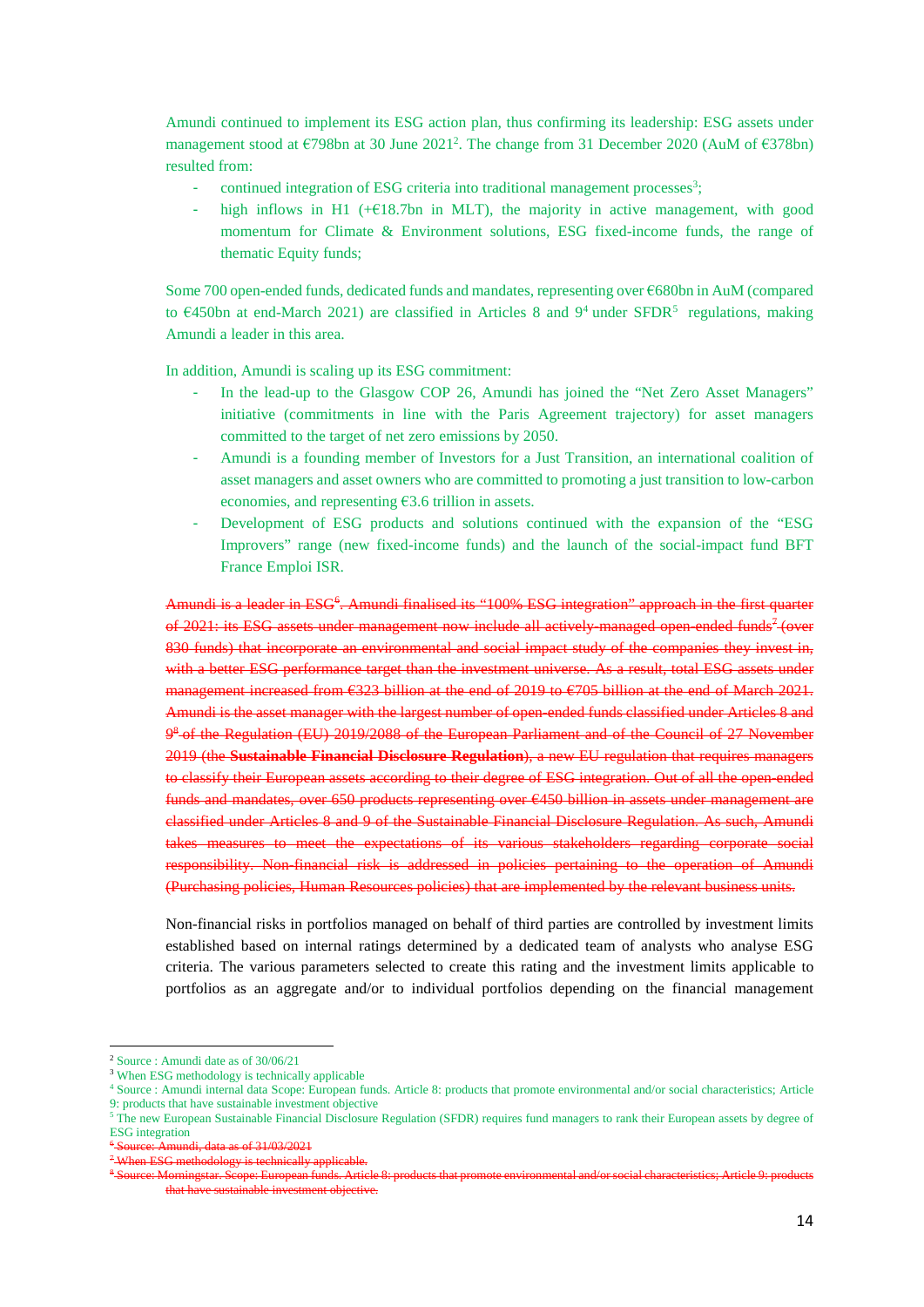processes, are subject to specific governance involving the risk monitoring teams. Once the rules are defined, compliance with ESG limits is monitored in real time, in the same manner as investment ratios.

However, the failure to comply with investors' expectations in terms of corporate social responsibility and the failure to cope with enhanced disclosure requirements, more stringent governance and conduct of business rules and restrictions, or additional laws and regulations, may occur and could damage the reputation of Amundi, as pioneer in the field of responsible investment and leader in ESG. Such failures could also lead to the loss of clients and business and affect Amundi's brand and financial position.

#### **2.2 FINANCIAL RISK**

#### **2.2.1 CREDIT RISK**

As of  $31$  March 202130 June 2021, RWA for credit risk stood at  $65.6$  6.1 billion out of a total RWA of €13.0 14.0 billion.

# **Amundi is exposed to default risk on its investment portfolio as well as through guarantees given on funds.**

Amundi offers a range of funds benefiting from guarantees granted by Amundi (structured funds, Constant Proportion Portfolio Insurance (CPPI) funds, Italian pension funds and other guaranteed funds). As of  $31$  March 2021 30 June 2021, the total amount guaranteed was  $617,47517,069$  million.

These products mainly expose Amundi to credit and counterparty risks. In particular, should the obligors on any of the assets held by the funds guaranteed by Amundi default or enter into insolvency or similar proceedings, Amundi would incur substantial costs to replace such assets and to meet its obligations as a guarantor. Such guaranteed funds can also enter into repurchase agreements, reverse repurchase agreements, and various derivatives with large banking counterparties. Such transactions expose the funds directly, and consequently, the guarantor, to counterparty risk. Should any counterparty default or enter into insolvency or similar proceedings, Amundi could incur a substantial cost to replace the transactions and meet its obligations as a guarantor. If Amundi were unable to replace the relevant transactions, the funds would be exposed to significant market risk on the unhedged assets, which could potentially result in material losses to Amundi as guarantor.

Investors in the guaranteed funds have the right to have their shares redeemed by the funds on short notice. In stressed market conditions, under which the value and/or the liquidity of assets held by guaranteed funds might be significantly impacted, the funds might suffer a loss selling their assets to meet a large volume of redemption requests. In such event, Amundi as a guarantor could suffer significant financial losses.

For certain guaranteed funds (in particular CPPI funds), Amundi manages market risk by purchasing and selling assets for the account of the relevant funds with a view to matching or covering the guaranteed performance. Amundi's management is based on modeling methodologies developed on the basis of a number of assumptions, which may prove to be inaccurate. If Amundi's assumptions and methodologies are not sufficiently prudent, or if market conditions are different from those on which the development of the relevant methodologies are based, Amundi could suffer significant losses on its guarantees.

**Amundi is exposed to counterparty risk related to the use of derivatives.**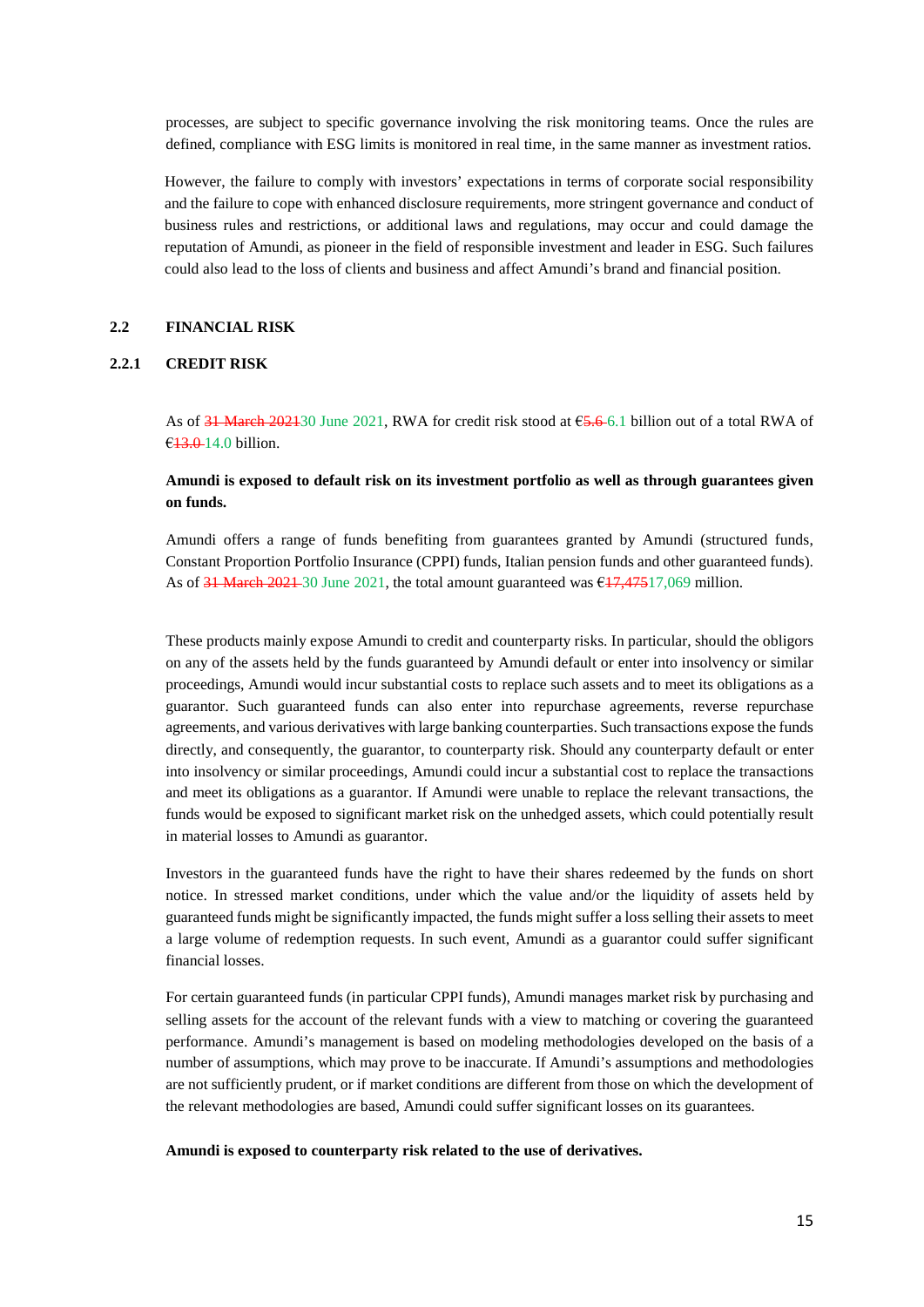To ensure that clients receive the promised returns in structured vehicles (structured funds or structured EMTNs), derivative agreements are entered into with external bank counterparties selected through a tender process. As of 31 March 2021 30 June 2021, the total nominal amount of transactions concluded between Amundi Finance and its market counterparties was €43.4 44.2 billion. Once the funds and the EMTNs have been sold, the transactions are hedged so as to only create limited market risk. However, they do result in liquidity and counterparty risk.

The notional amount of the performance swaps on funds and EMTNs being marketed as of 31 March 2021 30 June 2021 was €938961 million. Performance swaps are written with market counterparties in a notional amount equal to the projected level of sales. The fund is committed only to the actual level of sales. Amundi bears the risk of a variance between the projected level of sales and the actual level. These are short-term liabilities (average marketing time is three months). A provision appraised by experts is recognised on the reporting date should there be a variance in current transactions between the projected level of sales and the actual level. No provision had been made as of 31 March 2021 30 June 2021.

To reduce the funds' counterparty risk associated with these transactions – to which Amundi is exposed as guarantor – Amundi deals with the counterparties on its own account. These are all large financial institutions. These transactions are centralised by Amundi Finance, an Amundi subsidiary that specialises in guarantee activity. Counterparties used for derivatives brokerage are pre-authorised by the Credit Committee which sets the limits of separate exposures.

Although the transactions are executed under master agreements with exchange of collateral to reduce Amundi's counterparty risk, Amundi may incur significant losses due to the failure of major counterparties. If one or more financial institutions were to default or to enter into insolvency or similar proceedings, Amundi would have to unwind such transactions and look for other counterparties in order to enter into new transactions. In addition, Amundi's credit risk may be exacerbated when the collateral held by Amundi cannot be disposed of or is liquidated at prices not sufficient to recover the full amount of the derivative exposure due to it.

#### **Amundi is exposed to equity investment risk.**

When it makes strategic equity investments in the share capital of a company, Amundi's degree of control may be limited and any disagreement with other shareholders or with the management of the entity concerned could have an adverse impact on Amundi's ability to influence the policies of that entity. Amundi is exposed to the risk that the value of the capital securities it holds could fall.

Interests in equity-accounted entities amounted to €295333 million as of 31 December 2020 30 June 2021.

#### **Amundi is exposed to concentration risk with respect to securities acquired by guaranteed funds**

As of 31 March 2021 30 June 2021, the break-down of exposures is as follows by rating, geographical area and sector (in proportion to the nominal amount of securities directly acquired by guaranteed funds, *i.e.* €4.1–3.9 billion as of 31 March 2021 30 June 2021):

- Rating : AAA: 32%, AA+: 4410%, AA: 3 %, AA-: 6%, A+: 98%, A: 911%, A-: 89%, BBB+: 2019%, BBB: 7%; BBB-: 23%, NR : 10%;
- Geographical area : France : 19%, Belgium : 43%, Spain : 13%, Italy : 2524%, United Kingdom: 2%, Netherlands : 12%, Germany : 5%, United States : 1716%, Other : 1315%;
- Sector: Financial institutions: 24%, Sovereigns and agencies:  $\frac{5756}{6}$ . Corporates:  $\frac{2021}{6}$ .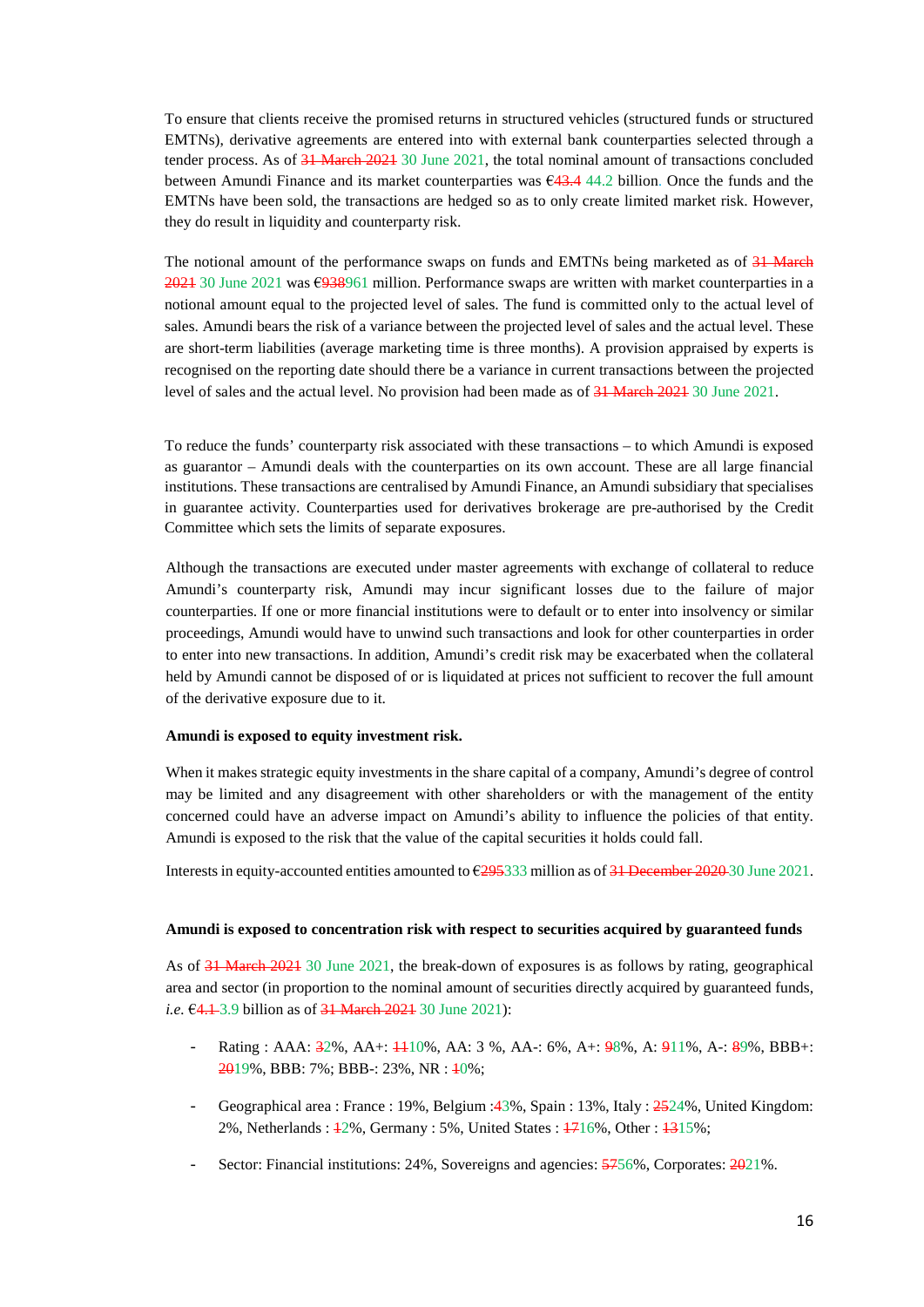Analysis of exposures shows a high concentration in the financial sector, mainly to top-tier banks, particularly large French credit institutions.

Should the financial situation of a sector or a country to which Amundi shows a high concentration deteriorates, Amundi would be at risk to see the obligors of the securities of such sector or country held by the guaranteed funds default or enter into insolvency or similar proceedings at the same time. Amundi would incur substantial costs to replace such assets and to meet its obligations as a guarantor.

#### **2.2.2 MARKET RISK**

As of  $31$  March 202130 June 2021, RWA in respect of market risk amounted to  $\epsilon$ 931–839 million out of a total RWA of  $£3.0$ -14.0 billion.

#### **Changes in the value of assets held by Amundi could affect its results and its equity.**

Amundi regularly invests in newly created funds in order to provide them with a critical mass of investments necessary to attract investors. Fluctuations in financial markets, in particular changes in interest rates, issuer credit spreads, currencies and the value of equities, can cause the value of Amundi's own investments to change significantly and affect Amundi's net revenues and/or shareholders' equity.

Market risk is measured by Value at Risk (VaR), a statistical measure used to estimate the financial risk level of an investment portfolio. VaR represents the potential loss over a given holding period at a given confidence level. Amundi's VaR is a historical VaR. Amundi measures VaR at a 99% confidence level and a 20-day holding period, based on a historical observation period of one year. It amounted to  $\epsilon$ 1812 million as of 31 March 202130 June 2021.

#### **Amundi is exposed to fluctuations in foreign exchange rates.**

Amundi's primary exposure to foreign exchange risk is structural, related to its investments in foreign subsidiaries and joint ventures. Amundi's policy is not to systematically hedge against all such exposure. Operational foreign exchange positions are subject to a global limit. This limit requires foreign-currency revenues to be regularly converted into euros. It also requires any foreign-currency investment made in connection with the investment portfolio to be hedged. Even if Amundi's operational foreign exchange positions are not material, currency fluctuations affecting the euro value could affect Amundi's results of operations and financial condition.

In 2020, it was decided to hedge the most significant exposures (in USD, JPY and GBP) with a view to optimising hedging costs in relation to impact in terms of immunising the CET1 ratio from risk. These hedges amounted to  $\epsilon$ 180178 million as of 31 March 2021-30 June 2021.

#### **Amundi is subject to real estate risks related to its structured notes activity.**

Since the end of 2013, Amundi has developed a business in issuing structured notes with principal and/or interest payments based on a formula mainly linked to the performance of equities but also for some of them to real estate funds. As of 31 March 202130 June 2021, the nominal amount of structured securities issues amounted to  $\sqrt{69,230}$  9,667 million, including  $\sqrt{61,361}$  1,345 million in bonds that were partly indexed to real estate.

Amundi invests part of the proceeds of such notes in shares of real estate funds managed by one of its entities. For such notes, Amundi is exposed to real estate risk, as Amundi is typically obliged to pay the principal of the notes at maturity, regardless of the performance of the underlying real estate funds.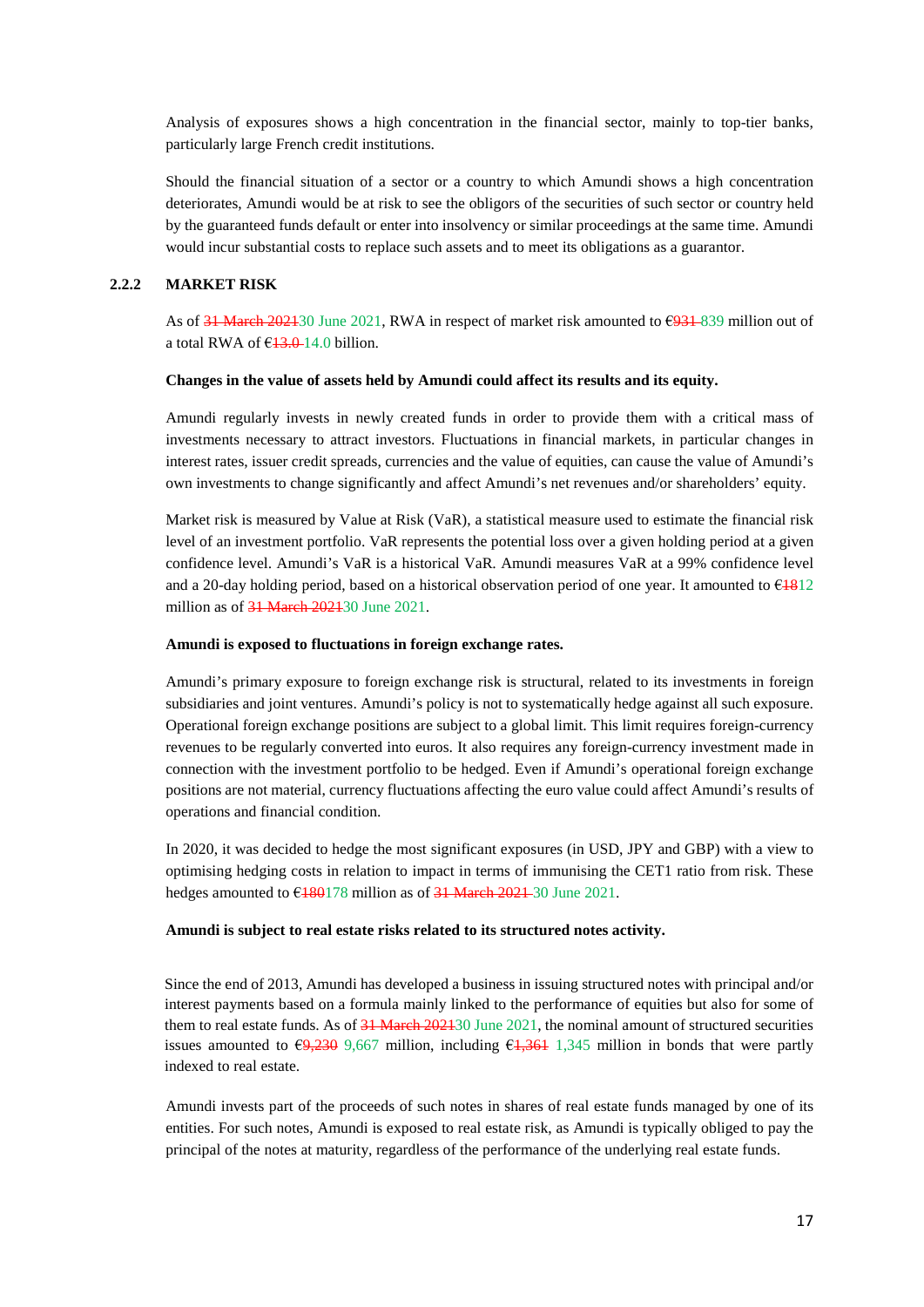To a lesser extent, Amundi could be exposed to liquidity risk because it may not be able to sell the underlying shares/fund units quickly enough to generate the liquidity required to redemption requests, particularly in times of market disruption.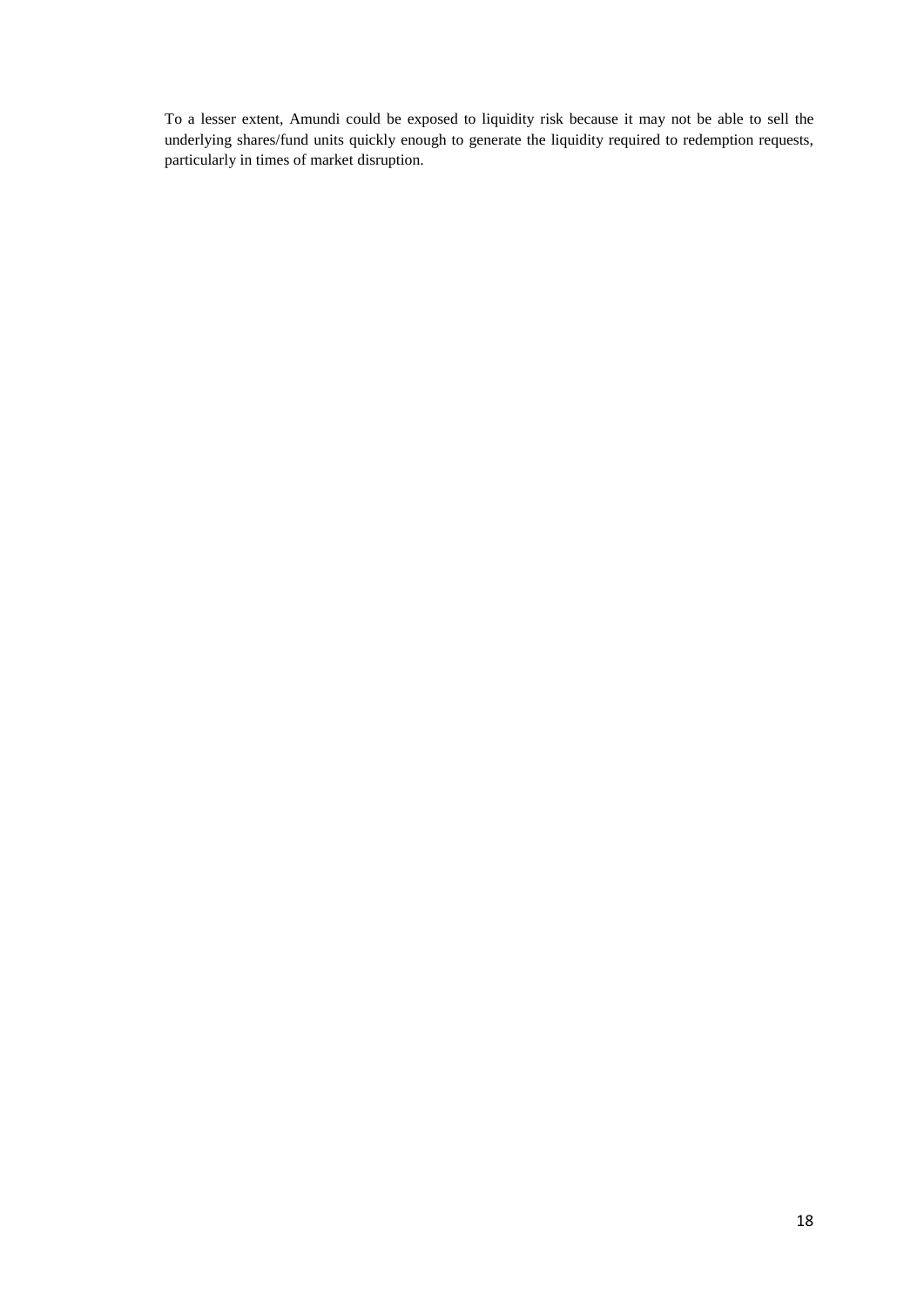#### **UPDATE TO THE DOCUMENTS INCORPORATED BY REFERENCE**

<span id="page-18-0"></span>The chapter "*Documents incorporated by reference*" on page 53 of the Base Prospectus is amended as follows:

# **DOCUMENTS INCORPORATED BY REFERENCE**

This Base Prospectus should be read and construed in conjunction with the sections listed below included in the following documents which have been previously published or are published simultaneously with this Base Prospectus and that have been filed with the AMF, and shall be incorporated in, and form part of, this Base Prospectus:

- a. The terms and conditions of the Securities contained in the base prospectus of Amundi Issuance dated 18 [May 2015 \(as approved by the](https://www.amundi-issuance.com/issuance_en/document/edito/MjZjNjk3YWJiZDVmYmMxMjRhZGI0NGZjNzY2NGQ2ZTc) *Autorité des marchés financiers*) (the **2015 Conditions**) (hyperlink: [https://www.amundi](https://www.amundi-issuance.com/issuance_en/document/edito/MjZjNjk3YWJiZDVmYmMxMjRhZGI0NGZjNzY2NGQ2ZTc)[issuance.com/issuance\\_en/document/edito/MjZjNjk3YWJiZDVmYmMxMjRhZGI0NGZjNzY2NGQ2ZT](https://www.amundi-finance.com/document/edito/N2Q5ZDAwZTFhNTE4NmI0ZWI1MzEyZTY5MTZlZWI5NTU) e https://www.amundi[finance.com/document/edito/N2Q5ZDAwZTFhNTE4NmI0ZWI1MzEyZTY5MTZlZWI5NTU\);](https://www.amundi-finance.com/document/edito/N2Q5ZDAwZTFhNTE4NmI0ZWI1MzEyZTY5MTZlZWI5NTU)
- b. The terms and conditions of the Securities contained in the base prospectus of Amundi Issuance, Amundi Finance and Amundi dated 19 July 2016 (as approved by the *Autorité des marchés financiers*) (the **2016 Conditions**[\) \(hyperlink:](https://about.amundi.com/index.php/layout/set/popin/ezjscore/call/ezjscamundibuzz::sfForwardFront::paramsList=service=ProxyGedApi&routeId=_dl_N2UwNmRhZjAyMDkzNzcwOTlkNmRiNTQ5ZTEwMjY0MjQ)  [https://about.amundi.com/index.php/layout/set/popin/ezjscore/call/ezjscamundibuzz::sfForwardFront::par](https://about.amundi.com/index.php/layout/set/popin/ezjscore/call/ezjscamundibuzz::sfForwardFront::paramsList=service=ProxyGedApi&routeId=_dl_N2UwNmRhZjAyMDkzNzcwOTlkNmRiNTQ5ZTEwMjY0MjQ) amsList=service=ProxyGedApi&routeId=\_dl\_N2UwNmRhZjAyMDkzNzcwOTlkNmRiNTQ5ZTEwMj [Y0MjQ\);](https://about.amundi.com/index.php/layout/set/popin/ezjscore/call/ezjscamundibuzz::sfForwardFront::paramsList=service=ProxyGedApi&routeId=_dl_N2UwNmRhZjAyMDkzNzcwOTlkNmRiNTQ5ZTEwMjY0MjQ)
- c. The terms and conditions of the Securities contained in the base prospectus of Amundi Issuance, Amundi Finance and Amundi dated 13 July 2017 (as approved by the *Autorité des marchés financiers*) (the **2017 [Conditions](https://about.amundi.com/index.php/layout/set/popin/ezjscore/call/ezjscamundibuzz::sfForwardFront::paramsList=service=ProxyGedApi&routeId=_dl_ZTNkZTM5ZTM5MWViMzQ0ZTljZWRmYWRkYzczN2UzYjE)**[\) \(hyperlink:](https://about.amundi.com/index.php/layout/set/popin/ezjscore/call/ezjscamundibuzz::sfForwardFront::paramsList=service=ProxyGedApi&routeId=_dl_ZTNkZTM5ZTM5MWViMzQ0ZTljZWRmYWRkYzczN2UzYjE)  [https://about.amundi.com/index.php/layout/set/popin/ezjscore/call/ezjscamundibuzz::sfForwardFront::par](https://about.amundi.com/index.php/layout/set/popin/ezjscore/call/ezjscamundibuzz::sfForwardFront::paramsList=service=ProxyGedApi&routeId=_dl_ZTNkZTM5ZTM5MWViMzQ0ZTljZWRmYWRkYzczN2UzYjE)

[amsList=se](https://about.amundi.com/index.php/layout/set/popin/ezjscore/call/ezjscamundibuzz::sfForwardFront::paramsList=service=ProxyGedApi&routeId=_dl_ZTNkZTM5ZTM5MWViMzQ0ZTljZWRmYWRkYzczN2UzYjE)rvice=ProxyGedApi&routeId=\_dl\_ZTNkZTM5ZTM5MWViMzQ0ZTljZWRmYWRkYzczN 2UzYjE);

- d. The terms and conditions of the Securities contained in the base prospectus of Amundi Issuance, Amundi Finance and Amundi dated 11 July 2018 (as approved by the *Autorité des marchés financiers*) (the **2018 Conditions**[\) \(hyperlink:](https://about.amundi.com/index.php/layout/set/popin/ezjscore/call/ezjscamundibuzz::sfForwardFront::paramsList=service=ProxyGedApi&routeId=_dl_ZjcwMDhlODgyMjA0OGZhNjcxNjg0NTZhYTQ1NzdkMzA)  [https://about.amundi.com/index.php/layout/set/popin/ezjscore/call/ezjscamundibuzz::sfForwardFront::par](https://about.amundi.com/index.php/layout/set/popin/ezjscore/call/ezjscamundibuzz::sfForwardFront::paramsList=service=ProxyGedApi&routeId=_dl_ZjcwMDhlODgyMjA0OGZhNjcxNjg0NTZhYTQ1NzdkMzA) [amsLi](https://about.amundi.com/index.php/layout/set/popin/ezjscore/call/ezjscamundibuzz::sfForwardFront::paramsList=service=ProxyGedApi&routeId=_dl_ZjcwMDhlODgyMjA0OGZhNjcxNjg0NTZhYTQ1NzdkMzA)st=service=ProxyGedApi&routeId=\_dl\_ZjcwMDhlODgyMjA0OGZhNjcxNjg0NTZhYTQ1NzdkM zA);
- e. The terms and conditions of the Securities contained in the base prospectus of Amundi Issuance, Amundi Finance and Amundi dated 10 July 2019 (as approved by the *Autorité des marchés financiers*) (the **2019 [Conditions](https://about.amundi.com/index.php/layout/set/popin/ezjscore/call/ezjscamundibuzz::sfForwardFront::paramsList=service=ProxyGedApi&routeId=_dl_ZTlmNzkwODI0NmYyZmU0NDYzNTBlZTQ5YTA0MDA1Y2I)**[\) \(hyperlink:](https://about.amundi.com/index.php/layout/set/popin/ezjscore/call/ezjscamundibuzz::sfForwardFront::paramsList=service=ProxyGedApi&routeId=_dl_ZTlmNzkwODI0NmYyZmU0NDYzNTBlZTQ5YTA0MDA1Y2I)

[https://about.amundi.com/index.php/layout/set/popin/ezjscore/call/ezjscamundibuzz::sfForwardFront::par](https://about.amundi.com/index.php/layout/set/popin/ezjscore/call/ezjscamundibuzz::sfForwardFront::paramsList=service=ProxyGedApi&routeId=_dl_ZTlmNzkwODI0NmYyZmU0NDYzNTBlZTQ5YTA0MDA1Y2I) [amsList=service=ProxyGedApi&routeId=\\_dl\\_ZTlmNzkwODI0NmYyZmU0NDYzNTBlZTQ5YTA0MD](https://about.amundi.com/index.php/layout/set/popin/ezjscore/call/ezjscamundibuzz::sfForwardFront::paramsList=service=ProxyGedApi&routeId=_dl_ZTlmNzkwODI0NmYyZmU0NDYzNTBlZTQ5YTA0MDA1Y2I) [A1Y2I\);](https://about.amundi.com/index.php/layout/set/popin/ezjscore/call/ezjscamundibuzz::sfForwardFront::paramsList=service=ProxyGedApi&routeId=_dl_ZTlmNzkwODI0NmYyZmU0NDYzNTBlZTQ5YTA0MDA1Y2I) 

f. The terms and conditions of the Securities contained in the base prospectus of Amundi Issuance, Amundi Finance and Amundi dated 2 September 2020 (as approved by the *Autorité des marchés financiers*) (the **2020 Conditions**) (hyperlink: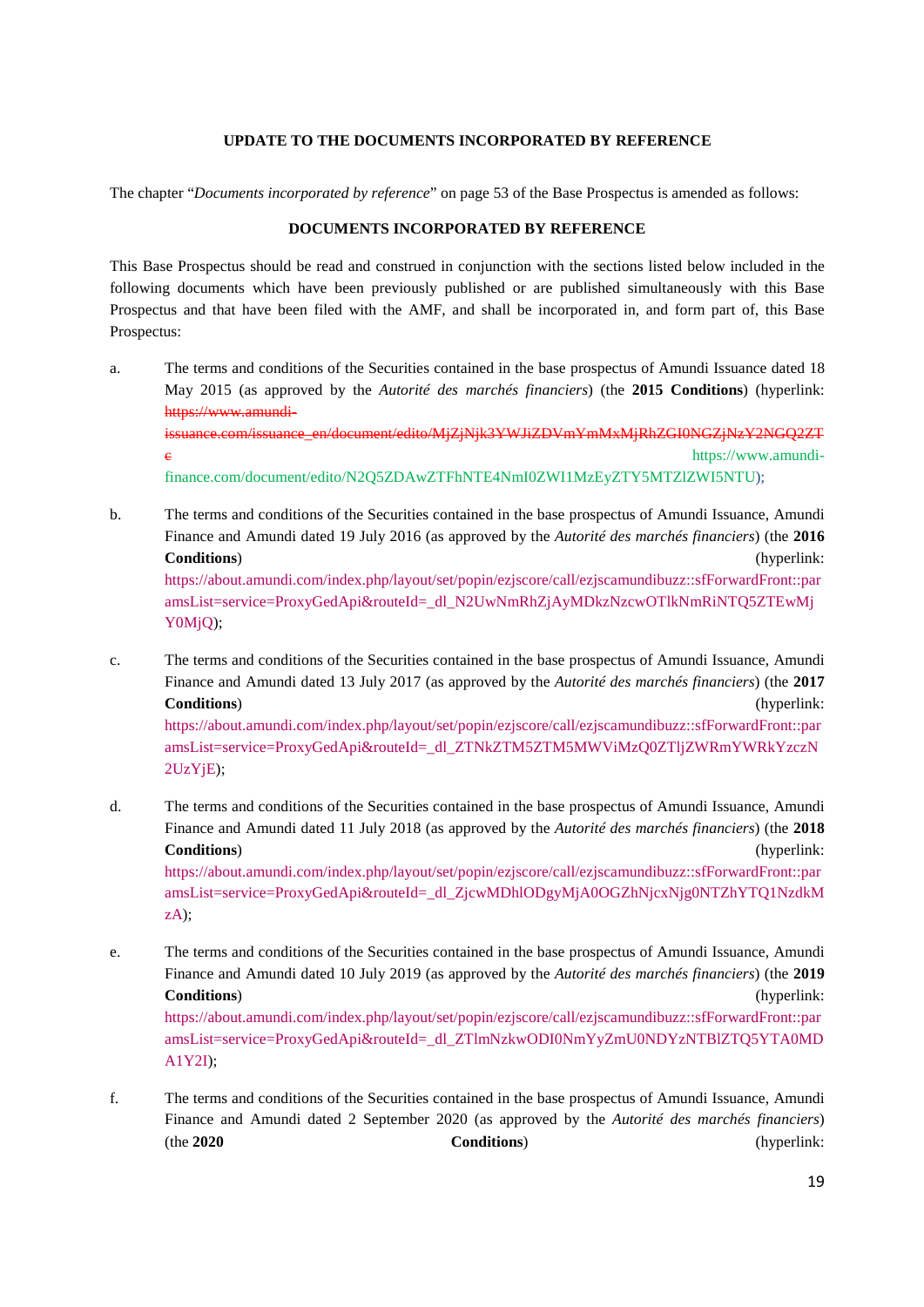[https://about.amundi.com/index.php/layout/set/popin/ezjscore/call/ezjscamundibuzz::sfForwardFront::par](https://about.amundi.com/index.php/layout/set/popin/ezjscore/call/ezjscamundibuzz::sfForwardFront::paramsList=service=ProxyGedApi&routeId=_dl_ZGVkMWU0MWJjNjkyMWZhMmJlZjA3YzNlOGI3NzMxYTg) amsList=service=ProxyGedApi&routeId=\_dl\_ZGVkMWU0MWJjNjkyMWZhMmJlZjA3YzNlOGI3Nz [MxYTg\);](https://about.amundi.com/index.php/layout/set/popin/ezjscore/call/ezjscamundibuzz::sfForwardFront::paramsList=service=ProxyGedApi&routeId=_dl_ZGVkMWU0MWJjNjkyMWZhMmJlZjA3YzNlOGI3NzMxYTg)

g. The English version of the audited financial statements of Amundi Finance as at, and for the year ended 31 [December 2019 includ](https://www.amundi-finance.com/document/edito/NTk1YWNmNjM1ZGE1NjhkMmVmMjI3YTM0NTA2YWQ0N2E)ing the statutory auditors' report (the **Amundi Finance 2019 FS**) (hyperlink: [https://www.amundi-](https://www.amundi-finance.com/document/edito/NTk1YWNmNjM1ZGE1NjhkMmVmMjI3YTM0NTA2YWQ0N2E)

[finance.com/document/edito/NTk1YWNmNjM1ZGE1NjhkMmVmMjI3YTM0NTA2YWQ0N2E\);](https://www.amundi-finance.com/document/edito/NTk1YWNmNjM1ZGE1NjhkMmVmMjI3YTM0NTA2YWQ0N2E) 

- h. The English version of the audited financial statements of Amundi Finance as at, and for the year ended 31 [December 2020 including the statutory auditors' report \(the](https://www.amundi-finance.com/amundi_finance_en/document/edito/ZmU3NWU1NDljMjFlNDQ5ZGI3YTRkY2IyOTQ5OTM2NDY) **Amundi Finance 2020 FS**) (hyperlink: [https://www.amundi](https://www.amundi-finance.com/amundi_finance_en/document/edito/ZmU3NWU1NDljMjFlNDQ5ZGI3YTRkY2IyOTQ5OTM2NDY)finance.com/amundi\_finance\_en/document/edito/ZmU3NWU1NDljMjFlNDQ5ZGI3YTRkY2IyOTQ5O [TM2NDY\);](https://www.amundi-finance.com/amundi_finance_en/document/edito/ZmU3NWU1NDljMjFlNDQ5ZGI3YTRkY2IyOTQ5OTM2NDY)
- i. [The English version of the semestrial financial report of Amundi Finance as at 30 June 2021 including the](https://www.amundi-finance.com/amundi_finance_en/document/edito/Y2M0ZGUzOTQ4YmE2MmQ5NmRjOWY3NWQ0NWY4MTlkZmU)  [statutory auditors' report \(the](https://www.amundi-finance.com/amundi_finance_en/document/edito/Y2M0ZGUzOTQ4YmE2MmQ5NmRjOWY3NWQ0NWY4MTlkZmU) **[Amundi Finance 2021 SFR](https://www.amundi-finance.com/amundi_finance_en/document/edito/Y2M0ZGUzOTQ4YmE2MmQ5NmRjOWY3NWQ0NWY4MTlkZmU)**[\) \(hyperlink: https://www.amundi](https://www.amundi-finance.com/amundi_finance_en/document/edito/Y2M0ZGUzOTQ4YmE2MmQ5NmRjOWY3NWQ0NWY4MTlkZmU)finance.com/amundi\_finance\_en/document/edito/Y2M0ZGUzOTQ4YmE2MmQ5NmRjOWY3NWQ0N [WY4MTlkZmU\);](https://www.amundi-finance.com/amundi_finance_en/document/edito/Y2M0ZGUzOTQ4YmE2MmQ5NmRjOWY3NWQ0NWY4MTlkZmU)
- j. The English version of Amundi's *Document universel de référence* 2019 registered under the AMF number D.20-287 including the audited consolidated financial statements of Amundi as at, and for the year ended [31 December 2019 and the statutory's joint auditors report \(the](https://about.amundi.com/index.php/layout/set/popin/ezjscore/call/ezjscamundibuzz::sfForwardFront::paramsList=service=ProxyGedApi&routeId=_dl_YTI3NzNmYWIzMjY4OTJjZTBjMDcyZTM2MWY2MzlmYmY) **[Amundi 2019 URD](https://about.amundi.com/index.php/layout/set/popin/ezjscore/call/ezjscamundibuzz::sfForwardFront::paramsList=service=ProxyGedApi&routeId=_dl_YTI3NzNmYWIzMjY4OTJjZTBjMDcyZTM2MWY2MzlmYmY)**[\) \(hyperlink:](https://about.amundi.com/index.php/layout/set/popin/ezjscore/call/ezjscamundibuzz::sfForwardFront::paramsList=service=ProxyGedApi&routeId=_dl_YTI3NzNmYWIzMjY4OTJjZTBjMDcyZTM2MWY2MzlmYmY)  [https://about.amundi.com/index.php/layout/set/popin/ezjscore/call/ezjscamundibuzz::sfForwardFront::par](https://about.amundi.com/index.php/layout/set/popin/ezjscore/call/ezjscamundibuzz::sfForwardFront::paramsList=service=ProxyGedApi&routeId=_dl_YTI3NzNmYWIzMjY4OTJjZTBjMDcyZTM2MWY2MzlmYmY) amsList=service=ProxyGedApi&routeId=\_dl\_YTI3NzNmYWIzMjY4OTJjZTBjMDcyZTM2MWY2Mzl [mYmY\);](https://about.amundi.com/index.php/layout/set/popin/ezjscore/call/ezjscamundibuzz::sfForwardFront::paramsList=service=ProxyGedApi&routeId=_dl_YTI3NzNmYWIzMjY4OTJjZTBjMDcyZTM2MWY2MzlmYmY)
- k. The English version of Amundi's *Document universel de référence* 2020 filed on 12 April 2021 with the AMF including the audited consolidated financial statements of Amundi as at, and for the year ended 31 [December 2020 and the statutory's joint auditors report \(the](https://about.amundi.com/ezjscore/call/ezjscamundibuzz::sfForwardFront::paramsList=service=ProxyGedApi&routeId=_dl_Yzk0YmIwYWFjYzcyMTM4MmQxNTRlZWM3MTkwOGU4ZWI) **[Amundi 2020 URD](https://about.amundi.com/ezjscore/call/ezjscamundibuzz::sfForwardFront::paramsList=service=ProxyGedApi&routeId=_dl_Yzk0YmIwYWFjYzcyMTM4MmQxNTRlZWM3MTkwOGU4ZWI)**[\) \(hyperlink:](https://about.amundi.com/ezjscore/call/ezjscamundibuzz::sfForwardFront::paramsList=service=ProxyGedApi&routeId=_dl_Yzk0YmIwYWFjYzcyMTM4MmQxNTRlZWM3MTkwOGU4ZWI)  [https://about.amundi.com/ezjscore/call/ezjscamundibuzz::sfForwardFront::paramsList=service=ProxyGed](https://about.amundi.com/ezjscore/call/ezjscamundibuzz::sfForwardFront::paramsList=service=ProxyGedApi&routeId=_dl_Yzk0YmIwYWFjYzcyMTM4MmQxNTRlZWM3MTkwOGU4ZWI) [Api&routeId=\\_dl\\_Yzk0YmIwYWFjYzcyMTM4MmQxNTRlZWM3MTkwOGU4ZWI\);](https://about.amundi.com/ezjscore/call/ezjscamundibuzz::sfForwardFront::paramsList=service=ProxyGedApi&routeId=_dl_Yzk0YmIwYWFjYzcyMTM4MmQxNTRlZWM3MTkwOGU4ZWI)
- The English version of the press release and the presentation published on 29 April 2021 by Amundi, which [announced the first quarter 2021 results](https://about.amundi.com/ezjscore/call/ezjscamundibuzz::sfForwardFront::paramsList=service=ProxyGedApi&routeId=_dl_YjkwMDhlZmYwN2U5MTVjNWIzMTUyMGY0ZmNkZTM1MTk) [\(the](https://about.amundi.com/ezjscore/call/ezjscamundibuzz::sfForwardFront::paramsList=service=ProxyGedApi&routeId=_dl_YjkwMDhlZmYwN2U5MTVjNWIzMTUyMGY0ZmNkZTM1MTk) **[Amundi Q1 2021 Results](https://about.amundi.com/ezjscore/call/ezjscamundibuzz::sfForwardFront::paramsList=service=ProxyGedApi&routeId=_dl_YjkwMDhlZmYwN2U5MTVjNWIzMTUyMGY0ZmNkZTM1MTk)**[\) \(hyperlink:](https://about.amundi.com/ezjscore/call/ezjscamundibuzz::sfForwardFront::paramsList=service=ProxyGedApi&routeId=_dl_YjkwMDhlZmYwN2U5MTVjNWIzMTUyMGY0ZmNkZTM1MTk)  https://about.amundi.com/ezjscore/call/ezjscamundibuzz::sfForwardFront::paramsList=service=ProxyGed [Api&routeId=\\_dl\\_YjkwMDhlZmYwN2U5MTVjNWIzMTUyMGY0ZmNkZTM1MTk\);](https://about.amundi.com/ezjscore/call/ezjscamundibuzz::sfForwardFront::paramsList=service=ProxyGedApi&routeId=_dl_YjkwMDhlZmYwN2U5MTVjNWIzMTUyMGY0ZmNkZTM1MTk)
- l. The English version of the semestrial financial report of Amundi as at 30 June 2021 including the statutory auditors' report (the **Amundi 2021 SFR**) (hyperlink:[https://bit.ly/AmundiRFS2021\)](https://bit.ly/AmundiRFS2021),
- m. The form of final terms of the Securities contained in the base prospectus of Amundi Issuance, Amundi Finance and Amundi dated 2 September 2020 (as approved by the *Autorité des marchés financiers*) (the **[2020 Conditions](https://about.amundi.com/index.php/layout/set/popin/ezjscore/call/ezjscamundibuzz::sfForwardFront::paramsList=service=ProxyGedApi&routeId=_dl_ZGVkMWU0MWJjNjkyMWZhMmJlZjA3YzNlOGI3NzMxYTg)**) (hyperlink: [https://about.amundi.com/index.php/layout/set/popin/ezjscore/call/ezjscamundibuzz::sfForwardFront::par](https://about.amundi.com/index.php/layout/set/popin/ezjscore/call/ezjscamundibuzz::sfForwardFront::paramsList=service=ProxyGedApi&routeId=_dl_ZGVkMWU0MWJjNjkyMWZhMmJlZjA3YzNlOGI3NzMxYTg) [amsList=service=ProxyGedApi&routeId=\\_dl\\_ZGVkMWU0MWJjNjkyMWZhMmJlZjA3YzNlOGI3Nz](https://about.amundi.com/index.php/layout/set/popin/ezjscore/call/ezjscamundibuzz::sfForwardFront::paramsList=service=ProxyGedApi&routeId=_dl_ZGVkMWU0MWJjNjkyMWZhMmJlZjA3YzNlOGI3NzMxYTg) [MxYTg\) and the final terms dated 14 June 2021 \(hyperlink:](https://about.amundi.com/ezjscore/call/ezjscamundibuzz::sfForwardFront::paramsList=service=ProxyGedApi&routeId=_dl_YzU3MDI2MGQ2YWFjNzc1YjdhNzIwNTM1MTljOGQ0ZWM)  https://about.amundi.com/ezjscore/call/ezjscamundibuzz::sfForwardFront::paramsList=service=ProxyGed Api&routeId=\_dl\_YzU3MDI2MGO2YWFiNzc1YidhNzIwNTM1MTljOGO0ZWM),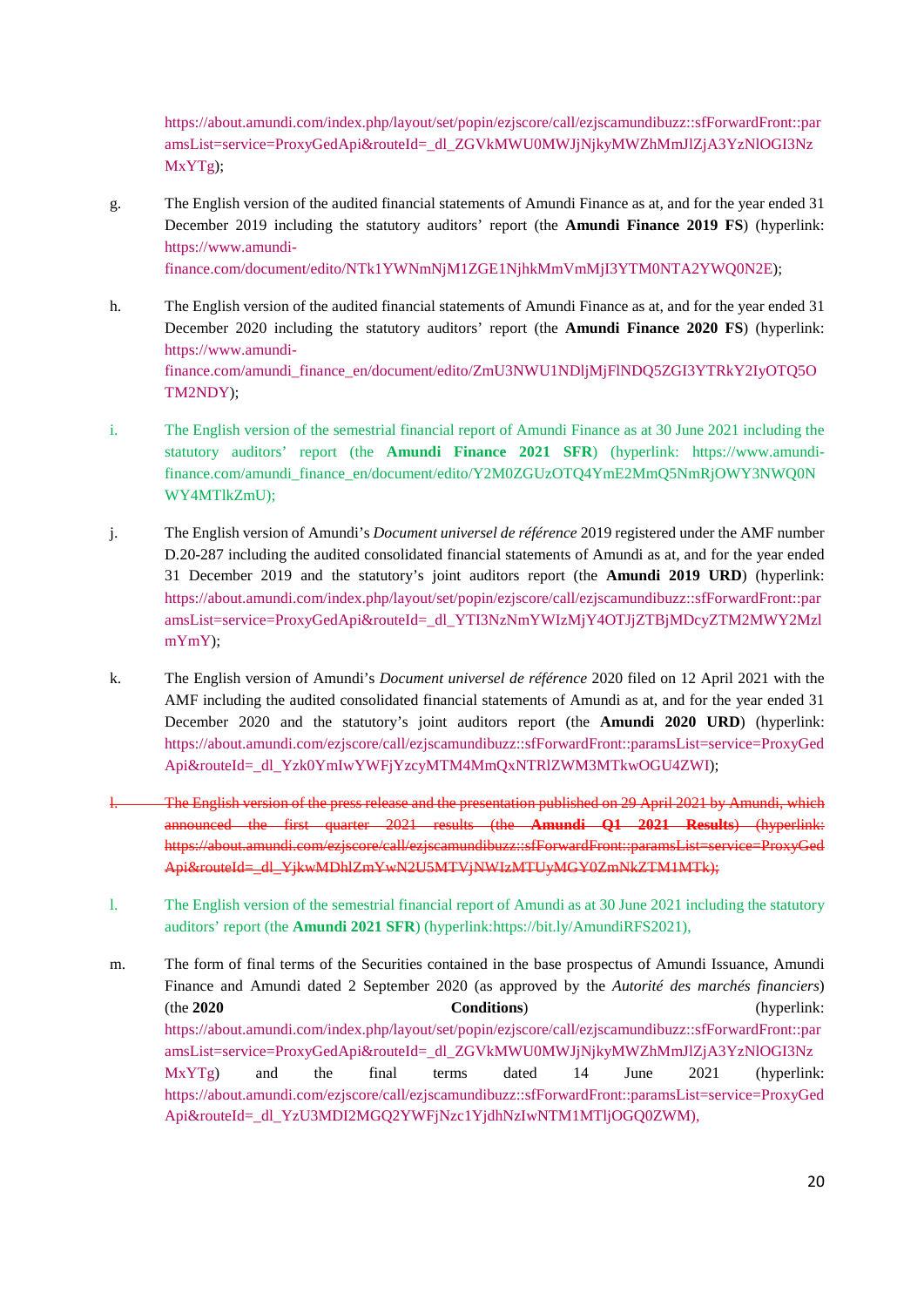save that any statement contained herein or in a document which is deemed to be incorporated by reference herein shall be deemed to be modified or superseded for the purpose of this Base Prospectus to the extent that such statement is inconsistent with a statement contained in this Base Prospectus or any supplement to this Base Prospectus.

Where only certain parts of a document are incorporated by reference, the non-incorporated parts are either not relevant for the investor for the purposes of Annex 6 of the Commission Delegated Regulation 2019/980 or covered elsewhere in this Base Prospectus.

For the avoidance of doubt, "Not Applicable" in the cross-reference table below means that the information is not relevant for the purposes of Annex 6 of the Commission Delegated Regulation 2019/980, as amended. Items of such Annex 6 of the Commission Delegated Regulation which are not listed in the cross-reference table below are either deemed not relevant for an investor or are otherwise covered elsewhere in this Base Prospectus.

The information incorporated by reference above is available as follows:

| <b>Previous Conditions</b> |                                              |
|----------------------------|----------------------------------------------|
| 2015 Conditions            | Pages 72 to 206 of the 2015 Base Prospectus  |
| 2016 Conditions            | Pages 87 to 225 of the 2016 Base Prospectus  |
| 2017 Conditions            | Pages 87 to 253 of the 2017 Base Prospectus  |
| 2018 Conditions            | Pages 92 to 282 of the 2018 Base Prospectus  |
| 2019 Conditions            | Pages 120 to 299 of the 2019 Base Prospectus |
| 2020 Conditions            | Pages 72 to 268 of the 2020 Base Prospectus  |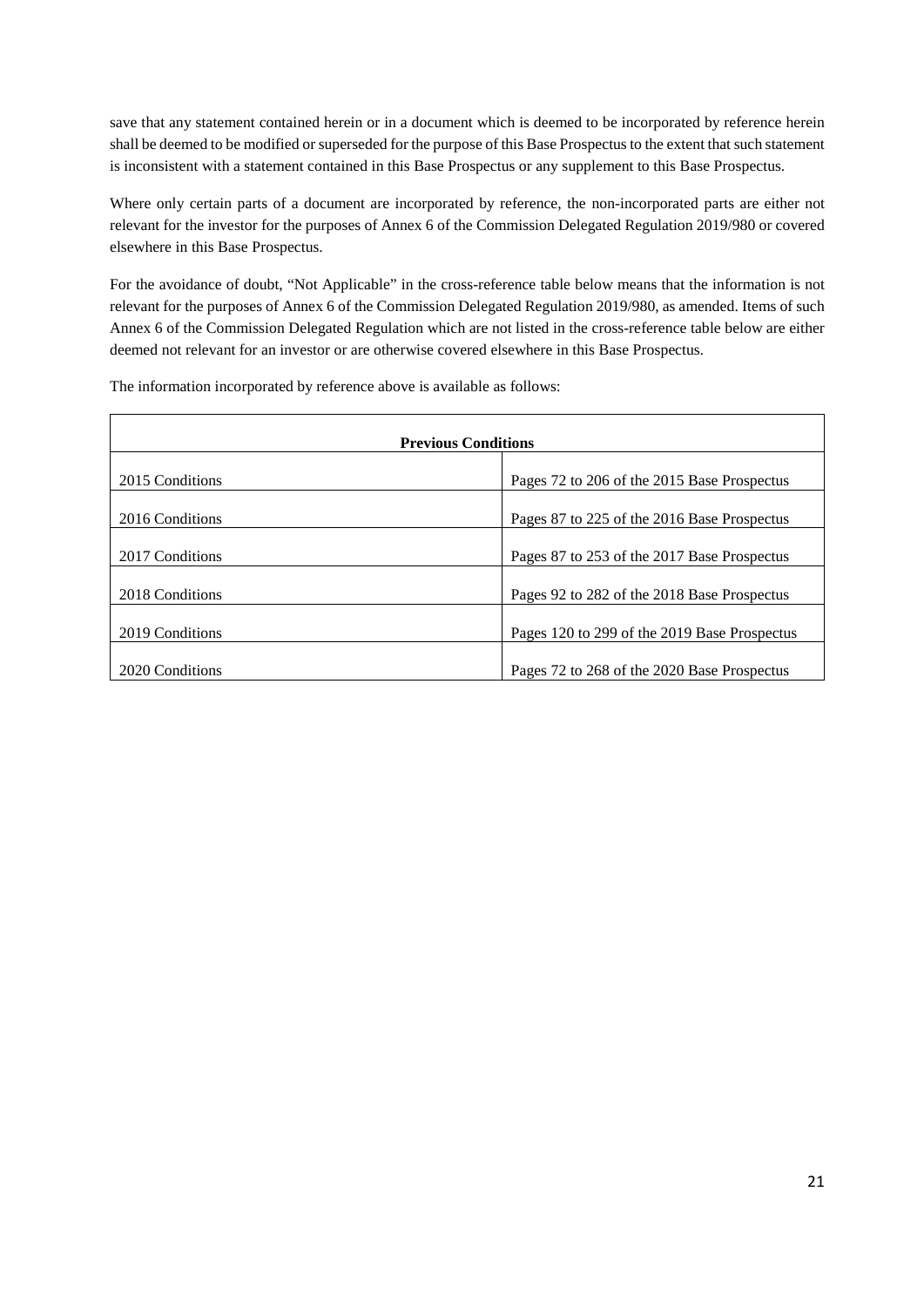### **UPDATE TO THE CROSS-REFERENCE TABLE**

<span id="page-21-0"></span>The following consolidated table, which replaces and supersedes the table contained in the Base Prospectus on page 55, cross-references the information incorporated by reference in the Base Prospectus, as supplemented, with the main heading required under Annex 6 of the Commission Delegated Regulation (EU) 2019/980 supplementing the Prospectus Regulation.

| <b>AMUNDI FINANCE</b> |                                                                                                                                                                                                                                                                                                                                                                                                                                                                                                                                                                                                                                                                                                                                                                                                             |                                                                                                                       |
|-----------------------|-------------------------------------------------------------------------------------------------------------------------------------------------------------------------------------------------------------------------------------------------------------------------------------------------------------------------------------------------------------------------------------------------------------------------------------------------------------------------------------------------------------------------------------------------------------------------------------------------------------------------------------------------------------------------------------------------------------------------------------------------------------------------------------------------------------|-----------------------------------------------------------------------------------------------------------------------|
|                       | Extract of the Annex 6 of the European Regulation (EU) 2019/980, as amended                                                                                                                                                                                                                                                                                                                                                                                                                                                                                                                                                                                                                                                                                                                                 |                                                                                                                       |
| 11.                   | Financial Information concerning the Issuer's assets and liabilities, financial position and profits<br>and losses                                                                                                                                                                                                                                                                                                                                                                                                                                                                                                                                                                                                                                                                                          |                                                                                                                       |
| 11.1                  | <b>Historical financial information</b>                                                                                                                                                                                                                                                                                                                                                                                                                                                                                                                                                                                                                                                                                                                                                                     |                                                                                                                       |
| 11.1.1                | Audited historical financial information covering the latest two financial years<br>(or such shorter period as the issuer has been in operation) and the audit report<br>in respect of each year.                                                                                                                                                                                                                                                                                                                                                                                                                                                                                                                                                                                                           | Pages<br>23-68<br>οf<br>Amundi<br>Finance<br>2019 FS<br>Pages 26-68<br>of<br>Amundi<br>Finance                        |
| 11.1.3                | <b>Accounting Standards</b><br>The financial information must be prepared according to International Financial<br>Reporting Standards as endorsed in the Union based on Regulation (EC) No<br>1606/2002.<br>If Regulation (EC) No 1606/2002 is not applicable, the financial information<br>must be prepared in accordance with either:<br>a Member State's national accounting standards for issuers from the<br>(a)<br>EEA, as required by the Directive 2013/34/EU;<br>(b)<br>a third country's national accounting standards equivalent to Regulation<br>(EC) No 1606/2002 for third country issuers. If such third country's<br>national accounting standards are not equivalent to Regulation (EC) No<br>1606/2002, the financial statements shall be restated in compliance with<br>that Regulation. | 2020 FS<br>35-44<br>Page<br>of<br>Amundi<br>Finance<br>2019 FS<br>Page<br>38-40<br>of<br>Amundi<br>Finance<br>2020 FS |
| 11.1.5                | Where the audited financial information is prepared according to national<br>accounting standards, the financial information required under this heading must<br>include at least the following:                                                                                                                                                                                                                                                                                                                                                                                                                                                                                                                                                                                                            | 29-65<br>Pages<br>of<br>Amundi<br>Finance<br>2019 FS                                                                  |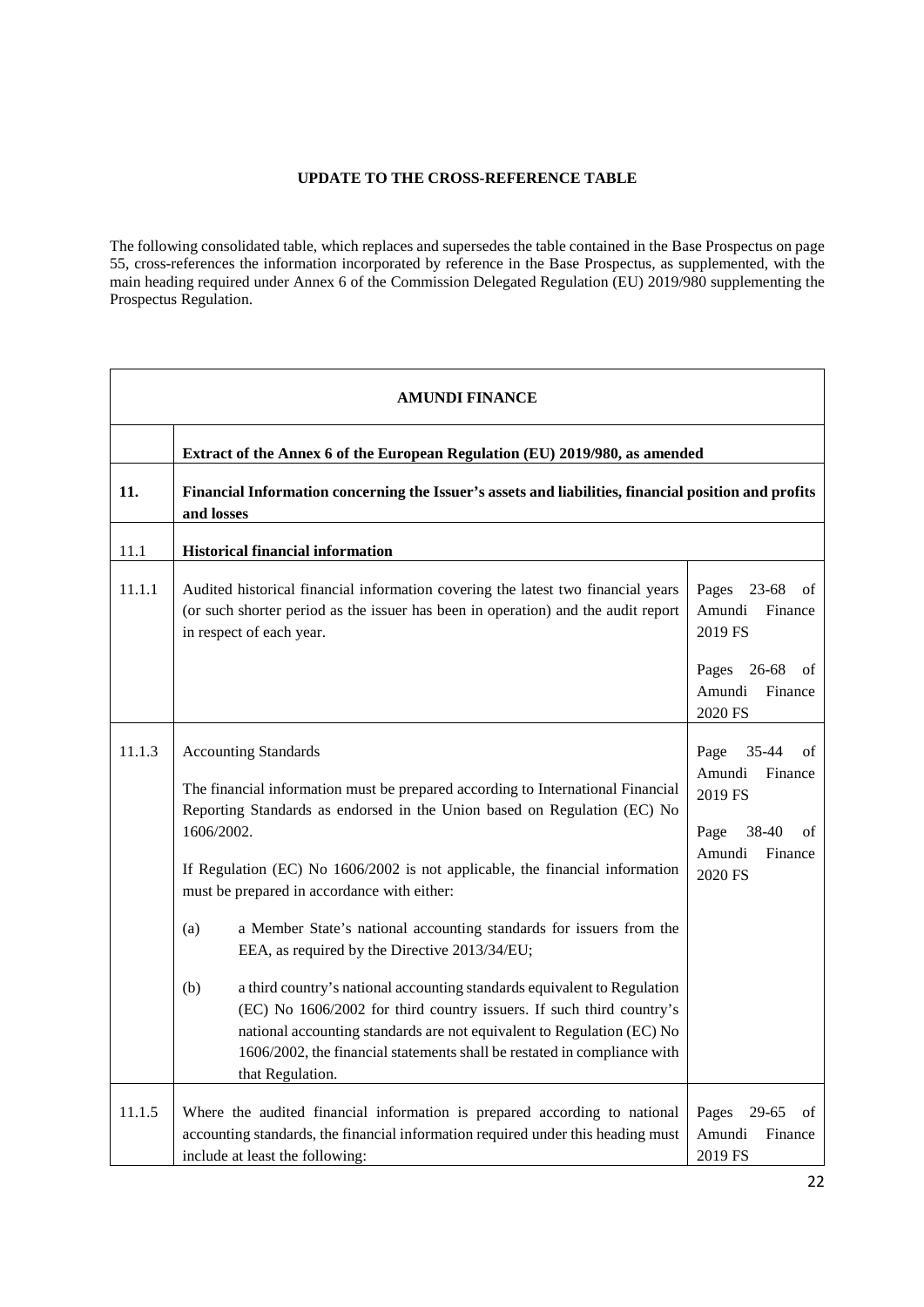|        | the balance sheet;<br>(a)<br>(b)<br>the income statement;                                                                                                                                                                                                                                                                                                                                                                                                                                                                                                                                                                                                                                                                                                                                                                                                                                                                                                                                                                                                                                                                                                                                                                                                                                                              | $32 - 68$<br>Pages<br>οf<br>Amundi<br>Finance<br>2020 FS                         |
|--------|------------------------------------------------------------------------------------------------------------------------------------------------------------------------------------------------------------------------------------------------------------------------------------------------------------------------------------------------------------------------------------------------------------------------------------------------------------------------------------------------------------------------------------------------------------------------------------------------------------------------------------------------------------------------------------------------------------------------------------------------------------------------------------------------------------------------------------------------------------------------------------------------------------------------------------------------------------------------------------------------------------------------------------------------------------------------------------------------------------------------------------------------------------------------------------------------------------------------------------------------------------------------------------------------------------------------|----------------------------------------------------------------------------------|
|        | (c)<br>the cash flow statement;                                                                                                                                                                                                                                                                                                                                                                                                                                                                                                                                                                                                                                                                                                                                                                                                                                                                                                                                                                                                                                                                                                                                                                                                                                                                                        |                                                                                  |
|        | (d)<br>the accounting policies and explanatory notes.                                                                                                                                                                                                                                                                                                                                                                                                                                                                                                                                                                                                                                                                                                                                                                                                                                                                                                                                                                                                                                                                                                                                                                                                                                                                  |                                                                                  |
| 11.1.7 | Age of latest financial information                                                                                                                                                                                                                                                                                                                                                                                                                                                                                                                                                                                                                                                                                                                                                                                                                                                                                                                                                                                                                                                                                                                                                                                                                                                                                    | Page 23 of Amundi<br>Finance 2019 FS                                             |
|        | The balance sheet date of the last year of audited financial information statements<br>may not be older than 18 months from the date of the registration document.                                                                                                                                                                                                                                                                                                                                                                                                                                                                                                                                                                                                                                                                                                                                                                                                                                                                                                                                                                                                                                                                                                                                                     | Page 32 of Amundi<br>Finance 2020 FS                                             |
| 11.2   | Interim and other financial information                                                                                                                                                                                                                                                                                                                                                                                                                                                                                                                                                                                                                                                                                                                                                                                                                                                                                                                                                                                                                                                                                                                                                                                                                                                                                |                                                                                  |
| 11.2.1 | If the issuer has published quarterly or half-yearly financial information since the<br>date of its last audited financial statements, these must be included in the<br>registration document. If the quarterly or half-yearly financial information has<br>been reviewed or audited, the audit or review report must also be included. If the<br>quarterly or half-yearly financial information is not audited or has not been<br>reviewed state that fact.<br>If the registration document is dated more than nine months after the date of the<br>last audited financial statements, it must contain interim financial information,<br>which may be unaudited (in which case that fact must be stated) covering at least<br>the first six months of the financial year.<br>Interim financial information prepared in accordance with either the<br>requirements of the Directive 2013/34/EU or Regulation (EC) No 1606/2002 as<br>the case may be.<br>For issuers not subject to either Directive 2013/34/EU or Regulation (EC) No<br>1606/2002, the interim financial information must include comparative<br>statements for the same period in the prior financial year, except that the<br>requirement for comparative balance sheet information may be satisfied by<br>presenting the year's end balance sheet. | N/A Pages 18-54<br>of<br>Amundi<br>Finance 2021 SFR                              |
| 11.3   | Auditing of historical annual financial information                                                                                                                                                                                                                                                                                                                                                                                                                                                                                                                                                                                                                                                                                                                                                                                                                                                                                                                                                                                                                                                                                                                                                                                                                                                                    |                                                                                  |
| 11.3.1 | The historical annual financial information must be independently audited. The<br>audit report shall be prepared in accordance with the Directive 2014/56/EU and<br>Regulation (EU) No 537/2014.<br>Where Directive 2014/56/EU and Regulation (EU) No 537/2014 do not apply:                                                                                                                                                                                                                                                                                                                                                                                                                                                                                                                                                                                                                                                                                                                                                                                                                                                                                                                                                                                                                                           | $25 - 28$<br>Pages<br>of<br>Amundi<br>Finance<br>2019 FS<br>27-31<br>Pages<br>of |
|        | (a) the historical financial information must be audited or reported on as to<br>whether or not, for the purposes of the registration document, it gives a true and<br>fair view in accordance with auditing standards applicable in a Member State or<br>an equivalent standard.                                                                                                                                                                                                                                                                                                                                                                                                                                                                                                                                                                                                                                                                                                                                                                                                                                                                                                                                                                                                                                      | Amundi<br>Finance<br>2020 FS                                                     |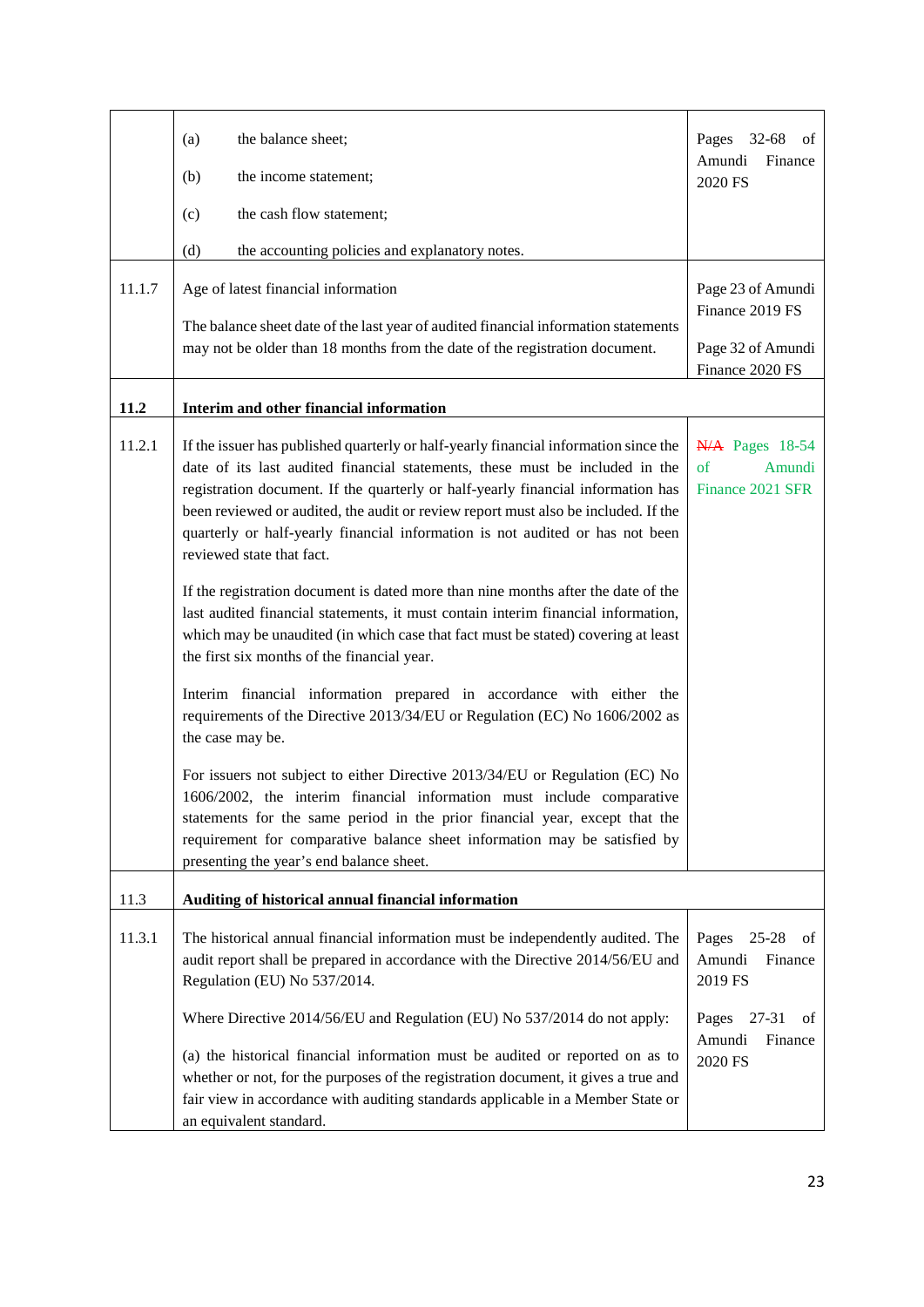| (b) if audit reports on the historical financial information contain qualifications, |
|--------------------------------------------------------------------------------------|
| modifications of opinion, disclaimers or an emphasis of matter, such                 |
| qualifications, modifications, disclaimers or emphasis of matter must be             |
| reproduced in full and the reasons given.                                            |

|       | <b>AMUNDI</b>                                                                                                                                                                                                                                                                                                                                                                                                                                                                    |                                                           |
|-------|----------------------------------------------------------------------------------------------------------------------------------------------------------------------------------------------------------------------------------------------------------------------------------------------------------------------------------------------------------------------------------------------------------------------------------------------------------------------------------|-----------------------------------------------------------|
|       | Extract of the Annex 6 of the European Regulation (EU) 2019/980, as amended                                                                                                                                                                                                                                                                                                                                                                                                      |                                                           |
| 4.    | <b>Information about the Issuer/Guarantor</b>                                                                                                                                                                                                                                                                                                                                                                                                                                    |                                                           |
| 4.1   | History and development of the Issuer/Guarantor:                                                                                                                                                                                                                                                                                                                                                                                                                                 |                                                           |
| 4.1.1 | the legal and commercial name of the Issuer/Guarantor;                                                                                                                                                                                                                                                                                                                                                                                                                           | Pages 200; 322 of<br>Amundi 2020 URD                      |
| 4.1.2 | the place of registration of the Issuer/Guarantor, its registration number and<br>legal entity identifier ('LEI');                                                                                                                                                                                                                                                                                                                                                               | Pages 200; 322 of<br>Amundi 2020 URD                      |
| 4.1.3 | the date of incorporation and the length of life of the issuer, except where the<br>period is indefinite;                                                                                                                                                                                                                                                                                                                                                                        | Page<br>322<br>of<br>Amundi 2020 URD                      |
| 4.1.4 | The domicile and legal form of the issuer, the legislation under which the issuer<br>operates, its country of incorporation, the address, telephone number of its<br>registered office (or principal place of business if different from its registered<br>office) and website of the issuer, if any, with a disclaimer that the information<br>on the website does not form part of the prospectus unless that information is<br>incorporated by reference into the prospectus; | Pages 200; 322;<br>323<br>of<br>Amundi<br><b>2020 URD</b> |
| 4.1.5 | Details of any recent events particular to the issuer and which are to a material<br>extent relevant to an evaluation of the issuer's solvency.                                                                                                                                                                                                                                                                                                                                  | N/A                                                       |
| 4.1.7 | Information on the material changes in the issuer's borrowing and funding<br>structure since the last financial year;                                                                                                                                                                                                                                                                                                                                                            | Pages 167-170 of<br>Amundi 2020 URD                       |
| 4.1.8 | Description of the expected financing of the issuer's activities                                                                                                                                                                                                                                                                                                                                                                                                                 | Page<br>27-28<br>of<br>Amundi 2020 URD                    |
| 5.    | <b>Business Overview</b>                                                                                                                                                                                                                                                                                                                                                                                                                                                         |                                                           |
| 5.1   | Principal activities                                                                                                                                                                                                                                                                                                                                                                                                                                                             |                                                           |
| 5.1.1 | A description of the issuer's principal activities, including:<br>the main categories of products sold and/or services performed;<br>(a)<br>an indication of any significant new products or activities;<br>(b)                                                                                                                                                                                                                                                                  | Pages 2-3; 7; 14-23<br>of Amundi 2020<br><b>URD</b>       |
|       | the principal markets in which the issuer competes.<br>(c)                                                                                                                                                                                                                                                                                                                                                                                                                       |                                                           |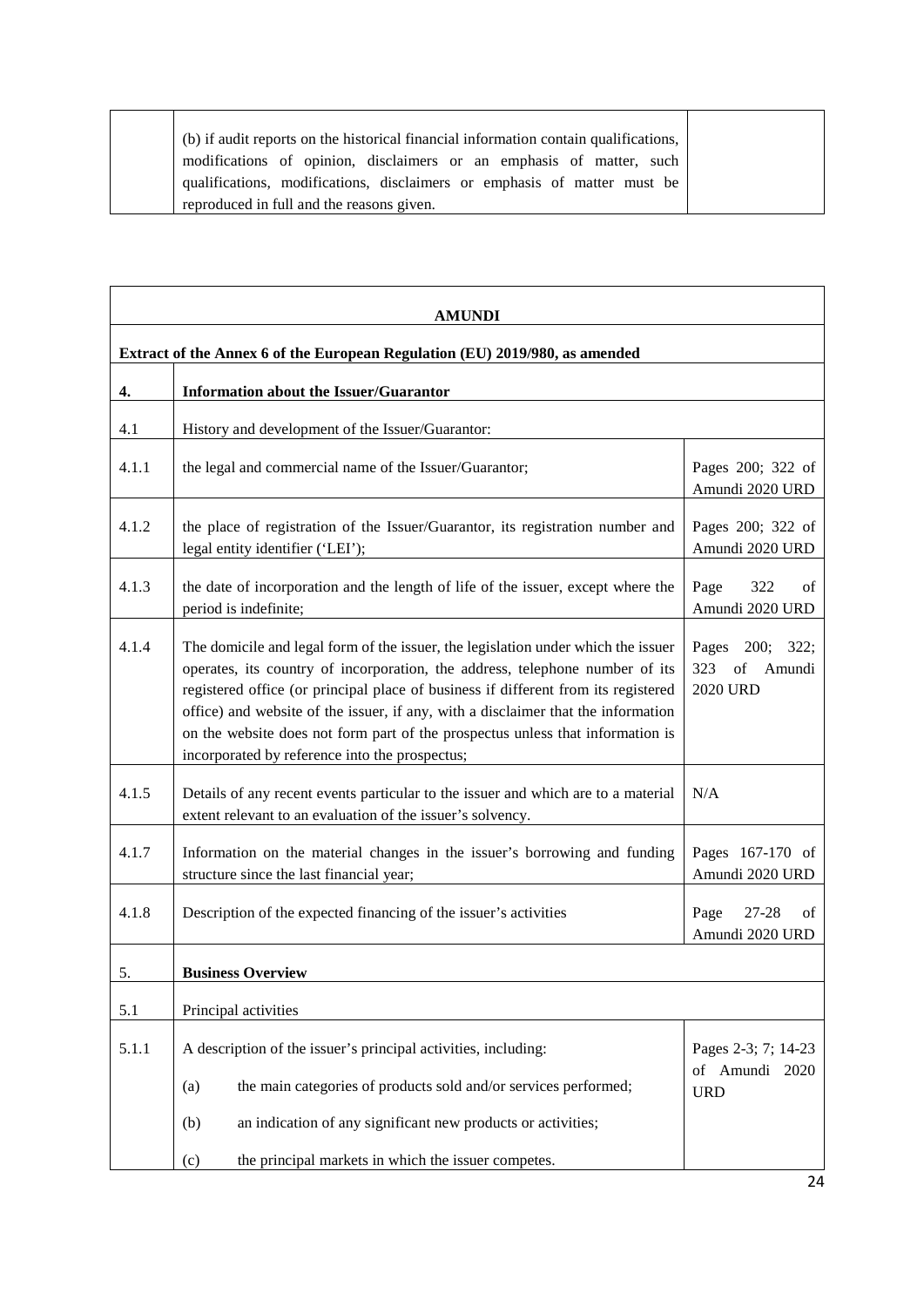| 5.2 | The basis for any statements made by the issuer regarding its competitive<br>position                                                                                                                                                                                                                                                                                                                                                                                                                                                                                                                                                                                                                                                                                                                                                                                                                                                                                                                                                     | Pages<br>14-23<br>οf<br>Amundi 2020 URD                    |
|-----|-------------------------------------------------------------------------------------------------------------------------------------------------------------------------------------------------------------------------------------------------------------------------------------------------------------------------------------------------------------------------------------------------------------------------------------------------------------------------------------------------------------------------------------------------------------------------------------------------------------------------------------------------------------------------------------------------------------------------------------------------------------------------------------------------------------------------------------------------------------------------------------------------------------------------------------------------------------------------------------------------------------------------------------------|------------------------------------------------------------|
| 6.  | <b>Organisational Structure</b>                                                                                                                                                                                                                                                                                                                                                                                                                                                                                                                                                                                                                                                                                                                                                                                                                                                                                                                                                                                                           |                                                            |
| 6.1 | If the issuer is part of a group, a brief description of the group and the issuer's<br>position within the group. This may be in the form of, or accompanied by, a<br>diagram of the organisational structure if this helps to clarify the structure                                                                                                                                                                                                                                                                                                                                                                                                                                                                                                                                                                                                                                                                                                                                                                                      | Page 36 of Amundi<br><b>2020 URD</b>                       |
| 6.2 | If the issuer is dependent upon other entities within the group, this must be<br>clearly stated together with an explanation of this dependence.                                                                                                                                                                                                                                                                                                                                                                                                                                                                                                                                                                                                                                                                                                                                                                                                                                                                                          | Pages 36; 255-257;<br>283-284 of Amundi<br><b>2020 URD</b> |
| 8.  | <b>Profit Forecasts or Estimates</b>                                                                                                                                                                                                                                                                                                                                                                                                                                                                                                                                                                                                                                                                                                                                                                                                                                                                                                                                                                                                      |                                                            |
| 8.1 | Where an issuer includes on a voluntary basis a profit forecast or a profit<br>estimate (which is still outstanding and valid), that forecast or estimate included<br>in the registration document must contain the information set out in items 8.2<br>and 8.3. If a profit forecast or profit estimate has been published and is still<br>outstanding, but no longer valid, then provide a statement to that effect and an<br>explanation of why such profit forecast or estimate is no longer valid. Such an<br>invalid forecast or estimate is not subject to the requirements in items 8.2 and<br>8.3.                                                                                                                                                                                                                                                                                                                                                                                                                               | N/A                                                        |
| 8.2 | Where an issuer chooses to include a new profit forecast or a new profit estimate,<br>or where the issuer includes a previously published profit forecast or a<br>previously published profit estimate pursuant to item 8.1, the profit forecast or<br>estimate shall be clear and unambiguous and contain a statement setting out the<br>principal assumptions upon which the issuer has based its forecast, or estimate.<br>The forecast or estimate shall comply with the following principles:<br>there must be a clear distinction between assumptions about factors<br>(a)<br>which the members of the administrative, management or supervisory<br>bodies can influence and assumptions about factors which are<br>exclusively outside the influence of the members of the administrative,<br>management or supervisory bodies;<br>(b)<br>the assumptions must be reasonable, readily understandable by<br>investors, specific and precise and not relate to the general accuracy of<br>the estimates underlying the forecast; and | N/A                                                        |
|     | In the case of a forecast, the assumptions shall draw the investor's<br>(c)<br>attention to those uncertain factors which could materially change the<br>outcome of the forecast.                                                                                                                                                                                                                                                                                                                                                                                                                                                                                                                                                                                                                                                                                                                                                                                                                                                         |                                                            |
| 8.3 | The prospectus shall include a statement that the profit forecast or estimate has<br>been compiled and prepared on a basis which is both:                                                                                                                                                                                                                                                                                                                                                                                                                                                                                                                                                                                                                                                                                                                                                                                                                                                                                                 | N/A                                                        |
|     | comparable with the historical financial information;<br>(a)                                                                                                                                                                                                                                                                                                                                                                                                                                                                                                                                                                                                                                                                                                                                                                                                                                                                                                                                                                              |                                                            |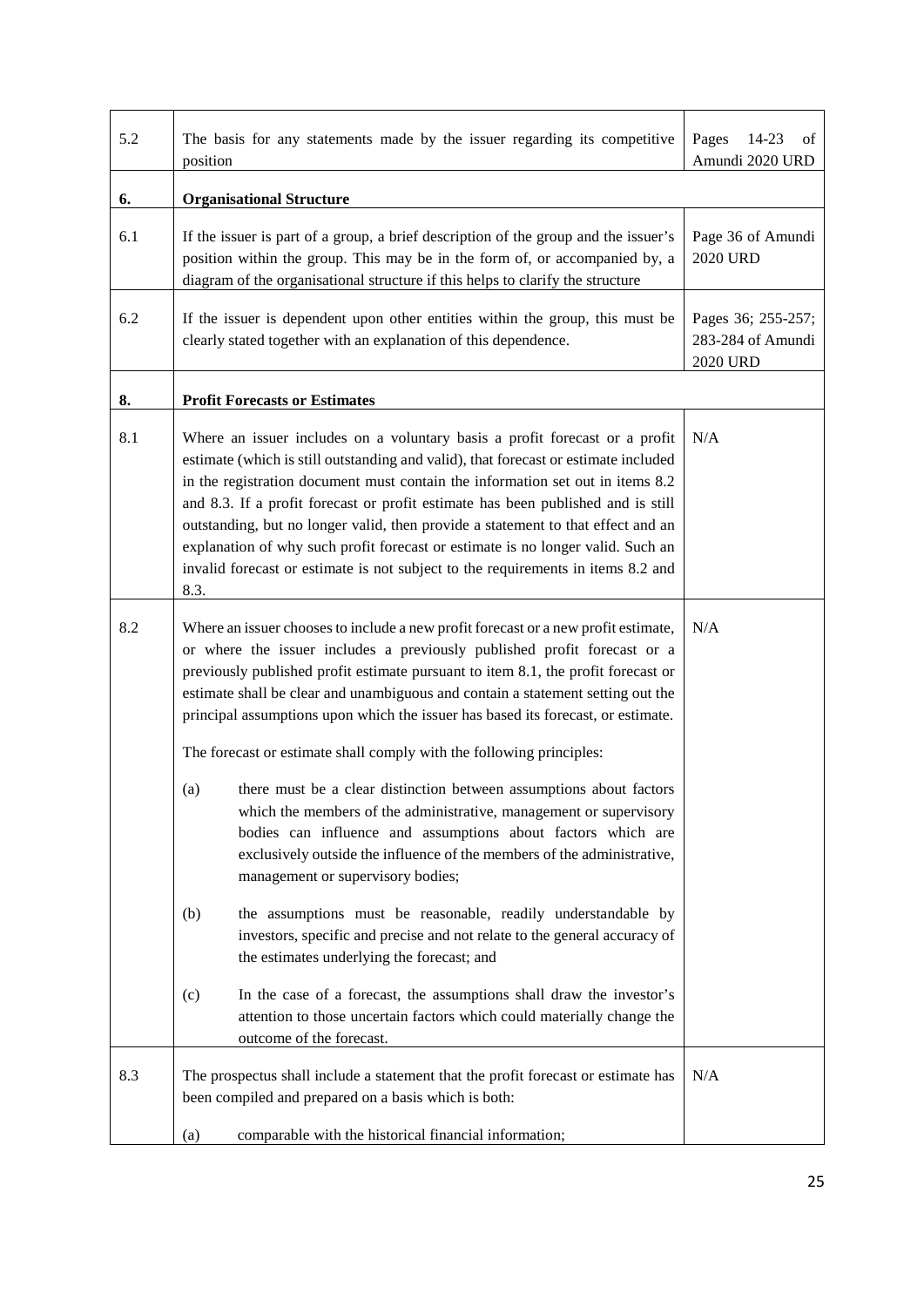|        | consistent with the issuer's accounting policies.<br>(b)                                                                                                                                                                                                                                                                                                          |                                                                                                                 |
|--------|-------------------------------------------------------------------------------------------------------------------------------------------------------------------------------------------------------------------------------------------------------------------------------------------------------------------------------------------------------------------|-----------------------------------------------------------------------------------------------------------------|
| 9.     | <b>Administrative, Management, And Supervisory Bodies</b>                                                                                                                                                                                                                                                                                                         |                                                                                                                 |
| 9.1    | Names, business addresses and functions within the issuer of the following<br>persons and an indication of the principal activities performed by them outside<br>of that issuer where these are significant with respect to that issuer:                                                                                                                          | Pages 40-41, 43-75<br>of Amundi 2020<br><b>URD</b>                                                              |
|        | (a)<br>members of the administrative, management or supervisory bodies;<br>partners with unlimited liability, in the case of a limited partnership<br>(b)<br>with a share capital.                                                                                                                                                                                | Amundi Q1 2021<br><b>Results</b>                                                                                |
| 9.2    | Administrative, Management, and Supervisory bodies conflicts of interests.<br>Potential conflicts of interests between any duties to the issuer, of the persons<br>referred to in item 9.1, and their private interests and or other duties must be<br>clearly stated. In the event that there are no such conflicts, a statement to that<br>effect must be made. | Page 65 of Amundi<br><b>2020 URD</b>                                                                            |
| 10.    | <b>Major Shareholders</b>                                                                                                                                                                                                                                                                                                                                         |                                                                                                                 |
| 10.1   | To the extent known to the issuer, state whether the issuer is directly or indirectly<br>owned or controlled and by whom and describe the nature of such control and<br>describe the measures in place to ensure that such control is not abused.                                                                                                                 | Pages 29-30; 200;<br>of<br>271<br>Amundi<br><b>2020 URD</b>                                                     |
| 10.2   | A description of any arrangements, known to the issuer, the operation of which<br>may at a subsequent date result in a change in control of the issuer.                                                                                                                                                                                                           | N/A                                                                                                             |
| 11.    | Financial Information concerning the Issuer/Guarantor's assets and liabilities, financial position<br>and profits and losses                                                                                                                                                                                                                                      |                                                                                                                 |
| 11.1   | <b>Historical Financial Information</b>                                                                                                                                                                                                                                                                                                                           |                                                                                                                 |
| 11.1.1 | Audited historical financial information covering the latest two financial years<br>(or such shorter period as the issuer has been in operation) and the audit report<br>in respect of each year.                                                                                                                                                                 | Pages<br>173-237;<br>239-277 of Amundi<br>2019 URD<br>199-264;<br>Pages<br>265-304 of Amundi                    |
|        |                                                                                                                                                                                                                                                                                                                                                                   | 2020 URD                                                                                                        |
| 11.1.3 | <b>Accounting Standards</b><br>The financial information must be prepared according to International Financial<br>Reporting Standards as endorsed in the Union based on Regulation (EC) No<br>1606/2002.<br>If Regulation (EC) No 1606/2002 is not applicable, the financial information<br>must be prepared in accordance with either:                           | 182-199;<br>Pages<br>246-250 of Amundi<br>2019 URD<br>Pages<br>209-226;<br>271-277 of Amundi<br><b>2020 URD</b> |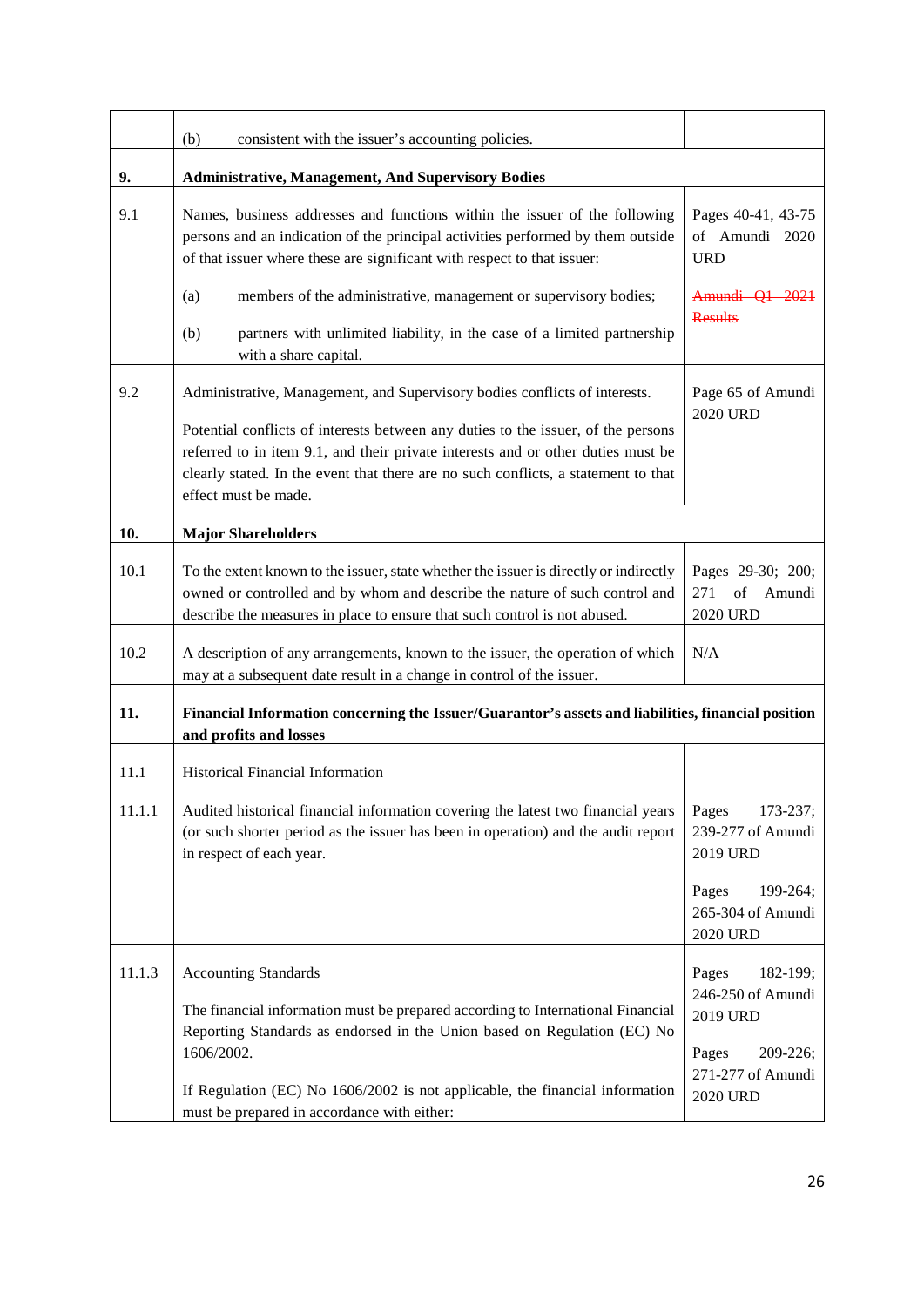|        | (a)<br>a Member State's national accounting standards for issuers from the<br>EEA, as required by the Directive 2013/34/EU;<br>(b)<br>a third country's national accounting standards equivalent to<br>Regulation (EC) No 1606/2002 for third country issuers. If such third<br>country's national accounting standards are not equivalent to<br>Regulation (EC) No 1606/2002, the financial statements shall be<br>restated in compliance with that Regulation. |                                                                                                                       |
|--------|------------------------------------------------------------------------------------------------------------------------------------------------------------------------------------------------------------------------------------------------------------------------------------------------------------------------------------------------------------------------------------------------------------------------------------------------------------------|-----------------------------------------------------------------------------------------------------------------------|
| 11.1.5 | Where the audited financial information is prepared according to national accounting standards, the<br>financial information required under this heading must include at least the following:                                                                                                                                                                                                                                                                    |                                                                                                                       |
|        | (a)<br>the balance sheet;                                                                                                                                                                                                                                                                                                                                                                                                                                        | Pages 177 and 240-<br>of<br>241<br>Amundi<br>2019 URD<br>Pages 203 and 266-<br>of<br>267<br>Amundi<br><b>2020 URD</b> |
|        | (b)<br>the income statement;                                                                                                                                                                                                                                                                                                                                                                                                                                     | Pages 175-176 and<br>242 of Amundi<br>2019 URD<br>Pages 201-202 and<br>of<br>Amundi<br>268<br><b>2020 URD</b>         |
|        | the cash flow statement;<br>(c)                                                                                                                                                                                                                                                                                                                                                                                                                                  | Page<br>180<br>of<br>Amundi 2019 URD<br>Page<br>206<br>of<br>Amundi 2020 URD                                          |
|        | (d)<br>the accounting policies and explanatory notes.                                                                                                                                                                                                                                                                                                                                                                                                            | Pages 181-233 and<br>243-274 of Amundi<br>2019 URD<br>Pages 208-261 and<br>271-288 of Amundi<br><b>2020 URD</b>       |
| 11.1.6 | Consolidated financial statements<br>If the issuer prepares both stand-alone and consolidated financial statements,<br>include at least the consolidated financial statements in the registration<br>document.                                                                                                                                                                                                                                                   | Pages 173-233 and<br>239-275 of Amundi<br>2019 URD<br>Pages 199-261 and<br>265-301 of Amundi<br><b>2020 URD</b>       |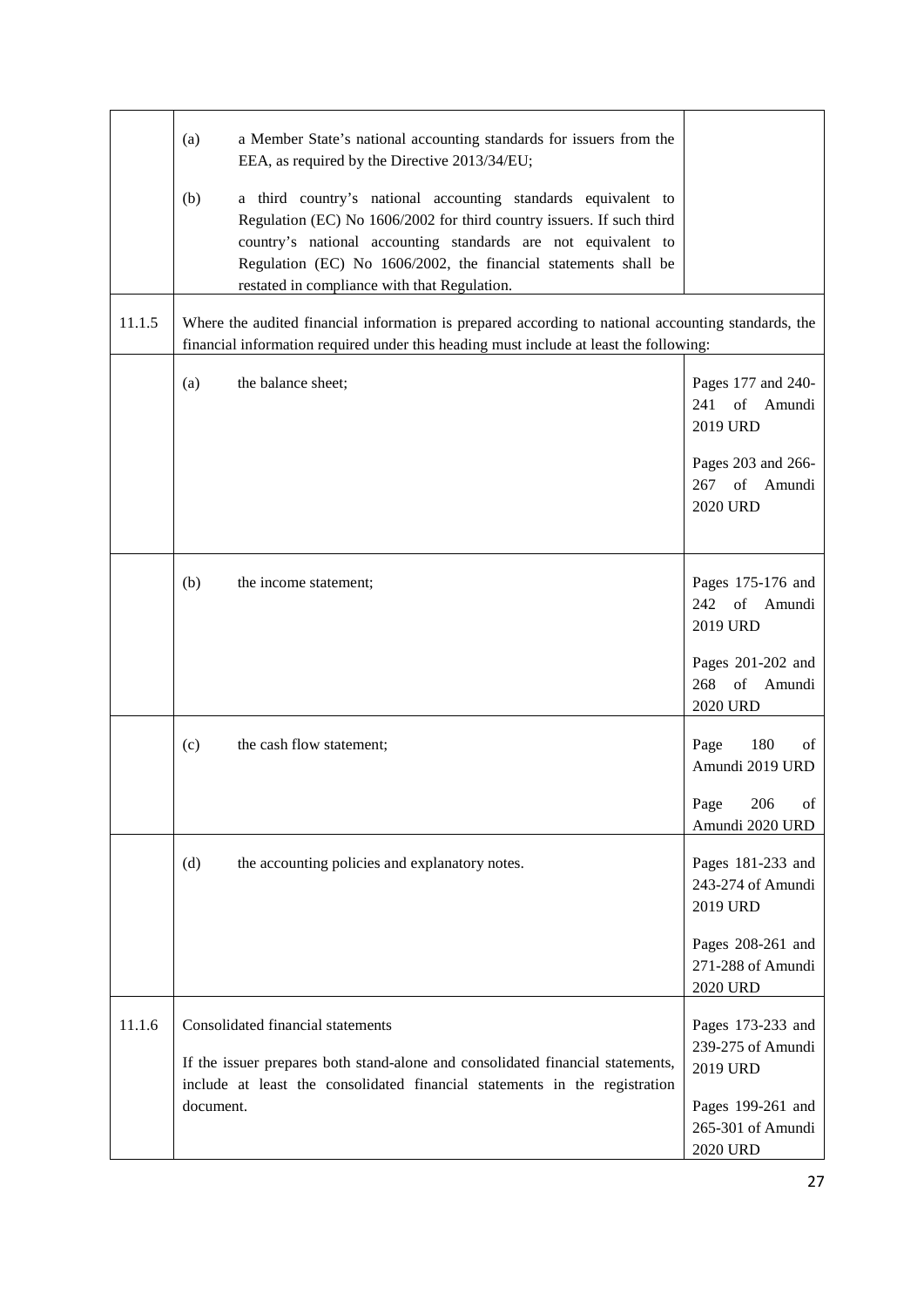| 11.1.7 | Age of latest financial information                                                                                                                                  | Pages 173 and 239<br>of Amundi 2019  |
|--------|----------------------------------------------------------------------------------------------------------------------------------------------------------------------|--------------------------------------|
|        | The balance sheet date of the last year of audited financial information                                                                                             | <b>URD</b>                           |
|        | statements may not be older than 18 months from the date of the registration                                                                                         |                                      |
|        | document.                                                                                                                                                            | Pages 199 and 265<br>of Amundi 2020  |
|        |                                                                                                                                                                      | <b>URD</b>                           |
| 11.2   | Interim and other financial information                                                                                                                              |                                      |
|        |                                                                                                                                                                      |                                      |
| 11.2.1 | If the issuer has published quarterly or half yearly financial information since the<br>date of its last audited financial statements, these must be included in the | Amundi Q1 2021<br><b>Results</b>     |
|        | registration document. If the quarterly or half yearly financial information has                                                                                     |                                      |
|        | been reviewed or audited, the audit or review report must also be included. If the                                                                                   | Pages 23-60<br>of<br>Amundi 2021 SFR |
|        | quarterly or half yearly financial information is not audited or has not been<br>reviewed state that fact.                                                           |                                      |
|        | If the registration document is dated more than nine months after the date of the                                                                                    |                                      |
|        | last audited financial statements, it must contain interim financial information,                                                                                    |                                      |
|        | which may be unaudited (in which case that fact must be stated) covering at least<br>the first six months of the financial year.                                     |                                      |
|        |                                                                                                                                                                      |                                      |
|        | Interim financial information prepared in accordance with either the                                                                                                 |                                      |
|        | requirements of the Directive 2013/34/EU or Regulation (EC) No 1606/2002 as<br>the case may be.                                                                      |                                      |
|        |                                                                                                                                                                      |                                      |
|        | For issuers not subject to either Directive 2013/34/EU or Regulation (EC) No<br>1606/2002, the interim financial information must include comparative                |                                      |
|        | statements for the same period in the prior financial year, except that the                                                                                          |                                      |
|        | requirement for comparative balance sheet information may be satisfied by                                                                                            |                                      |
|        | presenting the year's end balance sheet.                                                                                                                             |                                      |
| 11.3   | Auditing of historical annual financial information                                                                                                                  |                                      |
| 11.3.1 | The historical annual financial information must be independently audited. The                                                                                       | Pages 234-237 and                    |
|        | audit report shall be prepared in accordance with the Directive 2014/56/EU and                                                                                       | 275-277<br>of<br>the                 |
|        | Regulation (EU) No 537/2014.                                                                                                                                         | 2019<br>Amundi<br><b>URD</b>         |
|        | Where Directive 2014/56/EU and Regulation (EU) No 537/2014 do not apply:                                                                                             |                                      |
|        | the historical financial information must be audited or reported on as to<br>(a)                                                                                     | Pages 262-264 and<br>302-304<br>of   |
|        | whether or not, for the purposes of the registration document, it gives a                                                                                            | Amundi<br>2020                       |
|        | true and fair view in accordance with auditing standards applicable in a<br>Member State or an equivalent standard.                                                  | <b>URD</b>                           |
|        |                                                                                                                                                                      |                                      |
|        | if audit reports on the historical financial information contain<br>(b)<br>qualifications, modifications of opinion, disclaimers or an emphasis of                   |                                      |
|        | matter, such qualifications, modifications, disclaimers or emphasis of                                                                                               |                                      |
|        | matter must be reproduced in full and the reasons given.                                                                                                             |                                      |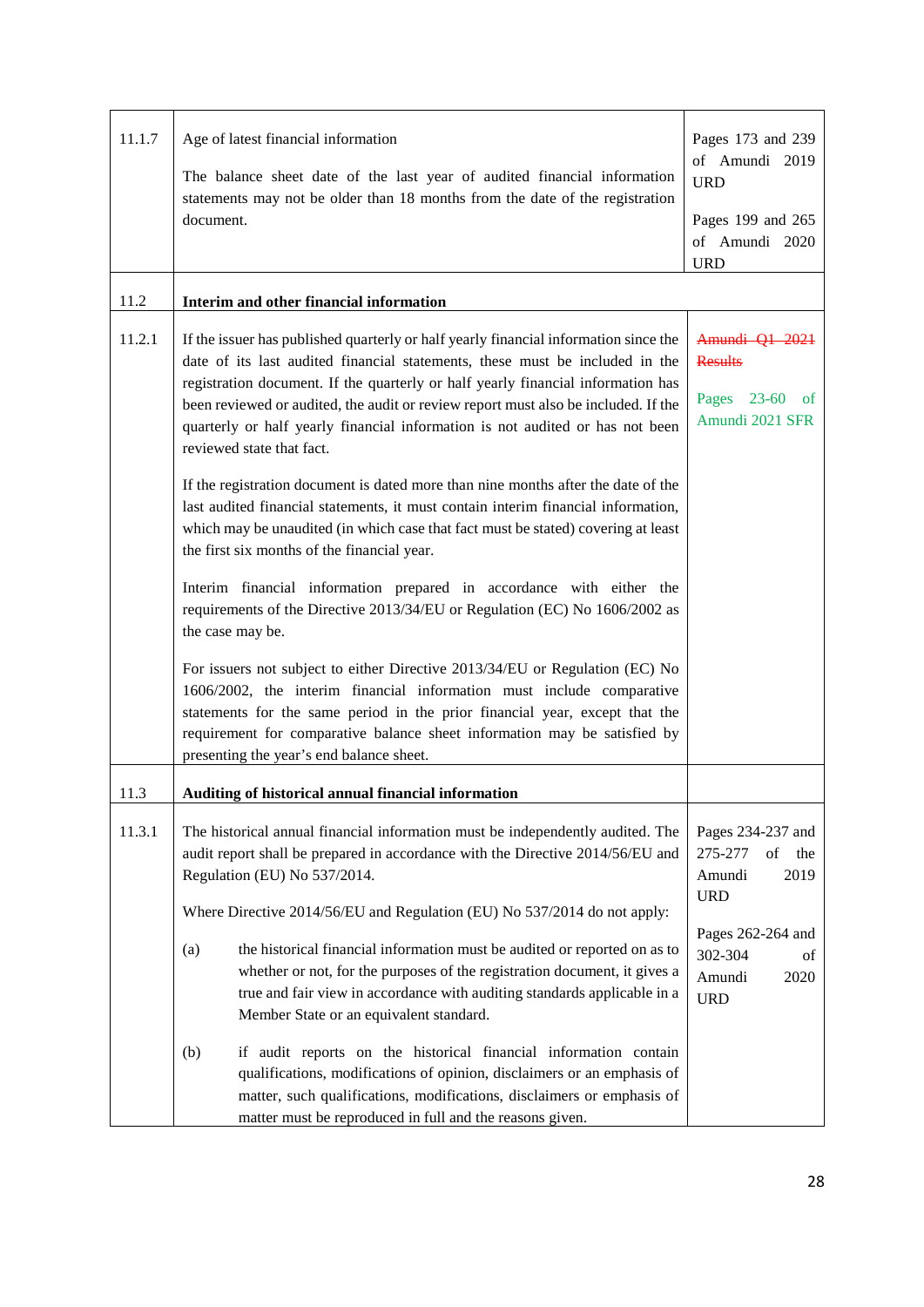| 11.4 | Legal and arbitration proceedings<br>Information on any governmental, legal or arbitration proceedings (including any<br>such proceedings which are pending or threatened of which the issuer is aware),<br>during a period covering at least the previous 12 months which may have, or | Pages 178; 220;<br>241; 272 and 289<br>of Amundi 2020<br><b>URD</b> |
|------|-----------------------------------------------------------------------------------------------------------------------------------------------------------------------------------------------------------------------------------------------------------------------------------------|---------------------------------------------------------------------|
|      | have had in the recent past significant effects on the issuer and/or group's                                                                                                                                                                                                            | Pages 11;20;57 of                                                   |
|      | financial position or profitability, or provide an appropriate negative statement.                                                                                                                                                                                                      | Amundi 2021 SFR                                                     |
| 12.  | <b>Additional information</b>                                                                                                                                                                                                                                                           |                                                                     |
| 12.1 | Share capital<br>The amount of the issued capital, the number and classes of the shares of which                                                                                                                                                                                        | Pages 29-30; 242<br>292;<br>and<br>of                               |

# *N/A: not applicable.*

Information contained in the documents incorporated by reference other than information listed in the tables above is for information purposes only.

<span id="page-28-0"></span>Each of the documents incorporated by reference in (a) to (m) will only be made available by the relevant Issuer or [Guarantor \(if applicable\) to which such document relates. In addition, copies of any documents incorporated by](http://www.amundi-finance.com/)  [reference will, along with this Base Prospectus, be available for viewing via the website of the Issuers \(](http://www.amundi-finance.com/)www.amundifinance.com; www.amundi.com).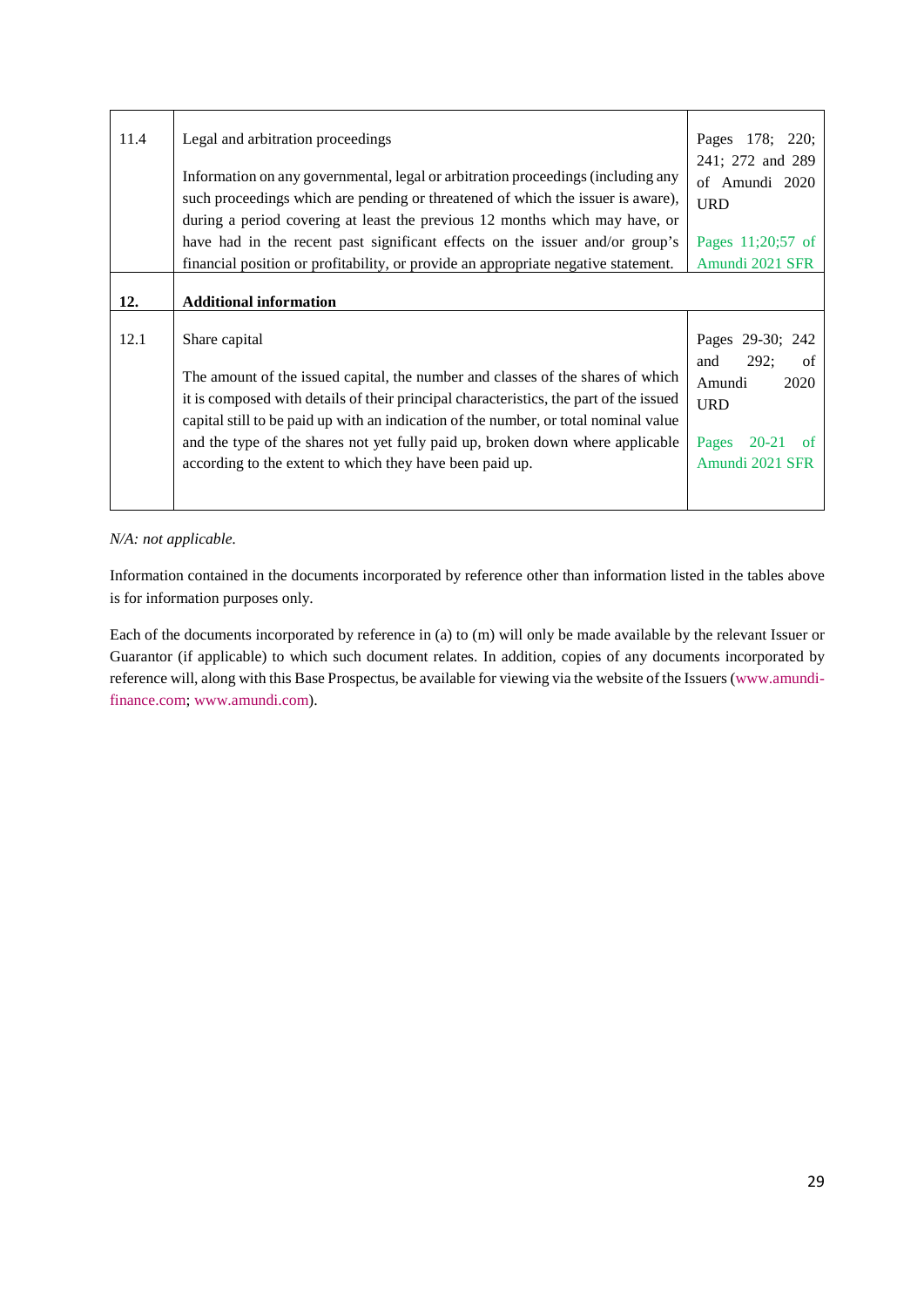#### **UPDATE TO THE DESCRIPTION OF AMUNDI FINANCE**

<span id="page-29-0"></span>The chapter entitled "*Description of Amundi Finance*" on page 481 of the Base Prospectus is amended as follows: the section entitled "*Financing of Amundi Finance's activities*" is amended as follows:

#### **Financing of Amundi Finance's activities**

In 2020, two subsidiaries dedicated to the EMTN activity, "Amundi Finance Emissions" and "LCL Emissions", continued their issue programmes, with the Crédit Agricole network for the former, and two LCL networks for the latter, for respective notional amounts of €557 million and €1,872 million. Outstanding amounts at end 2020 totalled €3,982 million for Amundi Finance Emissions, €5,361 million for LCL Emissions and €21 million for Amundi Issuance, €12 million for Amundi Finance. The outstanding securities issued by Amundi Issuance are set to mature between 2024 and 2026.

In 2021, the subsidiaries dedicated to the "Amundi Finance Emissions" and "LCL Emissions" EMTN activity continued their issuance programme with the Crédit Agricole network for the first and the LCL network for the second for a notional amount of  $\epsilon$ 302M and  $\epsilon$ 1,119M respectively.

As at 30 June 2021, current amounts were €4,038M for Amundi Finance Emissions, €5,361M for LCL Emissions, and €33M for Amundi Finance's direct issues (including €21M for issues transmitted by Amundi Issuance following the merger carried out retroactively on 1 January 2021 and carried out on 21 May 2021).

For these transactions, Amundi Finance provided a counter-guarantee to Crédit Agricole S.A. and LCL and to the issuance vehicles Amundi Finance Emissions and LCL Emissions.

The commitments of Amundi Finance for the issue vehicles Amundi Finance Emissions and LCL Emissions totalled €11,952,057 11,871,443,418 thousand at 31 December 2020 30 June 2021.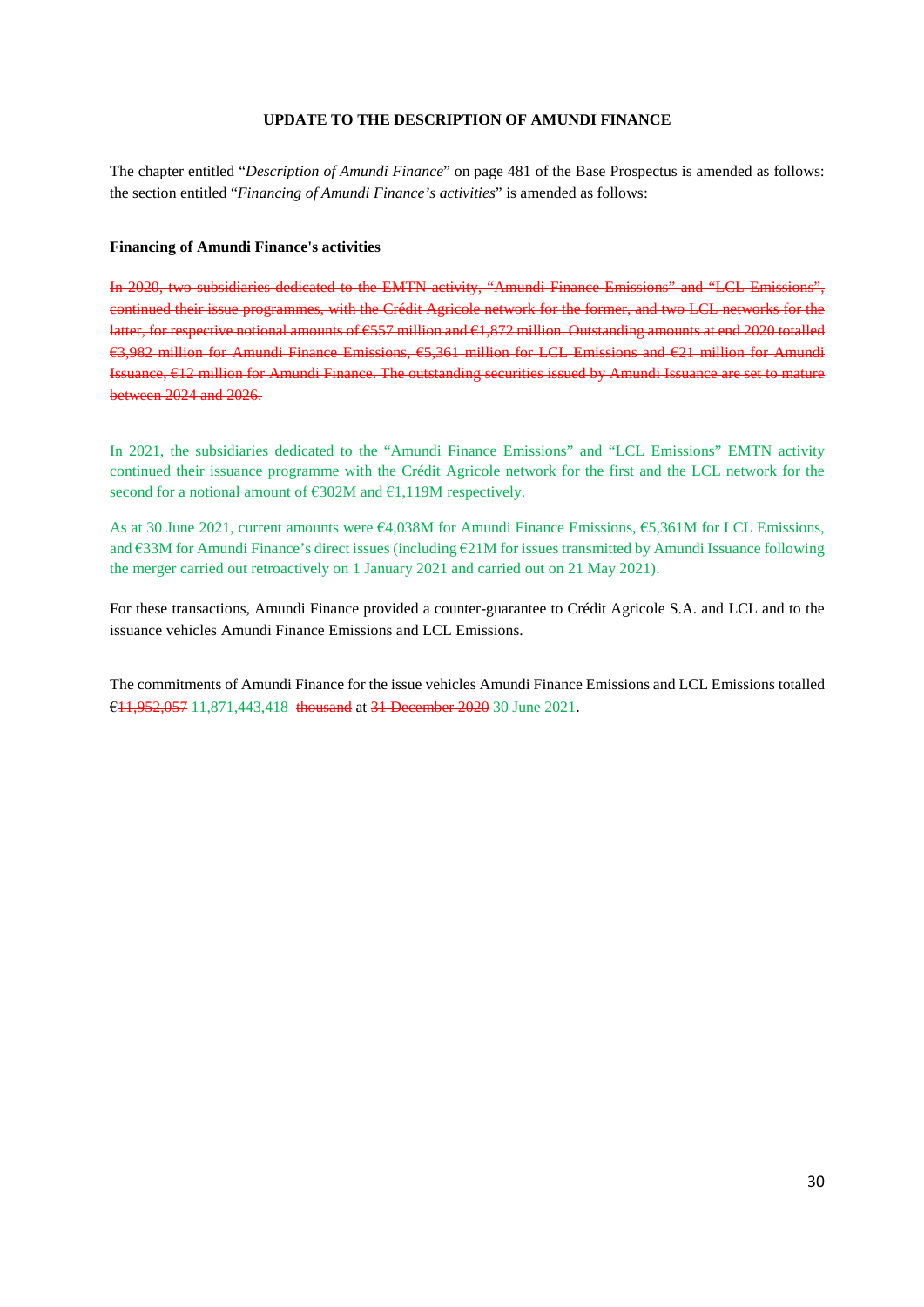#### **UPDATE TO THE DESCRIPTION OF AMUNDI**

<span id="page-30-0"></span>The chapter entitled "*Description of Amundi*" on page 487 of the Base Prospectus is amended as follows:

#### **DESCRIPTION OF AMUNDI**

For a general description of the Issuer, its activities and its financial conditions, pl[ease](#page-28-0) refer to the cross-reference table appearing in Section "*Erreur ! Source du renvoi introuvable.*" on pages **Erreur ! Signet non défini.** to 29 of this Base Prospectus.

In addition, on 30 July 2020, Mrs Michèle Guibert was co-opted to the Board of Directors of Amundi to replace Mrs Renée Talamona. Mrs Michèle Guibert's main activity outside Amundi is: Chief Executive Officer of *La Caisse Régionale de Crédit Agricole des Côtes d'Armor*. Mrs Michèle Guibert's business address is located at *La Caisse Régionale de Crédit Agricole des Côtes d'Armor*, La Croix Tual, Ploufragan, 22098 Saint-Brieuc, France.

In addition, on 10 May 2021,

- (i) Mrs Valérie Baudson was appointed Chief Executive Officer of Amundi succeeding Mr Yves Perrier and Yves Perrier was elected Chairman of the Board of Directors of Amundi, succeeding Xavier Musca;
- (ii) the Director's mandate of M. Henri Buecher has ended;
- (iii) M. Patrice Gentié was co-opted to the Board of Directors of Amundi. M. Patrice Gentié's main activity outside Amundi is: President of the *Caisse Régionale Agricole du Crédit Agricole d'Aquitaine*. M. Patrice Gentié's business address is located at *Caisse Régionale Agricole du Crédit Agricole d'Aquitaine*, 106 Quai de Bacalan - CS 41272 -33000 Bordeaux;
- (iv) M. Eric Tazé-Bernard left his position as Director elected by the employees and Mrs Estelle Ménard, her substitute, replaced him in his functions. Mrs Estelle Ménard's activity is: Deputy head of thematic actions management (*Responsable Adjointe Gestion Actions Thématiques*) at CPR AM. Mrs Estelle Ménard's business address is located at CPR AM, 90 boulevard Pasteur 75015 Paris;
- (v) Mrs Andrée Samat resigned from  $\frac{1}{18}$  her functions of Director.

A new Director who will replace her will be was co-opted on 29 July 2021: Mrs Christine Gandon. Mrs Christine Gandon's main activity outside Amundi is President of the *Caisse Régionale du Crédit Agricole du Nord-Est*. Mrs Christine Gandon's business address is located at *Caisse Régionale du Crédit Agricole du Nord-Est*, 25 rue Libergier 51100 Reims.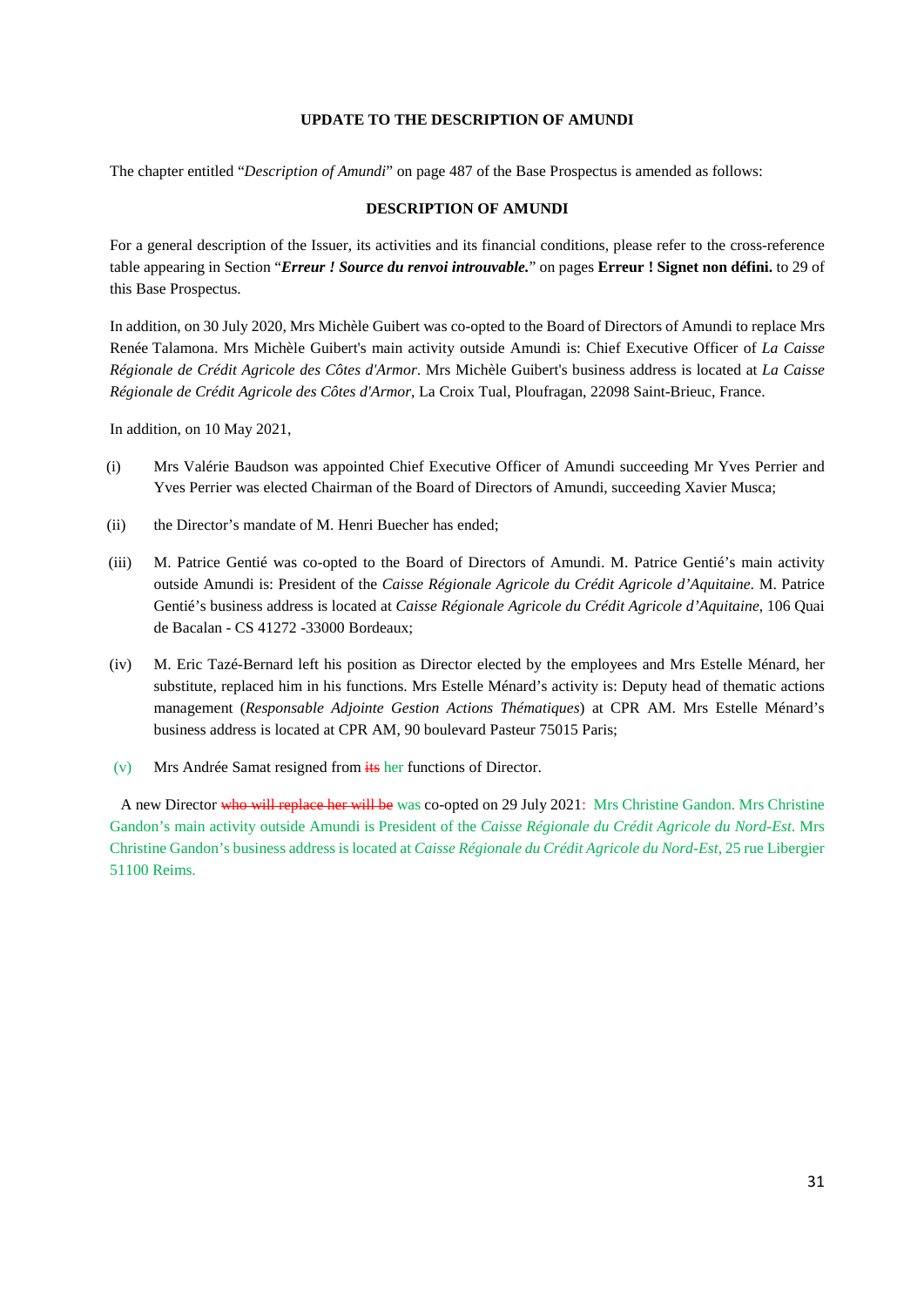# **UPDATE TO THE RECENT EVENTS**

<span id="page-31-0"></span>The section "Recent Events" on page 488 of the Base Prospectus is amended by the addition of the following paragraph :

Following a special enquiry conducted between 2017 and 2019, the Autorité des Marchés Financiers (« AMF »), the French regulatory body, notified Amundi of various complaints on June 12<sup>th</sup> 2020. These grievances relate to a limited number of transactions executed in 2014 and 2015 by two former employees. Amundi fully cooperated with the regulatory authorities to address this issue. On 5 August 2021, the AMF Enforcement Committee announced that Amundi would be fined €32 million. This amount is covered by existing provisions in Amundi's accounts, and therefore does not change Amundi's financial situation.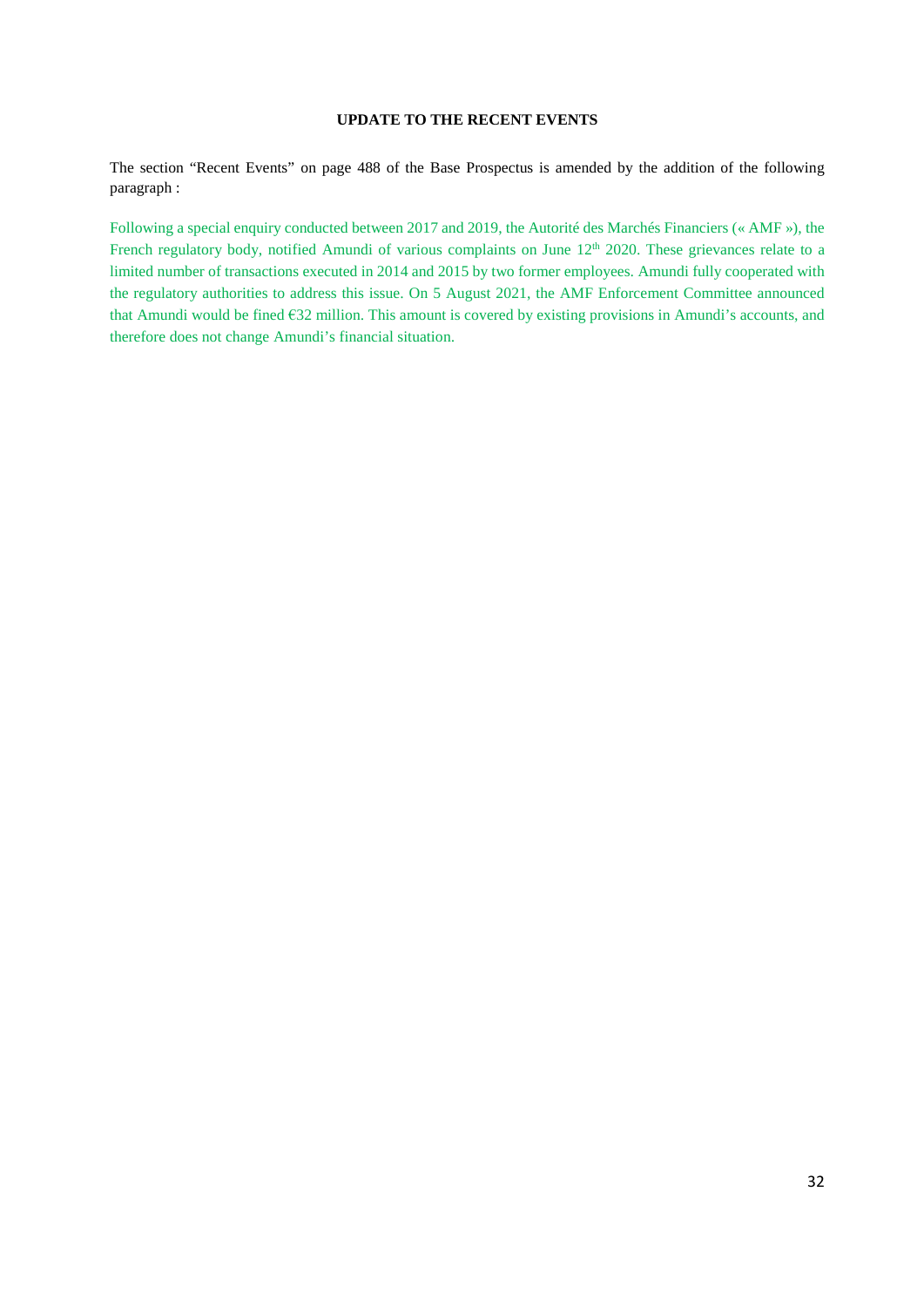#### **UPDATE TO THE GENERAL INFORMATION**

<span id="page-32-0"></span>The chapter "*General Information*" on page 550 of the Base Prospectus is amended as follows: the items "*5. Legal and Arbitration Proceedings*" and "*6. Significant Change*" are amended as follows:

5. Legal and Arbitration Proceedings

There have been no governmental, legal or arbitration proceedings (including any such proceedings which are pending or threatened of which Amundi Finance is aware), during the period covering at least the twelve (12) months prior to the date of the Base Prospectus which may have, or have had in the recent past, significant effects on Amundi Finance's financial position or profitability.

Save as disclosed–below in this Base Prospectus, there have been no governmental, legal or arbitration proceedings (including any such proceedings which are pending or threatened of which Amundi is aware) during a period covering at least the twelve  $(12)$  months prior to the date of this Base Prospectus which may have, or have had in the recent past significant effects on Amundi's financial position or profitability.

Following a special enquiry conducted between 2017 and 2019, the AMF, the French regulatory body, notified Amundi (Amundi AM and Amundi Intermédiation) of various complaints on June 12th 2020.

These grievances relate to a number of transactions executed in 2014 and 2015 by two former employees (an ex portfolio manager and an ex trader).

Amundi fully cooperated with the regulatory authorities to address this issue.

This case has been subject to a public hearing of AMF Enforcement Committee the 7th July 2021.

The AMF College requested as financial penalties €30 million for Amundi AM and €8 million for Amundi Intermédiation. These amounts do not prejudice the future decision of the AMF Enforcement Committee.

As of the date of this Base Prospectus, no sanction has been imposed on Amundi.

#### 6. Significant Change

There has been no significant change in the financial position or performance of Amundi Finance since  $31$ December 2020 30 June 2021.

There has been no significant change in the financial position or performance of Amundi since 31 March 2021 - 30 June 2021.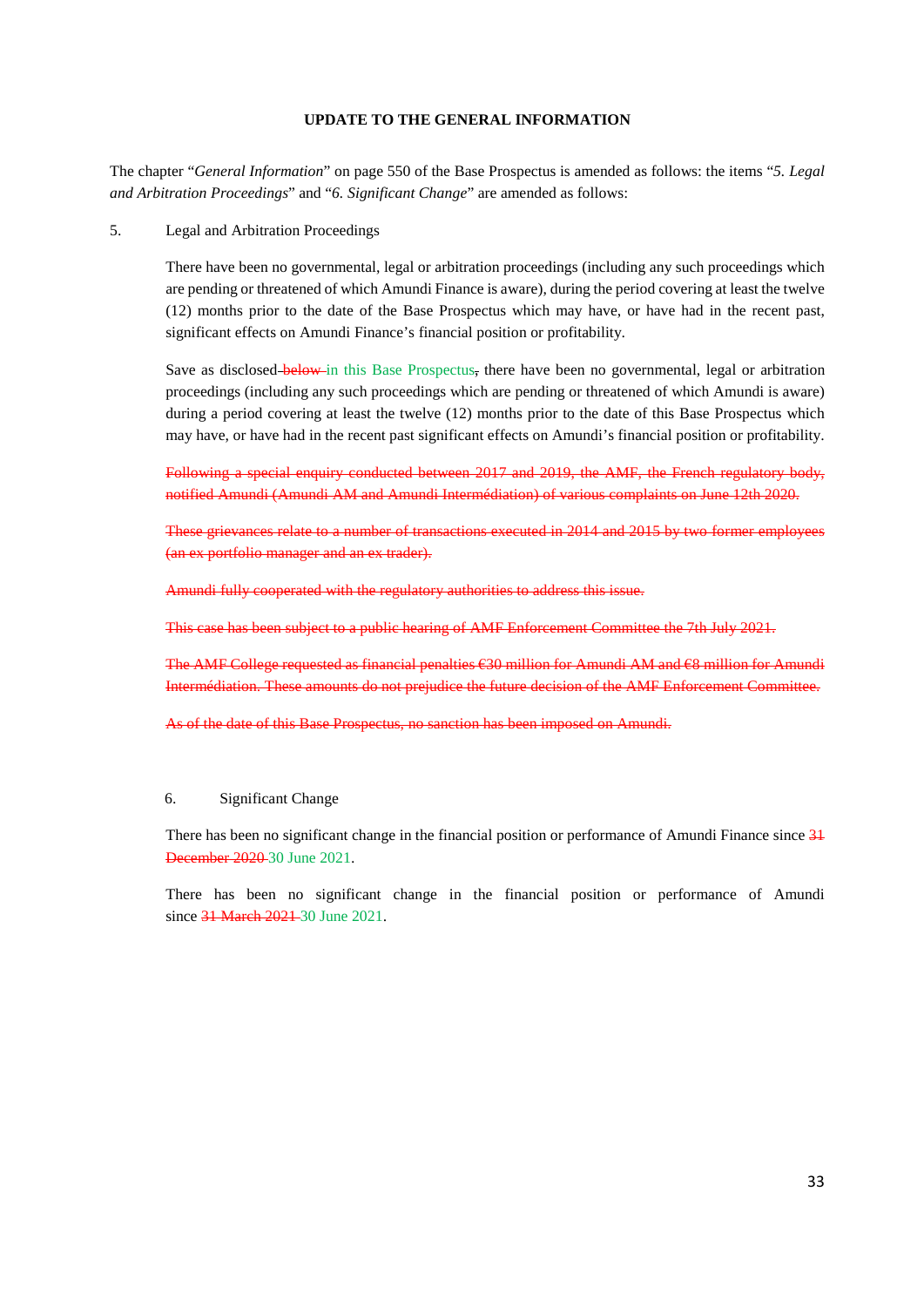#### <span id="page-33-0"></span>**PERSON RESPONSIBLE FOR THE INFORMATION GIVEN IN THE FIRST SUPPLEMENT**

#### **In the name of Amundi Finance**

To the best knowledge of Amundi Finance, the information contained in this First Supplement in relation to Amundi Finance is in accordance with the facts and contains no omission likely to affect its import.

#### **Amundi Finance**

90, boulevard Pasteur, 75015 Paris, France

Represented by Mr Olivier GUILBAULT Chief Executive Officer of Amundi Finance

Executed in Paris on 17 September 2021

# **In the name of Amundi**

To the best knowledge of Amundi, the information contained in this First Supplement is in accordance with the facts and contains no omission likely to affect its import.

**Amundi** 

91-93, boulevard Pasteur, 75015 Paris, France

Represented by Mr Jean-Philippe BIANQUIS Global Head of Structured Solutions Business Line

Executed in Paris on 17 September 2021